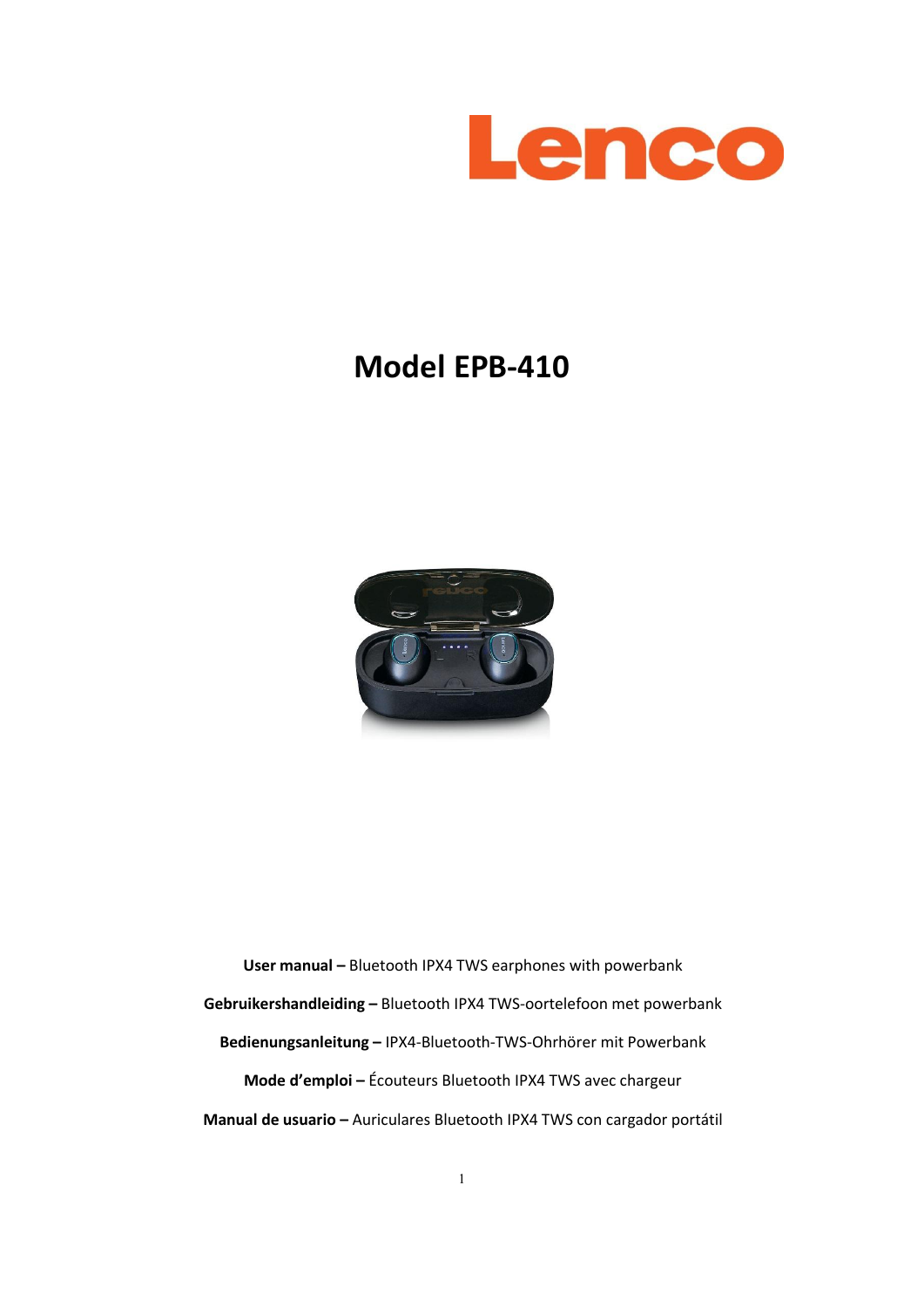# Index

Version: 2.0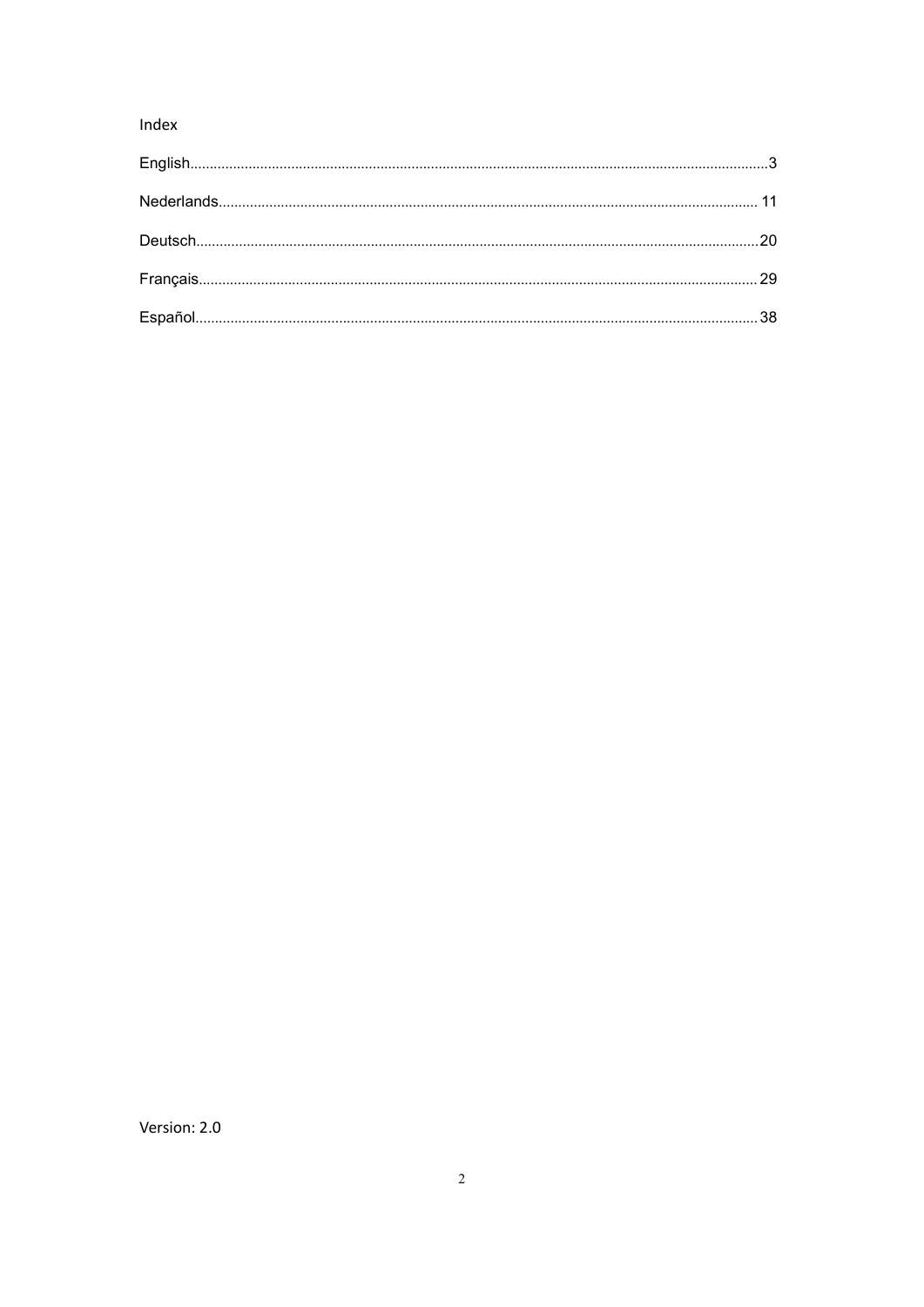#### <span id="page-2-0"></span>**CAUTION:**

Usage of controls or adjustments or performance of procedures other than those specified herein may result in hazardous radiation exposure.

This unit should not be adjusted or repaired by anyone except qualified service personnel.

#### **PRECAUTIONS BEFORE USE**

#### **KEEP THESE INSTRUCTIONS IN MIND:**

- 1. Do not use this device near water.
- 2. Clean only with a slightly damp cloth.
- 3. Do not cover or block any ventilation openings. When placing the device on a shelf, leave 5 cm (2") free space around the whole device.
- 4. Install in accordance with the supplied user manual.
- 5. \* Don't step on or pinch the poweradaptor. Be very careful, particularly near the plugs and the cable's exit point. Do not place heavy items on the poweradaptor, which may damage it. Keep the entire device out of children's reach! When playing with the power cable, they can seriously injure themselves.
- 6. \* Unplug this device during lightning storms or when unused for a long period.
- 7. Keep the device away from heat sources such as radiators, heaters, stoves, candles and other heat-generating products or naked flame.
- 8. Avoid using the device near strong magnetic fields.
- 9. Electrostatic discharge can disturb normal usage of this device. If so, simply reset and restart the device following the instruction manual. During file transmission, please handle with care and operate in a static-free environment.
- 10. Warning! Never insert an object into the product through the vents or openings. High voltage flows through the product and inserting an object can cause electric shock and/or short circuit internal parts. For the same reason, do not spill water or liquid on the product.
- 11. Do not use in wet or moist areas such as bathrooms, steamy kitchens or near swimming pools.
- 12. Do not use this device when condensation may occur.
- 13. Although this device is manufactured with the utmostcare and checked several times before leaving the factory, it is still possible that problems may occur, as with all electrical appliances. If you notice smoke, an excessive build-up of heat or any other unexpected phenomena, you should disconnect the plug from the main power socket immediately.
- 14. This device must operate on a power source as specified on the specification label. If you are not sure of the type of power supply used in your home, consult your dealer or local power company.
- 15. \* The socket outlet must be installed near the equipment and must be easily accessible.
- 16. \* Do not overload ac outlets or extension cords. Overloading can cause fire or electric shock.
- 17. \* Devices with class 1 construction should be connected to a main socket outlet with a protective earthed connection.
- 18. \* Devices with class 2 construction do not require a earthed connection.
- 19. Keep away from rodents. Rodents enjoy biting on power cords.
- 20. \* Always hold the plug when pulling it out of the main supply socket. Do not pull the power cord. This can cause a short circuit.
- 21. Avoid placing the device on any surfaces that may be subject to vibrations or shocks.
- 22. To clean the device, use a soft dry cloth. Do not use solvents or petrol based fluids. To remove severe stains, you may use a damp cloth with dilute detergent.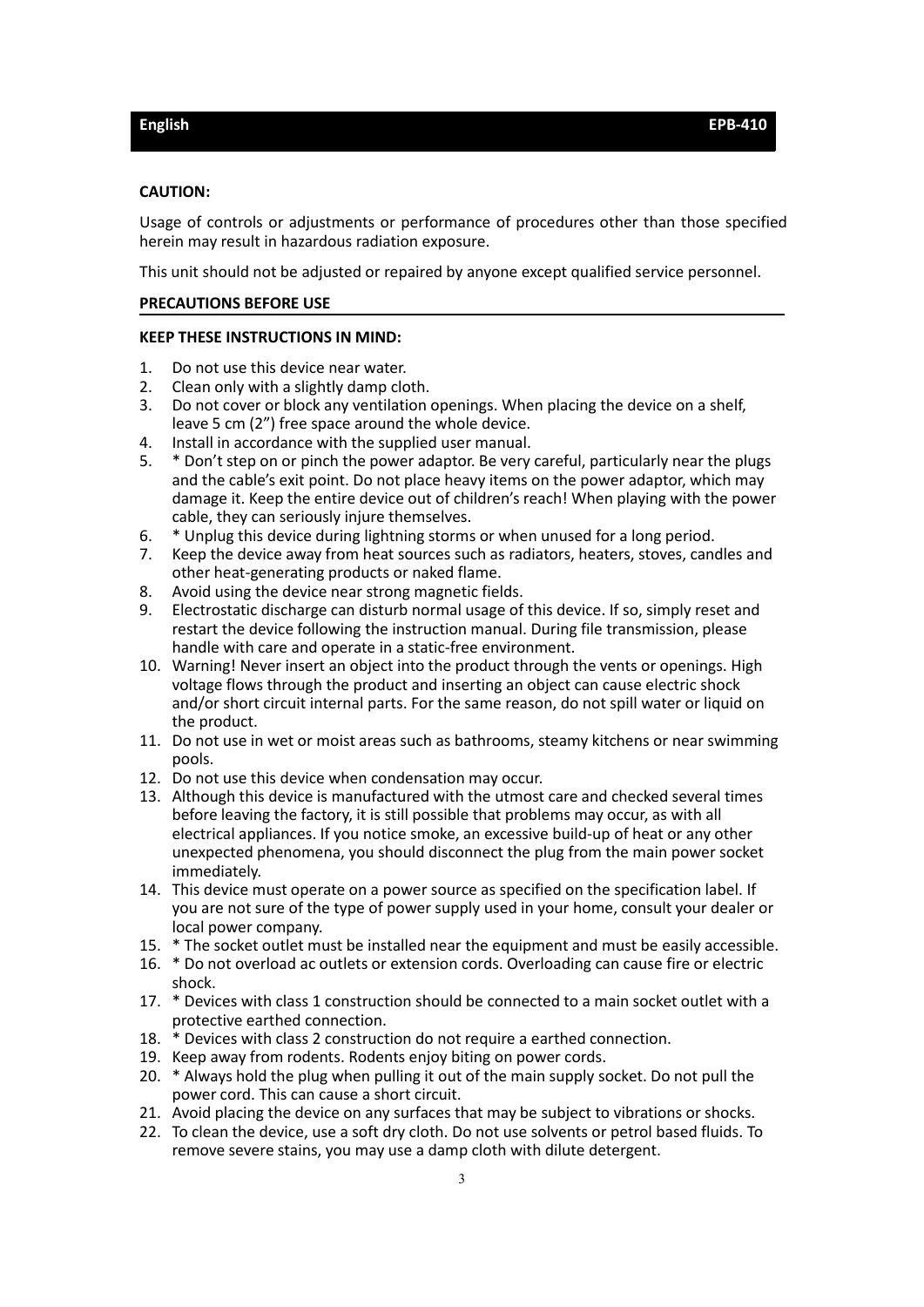- 23. The supplier is not responsible for damage or lost data caused by malfunction, misuse, modification of the device or battery replacement.
- 24. Do not interrupt the connection when the device is formatting or transferring files. Otherwise, data may be corrupted or lost.
- 25. If the unit has USB playback function, the usb memory stick should be plugged into the unit directly. Don't use an usb extension cable because it can cause interference resulting in failing of data.
- 26. The apparatus shall not be exposed to dripping or splashing and make sure that no objects filled with liquids, such as vases, are placed on or near the apparatus.
- 27. \* To completely disconnect the power input, the mains plug of the apparatus shall be disconnected from the mains, as the disconnect device is the mains plug of apparatus.
- 28. If the unit works with battery, Battery shall not be exposed to excessive heat such as sunshine, fire or the like.
- 29. Attention should be drawn to the environmental aspects of battery disposal.30. The apparatus can only be used in moderate extremely cold or climates warm
- environments should be avoided.
- 31. The rating label has been marked on the bottom or back panel of the apparatus.
- 32. This device is not intended for use by people (including children) with physical, sensory or mental disabilities, or a lack of experience and knowledge, unless they're under supervision or have received instructions about the correct use of the device by the person who is responsible for their safety.
- 33. This product is intended for non professional use only and not for commercial or industrial use.
- 34. Make sure the unit is adjusted to a stable position. Damage caused by using this product in an unstable position or by failure to follow any other warning or precaution contained within this user manual will not be covered by warranty.
- 35. Never remove the casing of this apparatus.
- 36. Never place this apparatus on other electrical equipment.
- 37. Do not use or store this product in a place where it is subject to direct sunlight, heat, excessive dust or vibration.
- 38. Do not allow children access to plastic bags.
- 39. Only use attachments/accessories specified by the manufacturer.
- 40. Refer all servicing to qualified service personnel. Servicing is required when the apparatus has been damaged in any way, such as the power supply cord or the plug, when liquid has been spilled or objects have fallen into the apparatus, when the apparatus has been exposed to rain or moisture, does not operate normally, or has been dropped.
- 41. \*Do not use a damaged power cord or plug or a loose outlet. Doing so may result in fire or electric shock.
- 42. Prolonged exposure to loud sounds from personal music players may lead to temporary or permanent hearing loss.

# **INSTALLATION**

- Unpack all parts and remove protective material.
- \*Do not connect the unit to the mains before checking the mains voltage and before all other connections have been made.
- \* **These instructions are related only to products using power cable or AC power adaptor.**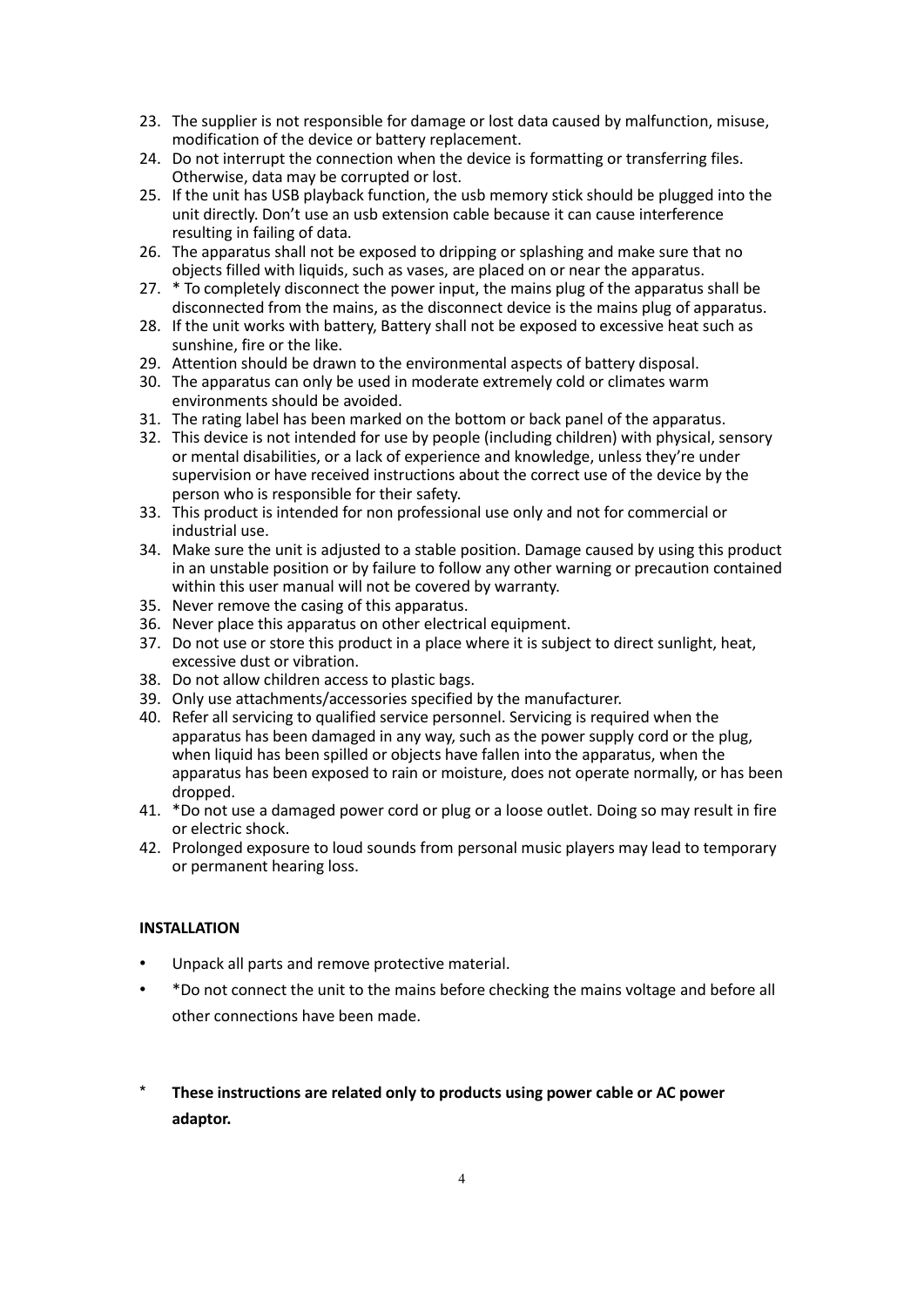# **Product Image**



Micro USB Cable



Different sizes of earplugs

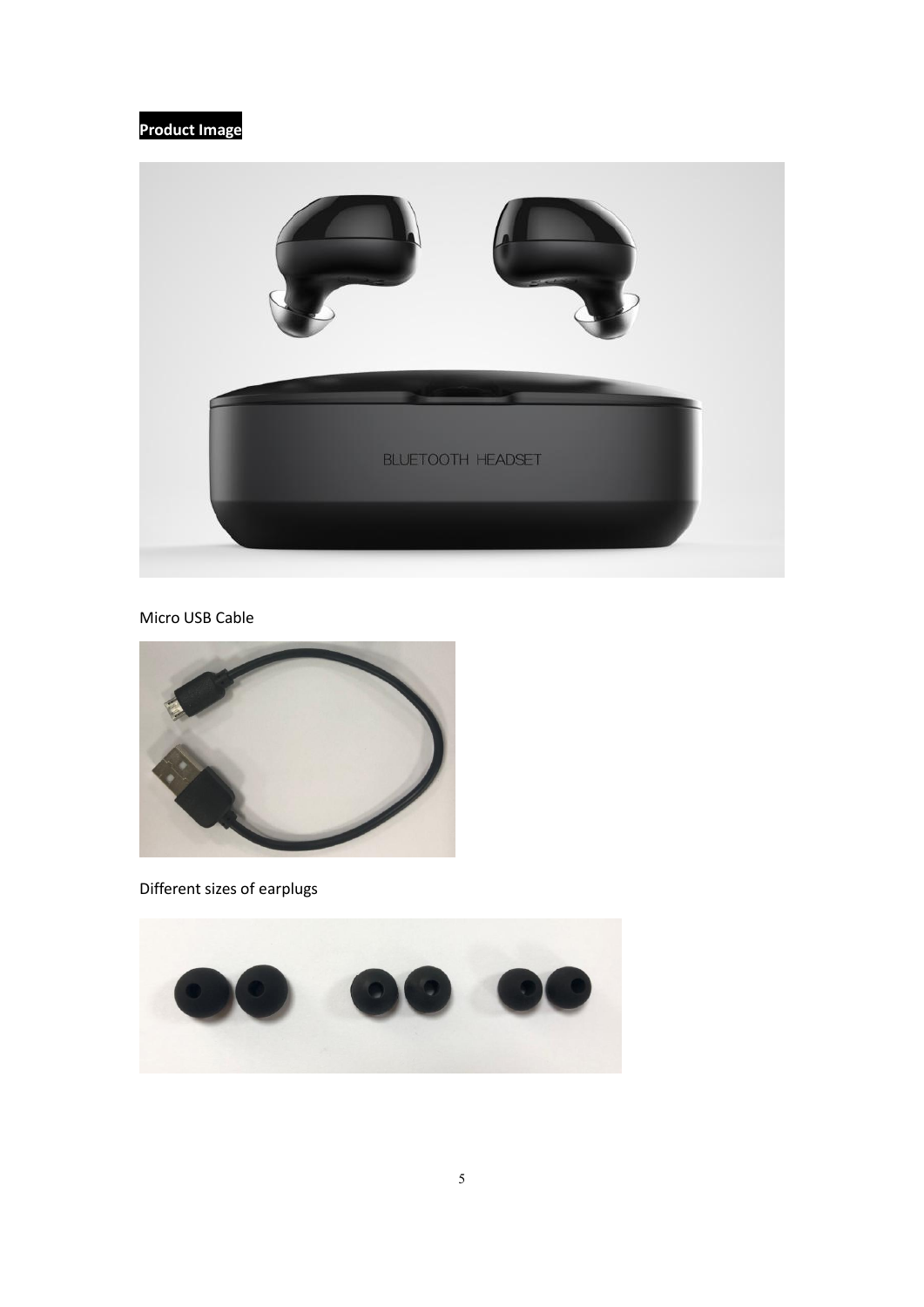**Extracting the earphones from the charging case**



#### **How to wear**

The "L" earbud should be put in the Left ear and the "R" earbud in the Right ear. The best position is to enter the earbud vertically into the ear with the "L" and the "R" letter on top and turn each earbud towards the back direction of the ear and try to find the position where the earbud is not moving when you shake your head.



# **TWS Function Process**

**1. Power On:** The earphones automatically turn on when you remove them from the case, the lights on the left earphone change from a red color to a flashing red blue color. Then you hear the voice sound "power on".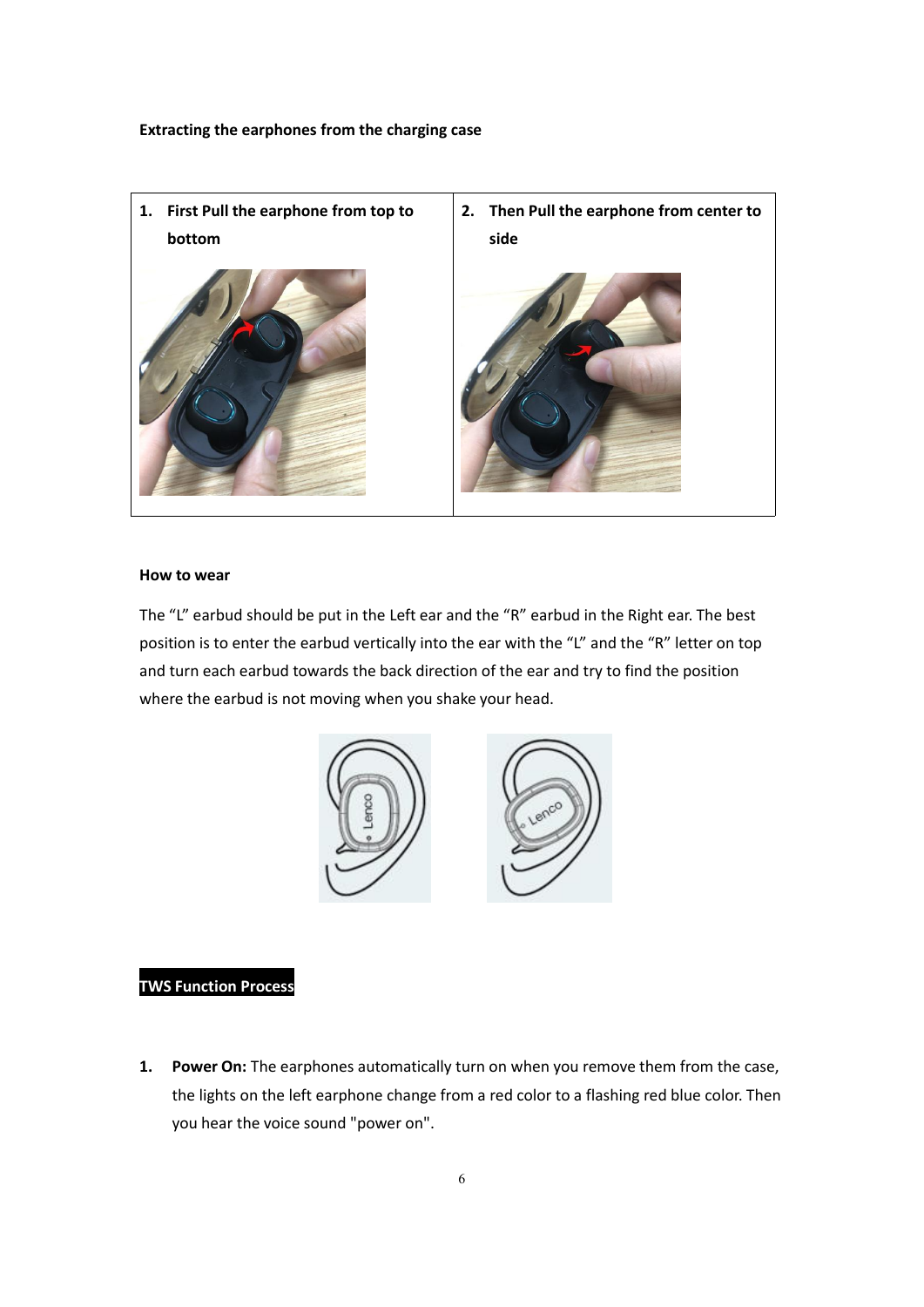- **2. Pairing:** When both earphones are removed from the case, they automatically make the connection between the two. The left side will flash red and blue and the right side will flash blue every 5 seconds.
- **3. Connect with Phone:** Open phone "setting --- Bluetooth --- click "EPB-410", After the earphone is connected, indicator will turned into a blue light every 5 seconds and you will hear "connected".
- **4. Music play/pause:** Press the earphone button once to pause or play the music.
- **5. Next track:** Press the left earphone button twice to go to the next track. **Last track:** Press the right earphone button twice to go to the last track.
- **6. Answer Call:** Press the earphone button once to answer the phone call.
- **7. Hang up Call:** Press the earphone button once to end the conservation.
- **8. Reject phone call:** Quick press the button two times to reject phone call
- **9. Cancel Calling:** Short press the earphone button when in the dialing state.
- **10.** Siri/Google Assistant: Long press the right or left earphone for 1.5 seconds and you will hear the prompt "DU" to activate Siri/Google Assistant.
- **11. Low Battery Alarm:** If the earphone has less than 20% of the battery life, the light will flash red for 5 seconds and you will hear a "DIDA" sound per 60 seconds.
- **12. Empty battery:** When the battery of the earphone is empty, the earphone automatically shuts down, the red light flashing and you hear "turn off".
- **13. Automatic Connection:** When the earphone and connected phone are poweron and both of them within the range of the connection, the earphone automatically connects to the phone.
- **14. Power Off:** Put into the case, it will power off.
- Factory settings: Press the headset button for 10 seconds to reset the setting to the factory setting. When power on the earbuds after factory reset, they automatically make the connection between the two. Then you can connect to a Bluetooth device.
- This product has a Bluetooth reception function, **you can not transmit any Bluetooth sound with it** : it means that you can receive wirelessly a Bluetooth sound signal from an external source like a smartphone.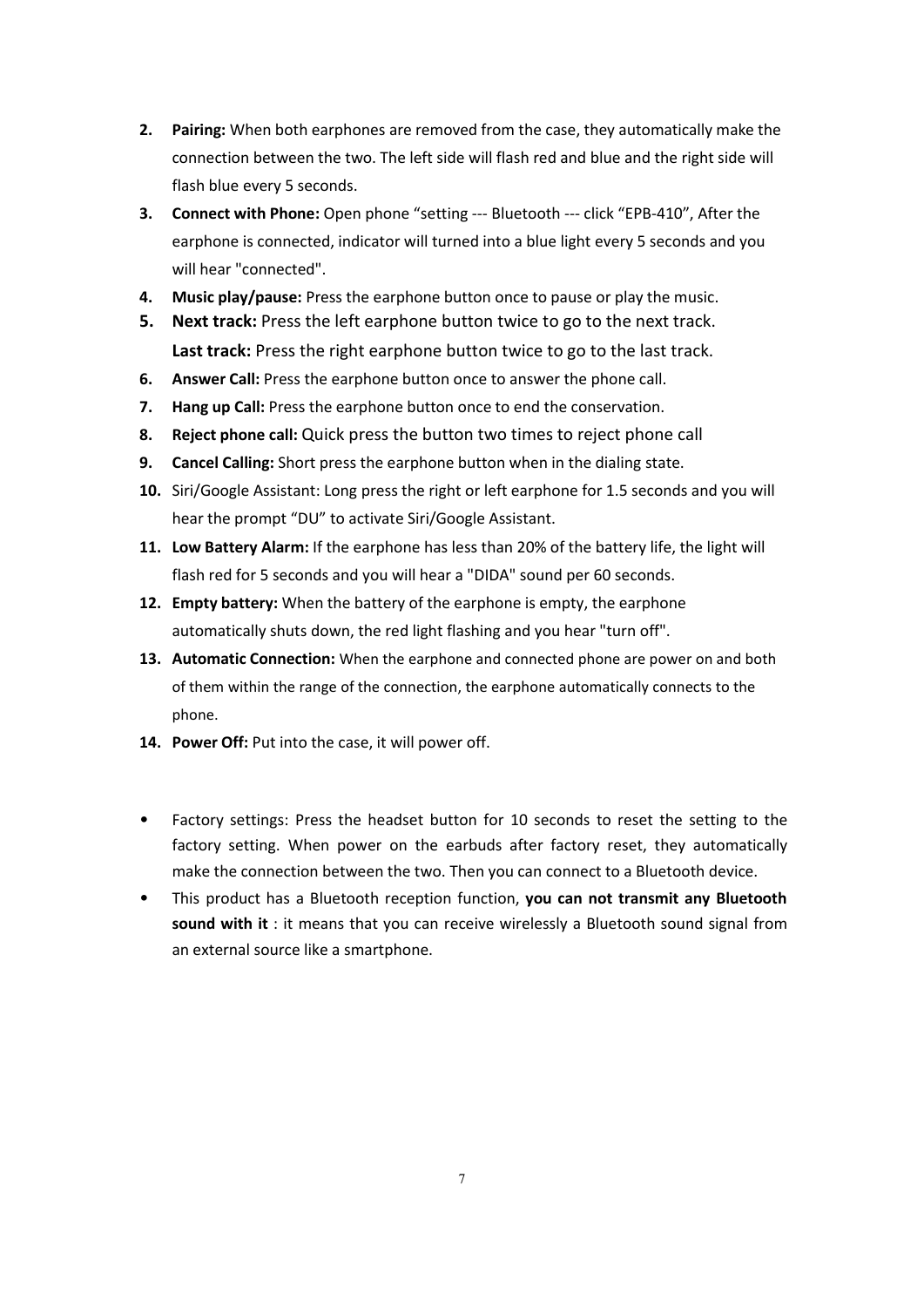# **Troubleshooting**

| The power light is not ON.                               | Please check that the earphone is charged.                             |
|----------------------------------------------------------|------------------------------------------------------------------------|
| The earphone cannot connect with<br>an Bluetooth device. | Long press to power off, press 1.5 seconds to<br>restart the earphone. |
| There is no sound from the<br>earphone.                  | Please adjust the volume of your phone.                                |

# **TECHNICAL SPECIFICATIONS**

Charging voltage: 5V

Battery capacity : 50mAh

Charging time earphone: Less than 1,2 hour

Charging time charging base: Less than 2 hour

Playing time: Up to 5 hours

# **Charging station**

- 1. Dual USB Port
- 2. Input: 5V~1A
- 3. Output: 5V~1A
- 4. Charging case battery capacity: 400mAh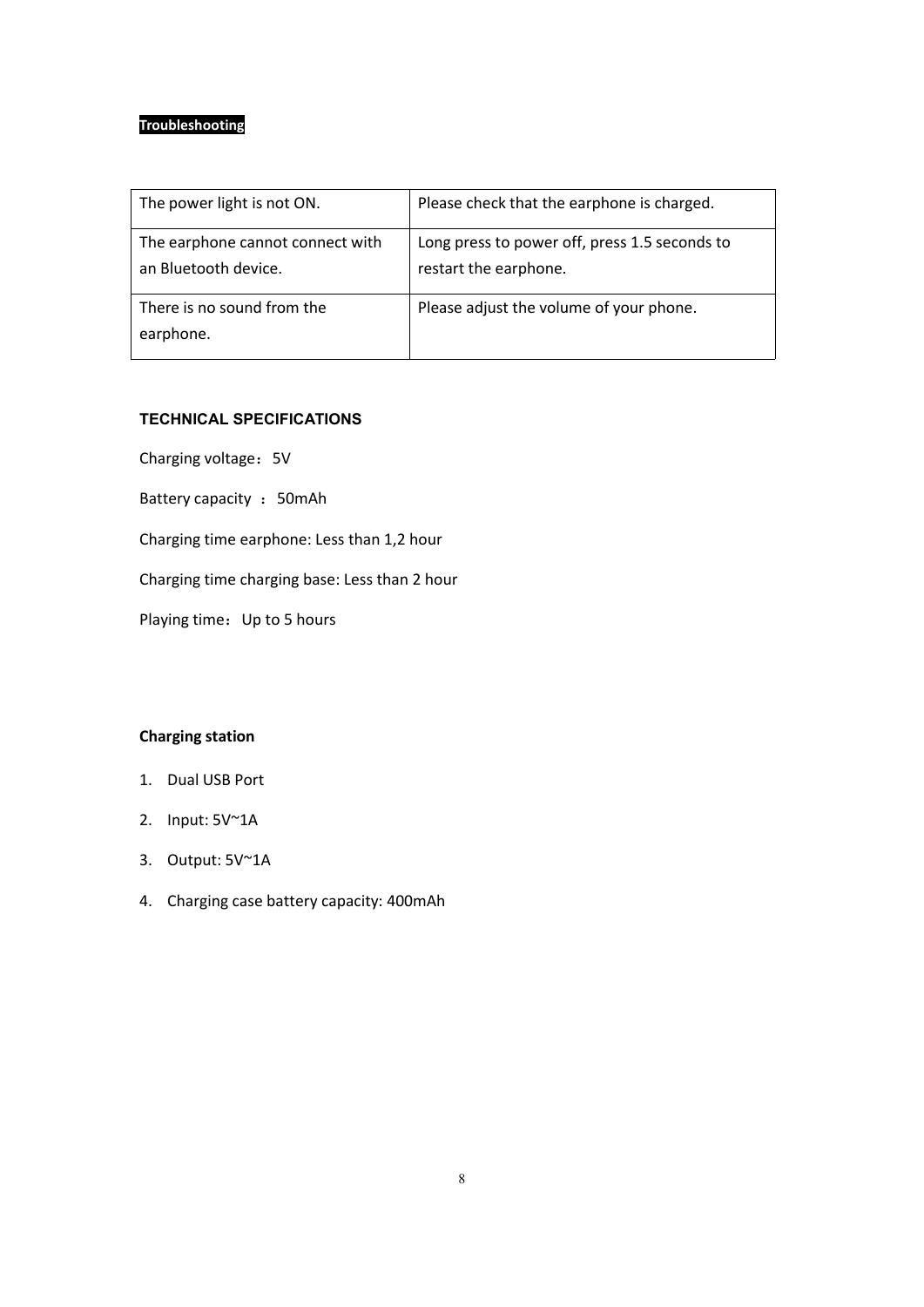#### **GUARANTEE**

Lenco offers service and warranty in accordance to European law, which means that in case of repairs (both during and after the warranty period) you should contact your local dealer.

Important note: It is not possible to send products that need repairs to Lenco directly.

Important note: If this unit is opened or accessed by a non-official service center in any way, the warranty expires.

This device is not suitable for professional use. In case of professional use, all warranty obligations of the manufacturer will be voided.

# **DISCLAIMER**

Updates to Firmware and/or hardware components are made regularly. Therefore some of the instruction, specifications and pictures in this documentation may differ slightly from your particular situation. All items described in this guide for illustration purposes only and may not apply to particular situation. No legal right or entitlements may be obtained from the description made in this manual.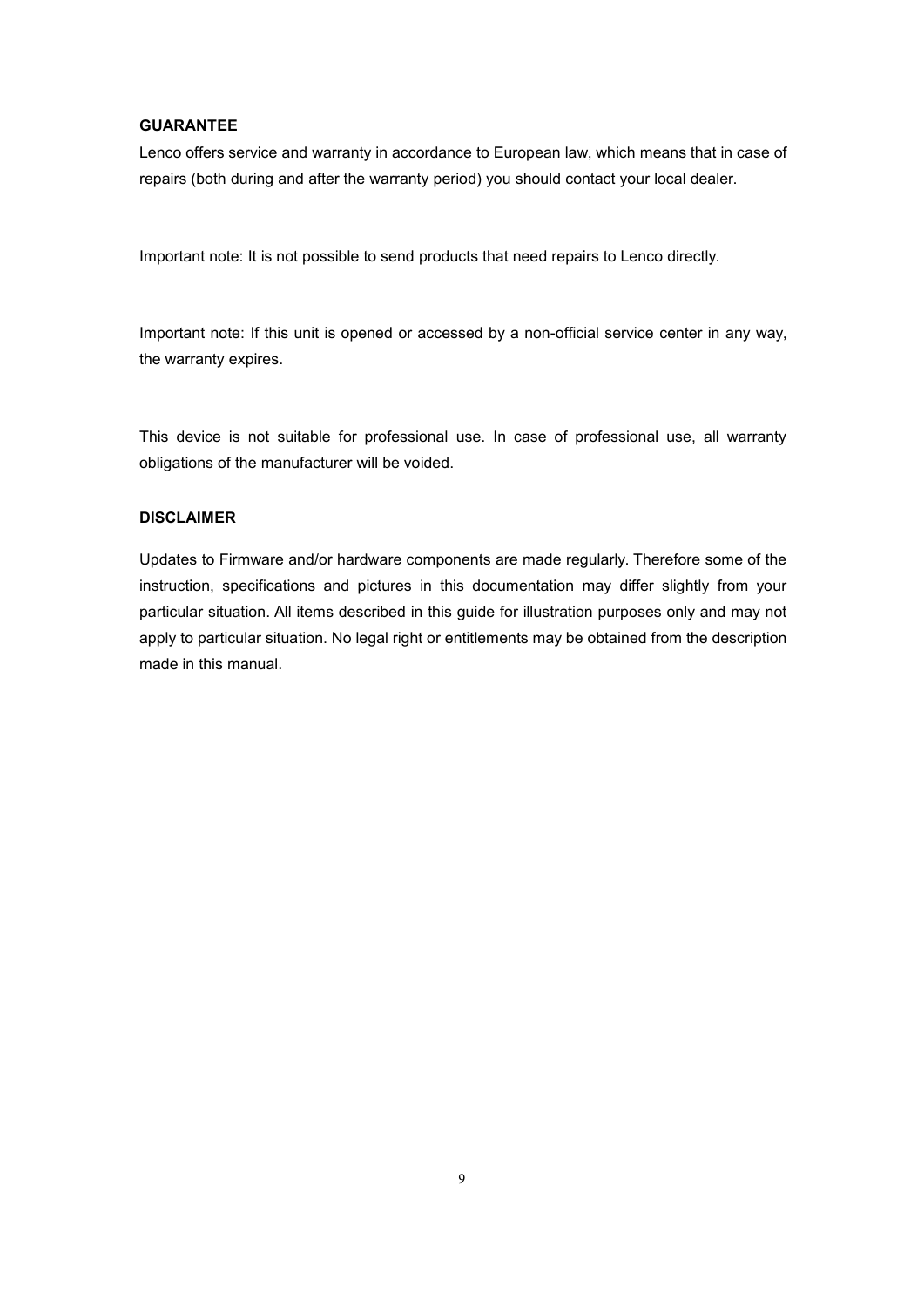#### **DISPOSAL OF THE OLD DEVICE**



This symbol indicates that the relevant electrical product or battery should not be disposed of as general household waste in Europe. To ensure the correct waste treatment of the product and battery, please dispose them in accordance to any applicable local laws of requirement for disposal of electrical equipment or batteries. In so doing, you will help to conserve natural resources and improve standards of environmental protection in treatment and disposal of electrical waste (Waste Electrical and Electronic Equipment Directive).

#### **CE Marking**

Hereby, Lenco Benelux B.V., Thermiekstraat 1a, 6361 HB Nuth, The Netherlands, declares that this product is in compliance with the essential EU directive requirements.

The declaration of conformity may be consulted via [techdoc@commaxxgroup.com](mailto:techdoc@commaxxgroup.com)



# **SERVICE**

For more information and helpdesk support, please visit [www.lenco.com](http://www.lenco.com)

Lenco Benelux BV, Thermiekstraat 1a, 6361 HB Nuth, The Netherlands.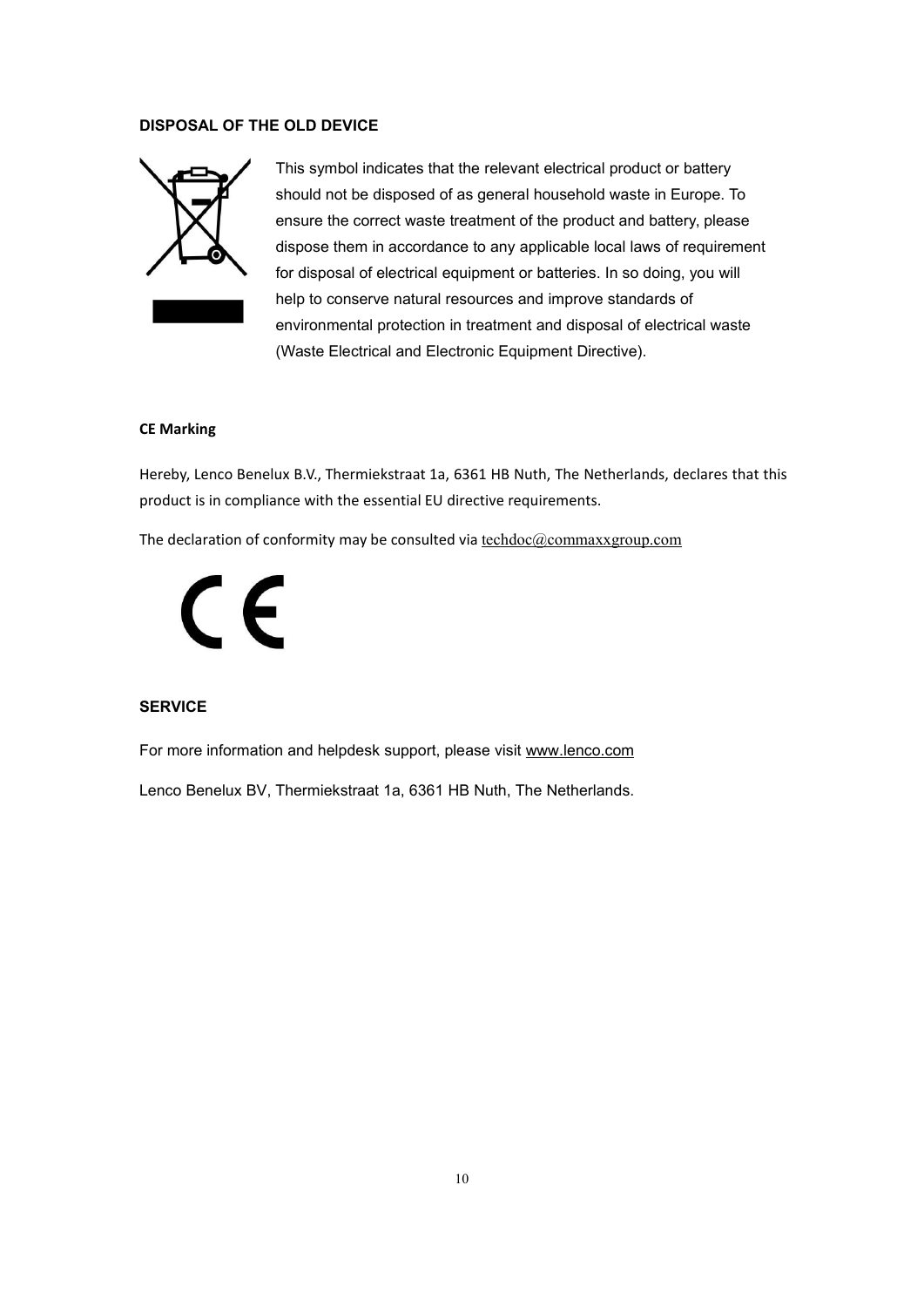#### <span id="page-10-0"></span>**LET OP:**

Gebruik van bedieningen of afstellingen of uitvoer van procedures anders dan gespecificeerd in deze documentatie kan leiden tot blootstelling aan schadelijke straling.

Dit apparaat dient uitsluitend te worden aangepast of gerepareerd door gekwalificeerd onderhoudspersoneel.

#### **VOORZORGSMAATREGELEN VOOR GEBRUIK**

#### **ONTHOUD DE VOLGENDE INSTRUCTIES:**

- 1. Gebruik dit apparaat niet in de buurt van water.
- 2. Reinig het uitsluitend met een licht vochtige doek.
- 3. Bedek of blokkeer de ventilatieopeningen niet. Wanneer u het apparaat op een schap plaatst, dient <sup>u</sup> <sup>5</sup> cm (2") vrije ruimte rondom het gehele apparaat te behouden.4. Installeer het product volgens de meegeleverde gebruikershandleiding.
- 
- 5. \*Nooit op de stroomadapter stappen of deze indrukken. Wees voornamelijk voorzichtig in de buurt van de stekkers en het punt waar de kabel uit het apparaat komt. Plaats geen zware voorwerpen op de voedingsadapter, om beschadiging ervan te voorkomen. Houd het gehele apparaat buiten bereik van kinderen! Wanneer kinderen met de voedingskabel spelen, kunnen zij ernstig letsel oplopen.
- 6. \*Haal de stekker uit het stopcontact tijdens onweer of wanneer u deze langere tijd niet gebruikt.
- 7. Houd het apparaat uit de buurt van hittebronnen, zoals radiatoren, verwarmingen, kachels, kaarsen en andere hittegenererende producten of open vuur.
- 8. Gebruik dit apparaat niet in de buurt van krachtige magnetische velden.
- 9. Elektrostatische ontlading kan normaal gebruik van dit apparaat verstoren. U hoeft het apparaat in dit geval slechts te resetten en opnieuw op te starten volgens de gebruikershandleiding. Wees voorzichtig tijdens bestandsoverdracht en gebruik het product in een omgeving zonder statische interferentie.
- 10. Waarschuwing! Steek nooit een voorwerp via de ventilatie- of andere openingen in het product. Er is hoogspanning in het product aanwezig en als u er een object insteekt, kan dat een elektrische schok veroorzaken en/of kortsluiting in de interne onderdelen. Mors om dezelfde reden geen water of vloeistof op het product.
- 11. Gebruik het toestel niet in vochtige ruimtes, zoals badkamers, stomende keukens of in de buurt van zwembaden.
- 12. Gebruik dit apparaat niet wanneer condensatie kan optreden.
- 13. Alhoewel dit apparaat met grote zorg gefabriceerd en verschillende keren geïnspecteerd is voordat het de fabriek verlaat, is het nog steeds mogelijk dat er problemen optreden, zoals met alle elektrische apparaten. Als u rook, een overmatige hitteontwikkeling of enig ander onverwacht verschijnsel opmerkt, moet u onmiddellijk de stekker van het netsnoer uit het stopcontact halen.
- 14. Dit apparaat moet werken op een voedingsbron, zoals aangegeven op het specificatieplaatje. Als u twijfelt over het type voeding dat gebruikt wordt in uw huis,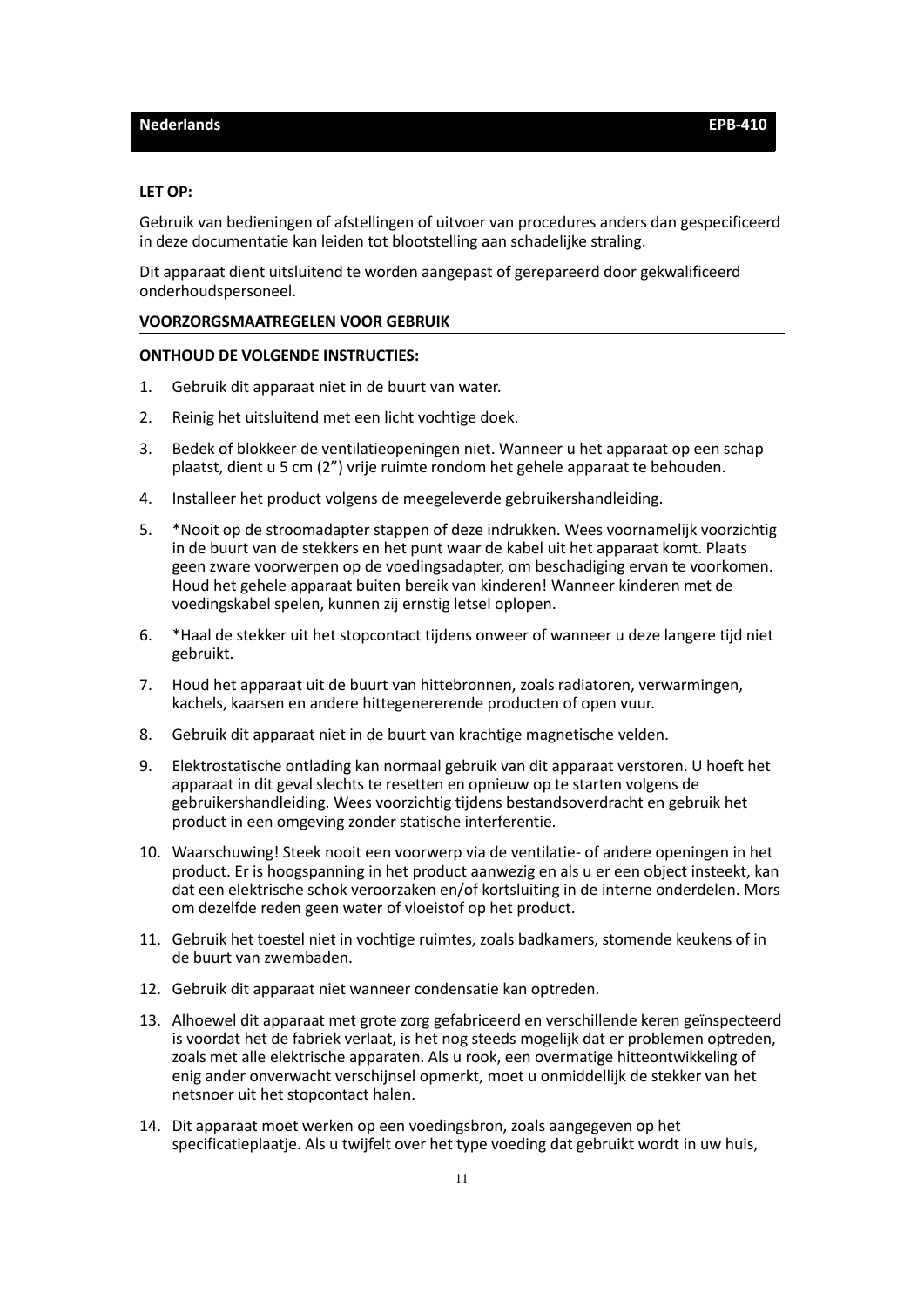raadpleeg dan uw dealer of plaatselijk energiebedrijf.

- 15. \*Het stopcontact moet in de buurt van de apparatuur zijn geïnstalleerd en eenvoudig te bereiken zijn.
- 16. \*Overbelast stopcontacten of verlengsnoeren niet. Overbelasting kan brand of een elektrische schok veroorzaken.
- 17. \*Apparaten met een Klasse 1 structuur dienen te worden aangesloten op een stopcontact met een beschermende aardverbinding.
- 18. \*Apparaten met een Klasse 2 structuur vereisen geen aardverbinding.
- 19. Houd het uit de buurt van knaagdieren. Knaagdieren knauwen graag aan voedingskabels.
- 20. \*Houd altijd de stekker vast wanneer u deze uit het stopcontact trekt. Trek nooit aan de voedingskabel. Dit kan tot een kortsluiting leiden.
- 21. Vermijd om het toestel te plaatsen op een ondergrond die blootgesteld kan worden aan trillingen of schokken.
- 22. Gebruik een zacht, droog doekje om het apparaat te reinigen. Gebruik geen oplosmiddelen of op benzine gebaseerde vloeistoffen. U kunt een vochtig doekje met verdund schoonmaakmiddel gebruiken om hardnekkige vlekken te verwijderen.
- 23. De leverancier is niet verantwoordelijk voorschade of verloren gegevens veroorzaakt door storing, misbruik, modificatie van het apparaat of batterijvervanging.
- 24. Onderbreek nooit de verbinding wanneer het apparaat formatteert of bestanden overdraagt. De gegevens kunnen anders corrupt of verloren raken.
- 25. Indien het apparaat een USB-afspeelfunctie heeft, moet de USB-geheugenstick rechtstreeks op het apparaat worden aangesloten. Gebruik geen USB-verlengkabel, omdat die kan leiden tot storingen met foutieve gegevens als gevolg.
- 26. Het apparaat mag niet worden blootgesteld aan druppels of spatten en zorg ervoor dat er geen met vloeistof gevulde voorwerpen, zoals vazen, op of nabij het apparaat zijn geplaatst.
- 27. \*Om de verbinding met de stroomaansluiting volledig te verbreken, moet de stekker van het apparaat uit het stopcontact worden gehaald, omdat de stekker van het apparaat de hoofdschakelaar is.
- 28. Indien het apparaat op batterijen kan werken, dan mogen de batterijen niet aan overmatige hitte, zoals zonlicht, open vuur e.d. worden blootgesteld.
- 29. Aandacht voor het milieu is nodig bij het verwijderen van de batterijen.
- 30. Het apparaat kan alleen worden gebruikt in gematigde klimaten. Extreem koude of warme omgevingen moeten worden vermeden.
- 31. Het nominale specificatielabel is te vinden op het paneel aan de onder- of achterkant van het apparaat.
- 32. Dit apparaat is niet bestemd voor gebruik door mensen (inclusief kinderen) met fysieke, zintuiglijke of geestelijke gebreken of gebrek aan kennis en ervaring, tenzij zij onder toezicht staan of instructies hebben over het juiste gebruik van het apparaat hebben gekregen van de persoon die verantwoordelijk is voor hun veiligheid.
- 33. Dit product is alleen voor niet-professioneel gebruik bedoeld en niet voor commercieel of industrieel gebruik.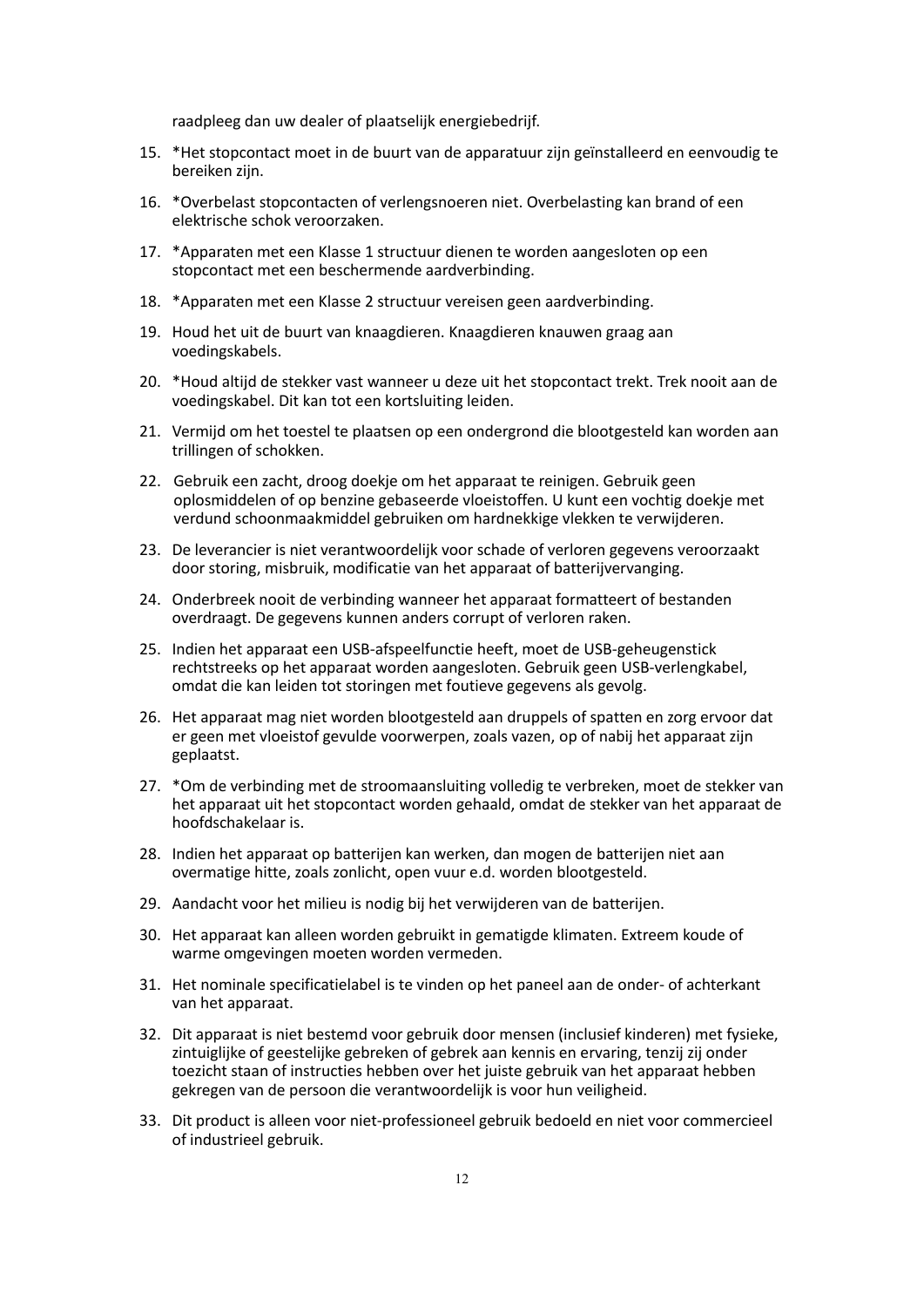- 34. Verzeker u ervan dat het apparaat in een stabiele positie staat opgesteld. Schade, veroorzaakt door het gebruik van dit product in een onstabiele positie, of door het niet naleven van waarschuwingen of voorzorgsmaatregelen genoemd in deze handleiding, valt niet onder de garantie.
- 35. Verwijder nooit de behuizing van dit apparaat.
- 36. Plaats dit apparaat nooit op andere elektrische apparatuur.
- 37. Dit product niet gebruiken of opslaan op plaatsen waar het wordt blootgesteld aan direct zonlicht, hitte, buitensporig veel stof of trillingen.
- 38. Geef kinderen geen gelegenheid in aanraking met plastic zakken te komen.
- 39. Gebruik uitsluitend uitbreidingen/accessoires gespecificeerd door de fabrikant.
- 40. Laat alle reparaties over aan gekwalificeerd onderhoudspersoneel. Onderhoud is vereist als het toestel hoe dan ook is beschadigd, zoals bijvoorbeeld het netsnoer of de stekker, wanneer er vloeistof of een voorwerp in het apparaat is terechtgekomen, wanneer het apparaat is blootgesteld aan regen of vocht, als het niet normaal werkt of is gevallen.
- 41. \*Gebruik nooit een beschadigde voedingskabel of stekker of een los stopcontact. Dit vormt namelijk een risico op brand of elektrische schokken.
- 42. Langdurige blootstelling aan luid geluid van persoonlijke muziekspelers kan leiden tot tijdelijke of permanente gehoorbeschadiging.

# **INSTALLATIE**

- Pak alle onderdelen uit en verwijder de beschermende materialen.
- \*Sluit het apparaat niet aan op het stopcontact, voordat u de netspanning hebt gecontroleerd en voordat alle andere aansluitingen zijn gemaakt.
- \* **Deze instructies zijn enkel van toepassing op producten met een voedingskabel of een AC voedingsadapter.**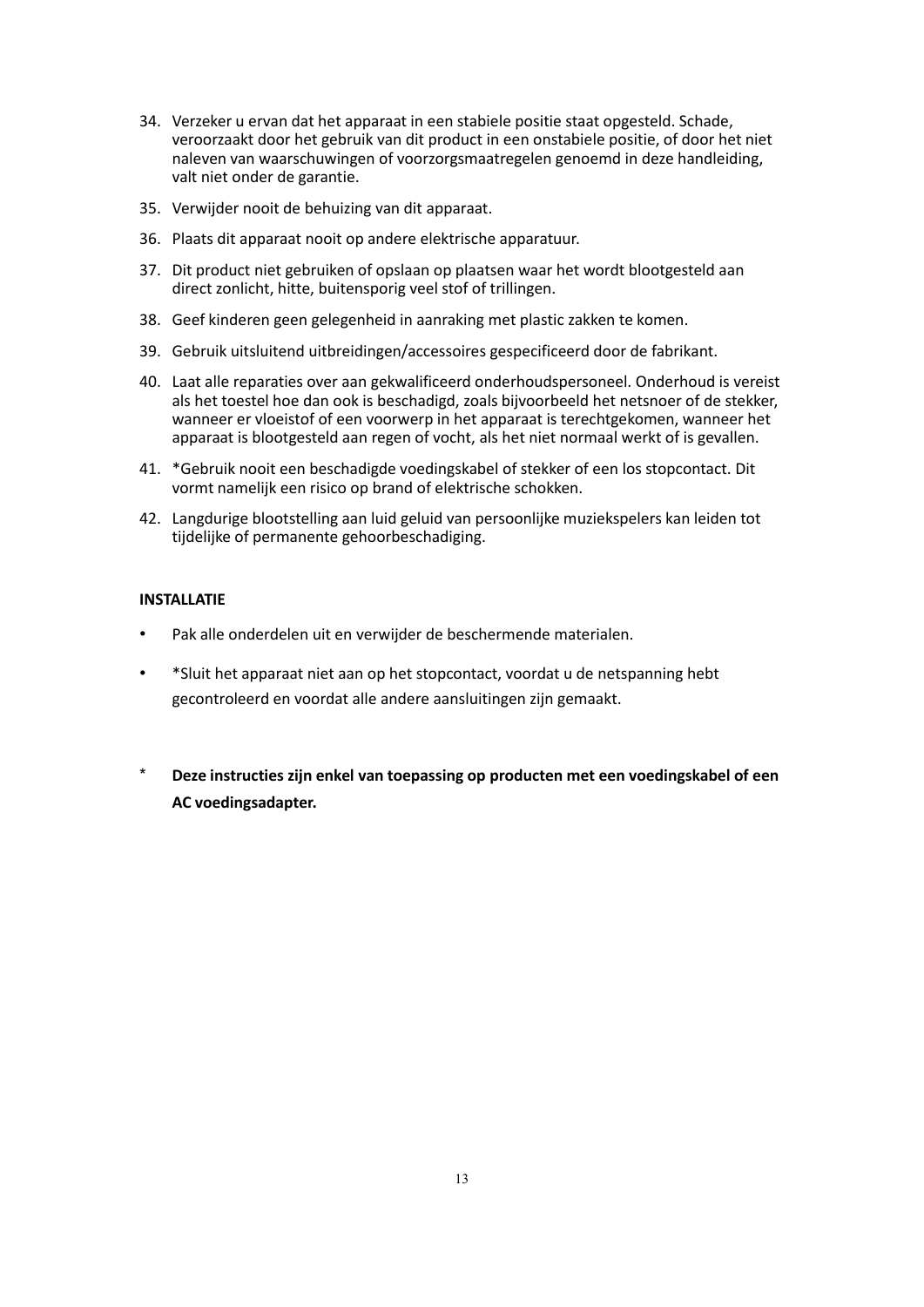

# Micro USB-kabel



Verschillende maten van oordopjes

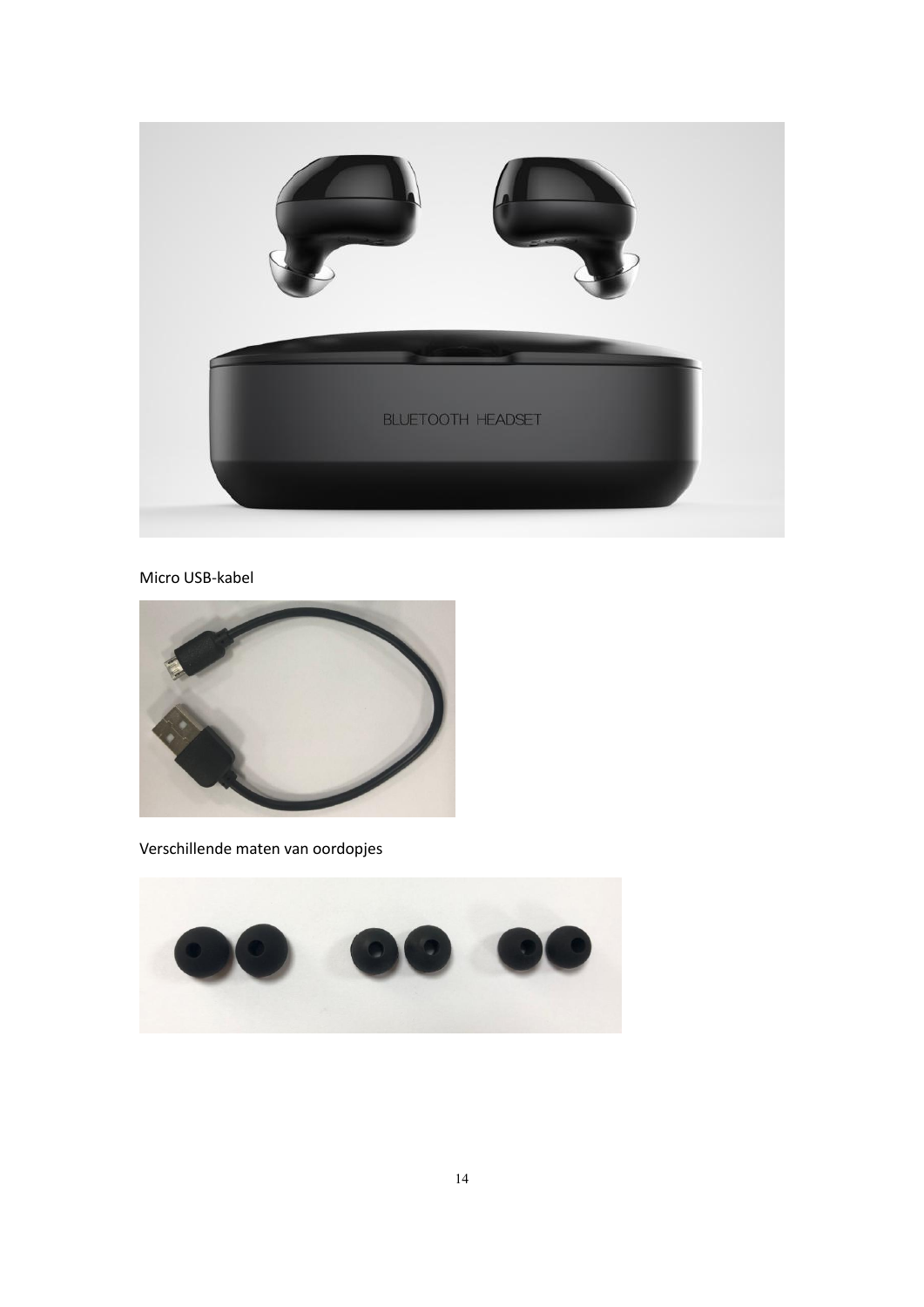

#### **Hoe te dragen**

De oortelefoon "L" moet in het linkeroor en de oortelefoon "R" in het rechteroor worden geplaatst. De beste positie voor het invoeren van de oortelefoon is verticaal in het oor met de letter "L" en de letter "R" bovenaan en elke oortelefoon in de richting van het oor te draaien en de positie te zoeken dat de oortelefoon niet beweegt wanneer u uw hoofd schudt.



## **Proces TWS-functie**

**1. Aanzetten:** De oortelefoons gaan automatisch aan wanneer u ze uit de hoes haalt, de lampjes op de linkeroortelefoon veranderen van een rode kleur in een knipperende roodblauwe kleur. Vervolgens hoort u de stem "power on".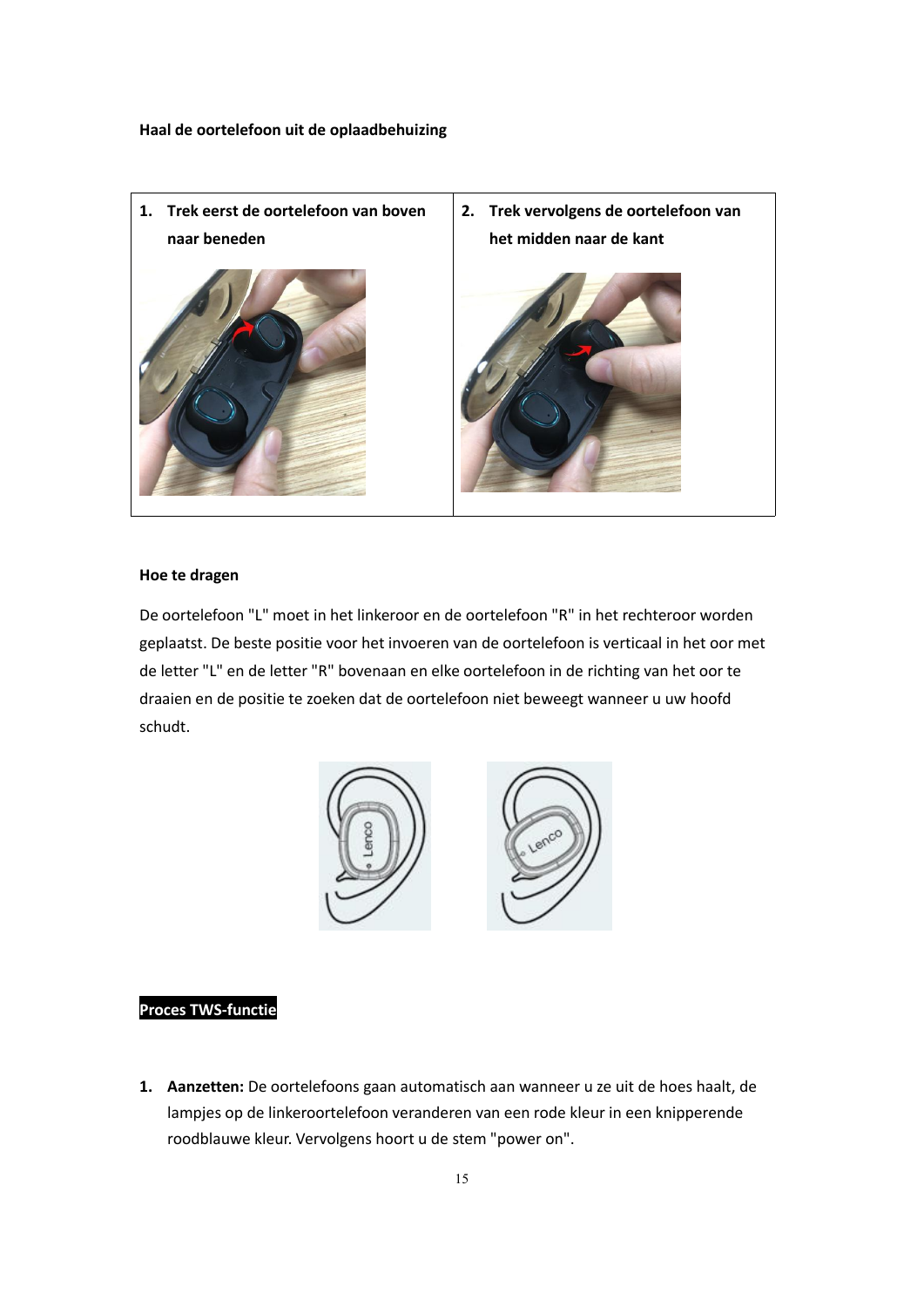- **2. Koppelen:** Wanneer beide oortelefoons uit de behuizing zijn gehaald, maken ze automatisch met elkaar verbinding. De linkerkant zal rood en blauw knipperen en de rechterkant zal elke 5 seconden blauw knipperen.
- **3. Met de telefoon verbinden:** Open op de telefoon "setting (Instellingen --- Bluetooth -- klik "EPB-410"". Nadat de oortelefoon is verbonden, zal de indicator elke 5 seconden veranderen in een blauw lampje en zult u "connected" horen.
- **4. Muziek afspelen/pauze:** Druk eenmaal op de toets van de oortelefoon om muziek te pauzeren of af te spelen.
- **5. Volgende track:** Druk tweemaalop de toets van de linkeroortelefoon om naar de volgende track te gaan.

**Laatste track:** Druk tweemaalop de toets van de rechteroortelefoon om naar de laatste track te gaan.

- **6. Oproep beantwoorden:** Druk eenmaal op de toets van de oortelefoon om de telefoonoproep te beantwoorden.
- **7. Gesprek beëindigen:** Druk eenmaal op de toets van de oortelefoon om het gesprek te beëindigen.
- **8. Telefoonoproep weigeren:** Druk twee keer snel op de toets om een telefoonoproep te weigeren.
- **9. Gesprek annuleren:** Druk kort op de toets van de oortelefoon in de gespreksmodus.
- **10.** Siri/Google Assistent: Houd de rechter of linker oortelefoon 1,5 seconde ingedrukt totdat u het geluid "DU" hoort om de Siri/Google Assistent te activeren.
- **11. Alarm voor lege batterij:** Als de oortelefoon minder dan 20% van de batterijduur heeft, knippert het lampje gedurende 5 seconden rood en hoort u elke 60 seconden een geluid "DIDA".
- **12. Lege batterij:** Wanneer de batterij van de oortelefoon leeg is, schakelt de oortelefoon automatisch uit, knippert het lampje rood en hoort u "turn off".
- **13. Automatisch verbinden:** Wanneer de oortelefoon en verbonden telefoon ingeschakeld en binnen het verbindingsbereik zijn, dan zal de oortelefoon automatisch verbinding maken met de telefoon.
- **14. Uitzetten:** Plaats in de behuizing en het zal uitschakelen.
	- Fabrieksinstellingen: Druk gedurende 10 seconden op de toets van de oortelefoon om de instellingen terug te zetten naar de fabrieksinstelling. Wanneer de oortelefoons na het terugzetten naar de fabrieksinstellingen worden aangezet, maken ze automatisch met elkaar verbinding. Vervolgens kunt u verbinding maken met een Bluetooth-apparaat.
	- Dit product heeft een Bluetooth-ontvangstfunctie, **u kunt er geen Bluetooth-geluid mee verzenden**: dit betekent dat u draadloos een Bluetooth-geluidssignaal kunt ontvangen van een externe bron zoals een smartphone.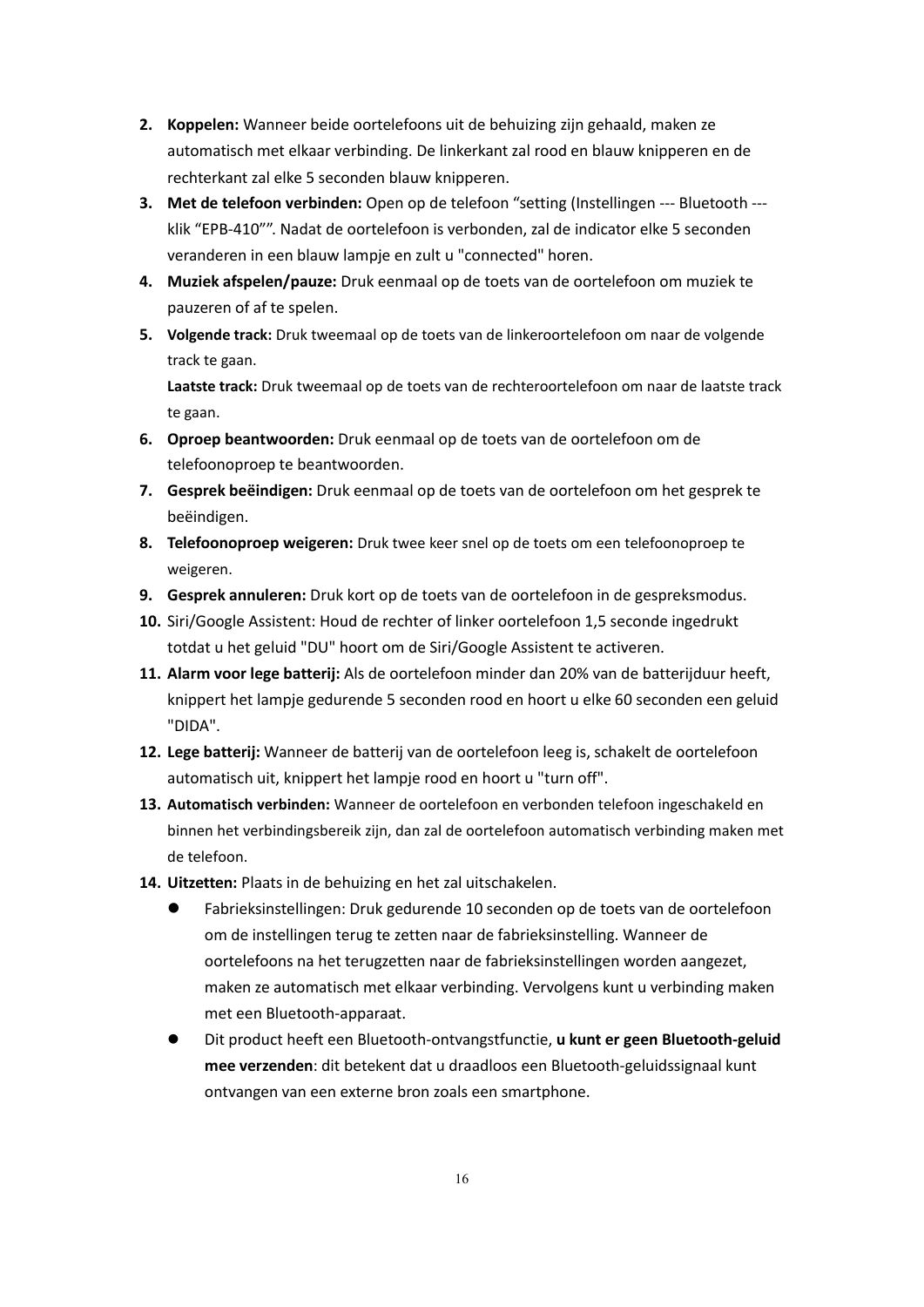# **Probleemoplossing**

| Het voedingslampje is niet AAN.                                  | Controleer of de oortelefoon is opgeladen.                                            |
|------------------------------------------------------------------|---------------------------------------------------------------------------------------|
| De oortelefoon kan niet verbinden<br>met een Bluetooth-apparaat. | Druk lang om uit te zetten, druk 1,5 seconde om<br>de oortelefoon opnieuw te starten. |
| Er komt geen geluid uit de<br>oortelefoon.                       | Pas het volume van uw telefoon aan.                                                   |

# **TECHNISCHE SPECIFICATIES**

Oplaadspanning: 5 V

Batterijcapaciteit: 50 mAh

Oplaadtijd oortelefoon: Minder dan 1,2 uur

Oplaadtijd oplaadstation: Minder dan 2 uur

Tot maximaal 5 uur

# **Oplaadstation**

- 1. Dubbele USB-poort
- 2. Ingang: 5 V-1 A
- 3. Uitvoer: 5 V-1 A
- 4. Oplaadcapaciteit batterijbehuizing: 400 mAh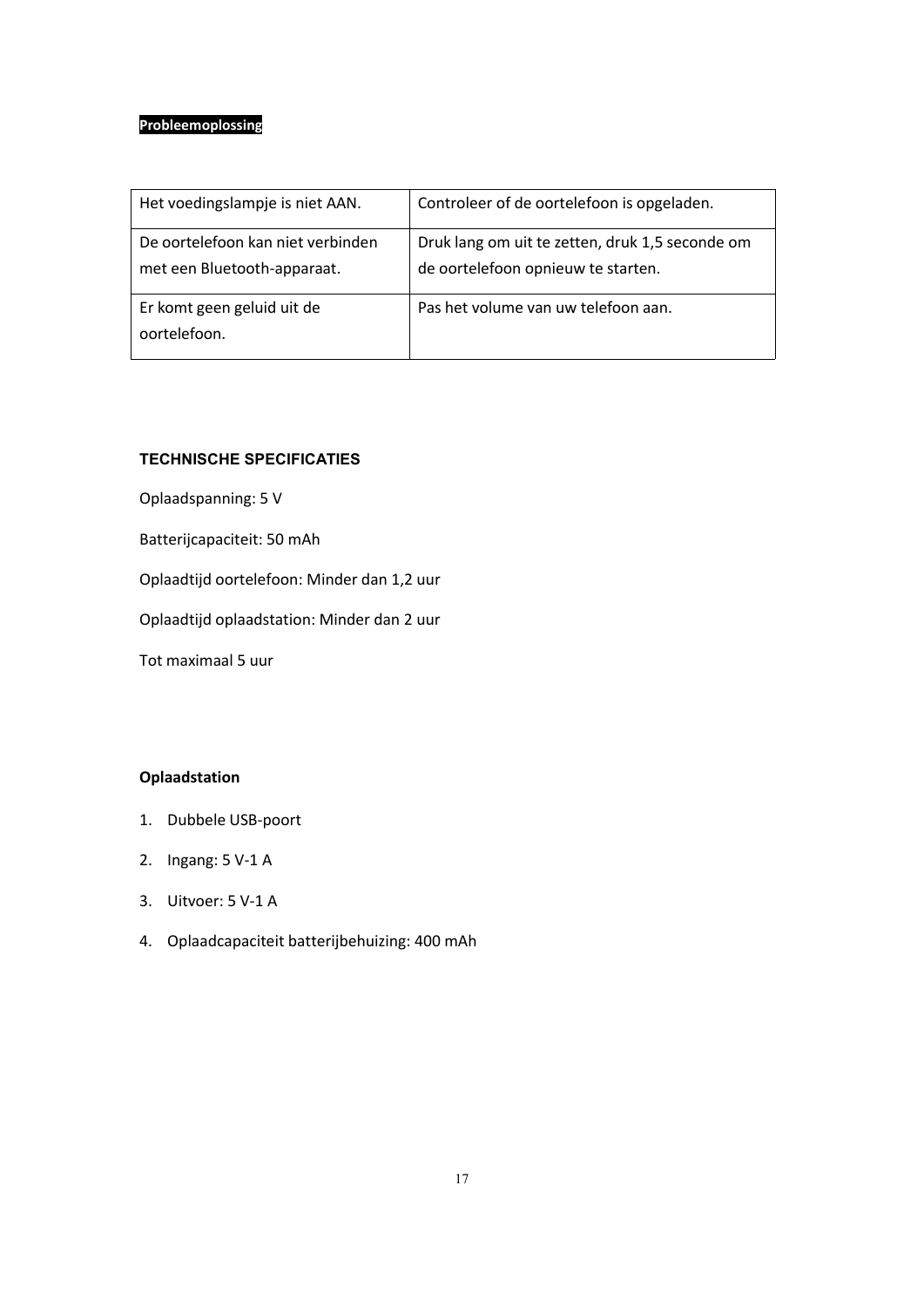#### **GARANTIE**

Lenco biedt service en garantie aan overeenkomstig met de Europese wetgeving. Dit houdt in dat u, in het geval van reparaties (zowel tijdens als na de garantieperiode), uw lokale handelaar moet contacteren.

Belangrijke opmerking: Het is niet mogelijk om producten die moeten worden gerepareerd rechtstreeks naar Lenco te sturen.

Belangrijke opmerking:De garantie verloopt als een onofficieel servicecenter het apparaat op wat voor manier dan ook heeft geopend, of er toegang toe heeft gekregen.

Het apparaat is niet geschikt voor professioneel gebruik. In het geval van professioneel gebruik worden alle garantieverplichtingen van de fabrikant nietig verklaard.

# **DISCLAIMER**

Er worden regelmatig updates in de firmware en/of hardwarecomponenten gemaakt. Daardoor kunnen gedeelten v an de instructie, de specificaties en afbeeldingen in deze documentatie enigszins verschillen van uw eigen situatie. Alle onderwerpen die staan beschreven in deze handleiding zijn bedoeld als illustratie en zijn niet van toepassing op specifieke situaties. Aan de beschrijving in dit document kunnen geen rechten worden ontleend.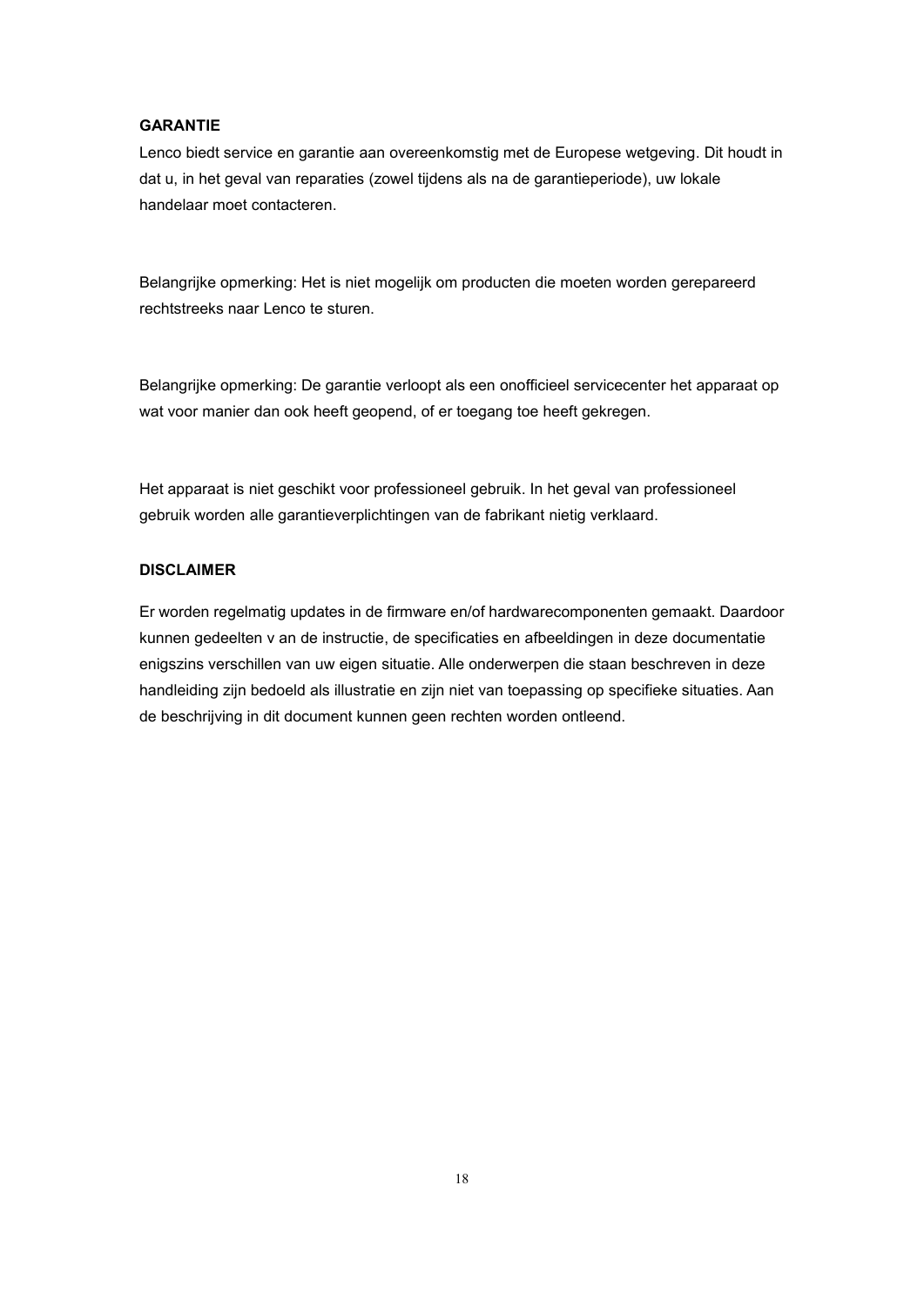#### **AFVOER VAN HET OUDE APPARAAT**



Dit symbool geeft aan dat het betreffende elektrische product of de accu/batterij niet mag worden verwijderd als algemeen huishoudelijk afval in Europa. Zorg voor een juiste afvalverwerking door het product en de accu/batterij in overeenstemming met alle van toepassing zijnde lokale wetten voor het verwijderen van elektrische apparatuur of accu's/batterijen te verwijderen. Als u dit doet, helpt u de natuurlijke hulpbronnen te behouden en de standaard van milieubescherming te verbeteren bij de behandeling en verwijdering van elektrisch afval (Afgedankte Elektrische en Elektronische Apparatuur).

#### **CE-markering**

Lenco Benelux B.V., Thermiekstraat 1a, 6361 HB Nuth, Nederland, verklaart hierbij dat dit product voldoet aan de vereisten van de essentiële EU-richtlijnen. De conformiteitsverklaring kan worden opgevraagd via [techdoc@commaxxgroup.com](mailto:techdoc@commaxxgroup.com)



# **SERVICE**

Bezoek voor meer informatie en helpdeskondersteuning [www.lenco.com](http://www.lenco.com/)

Lenco Benelux BV, Thermiekstraat 1a, 6361 HB, Nuth, Nederland.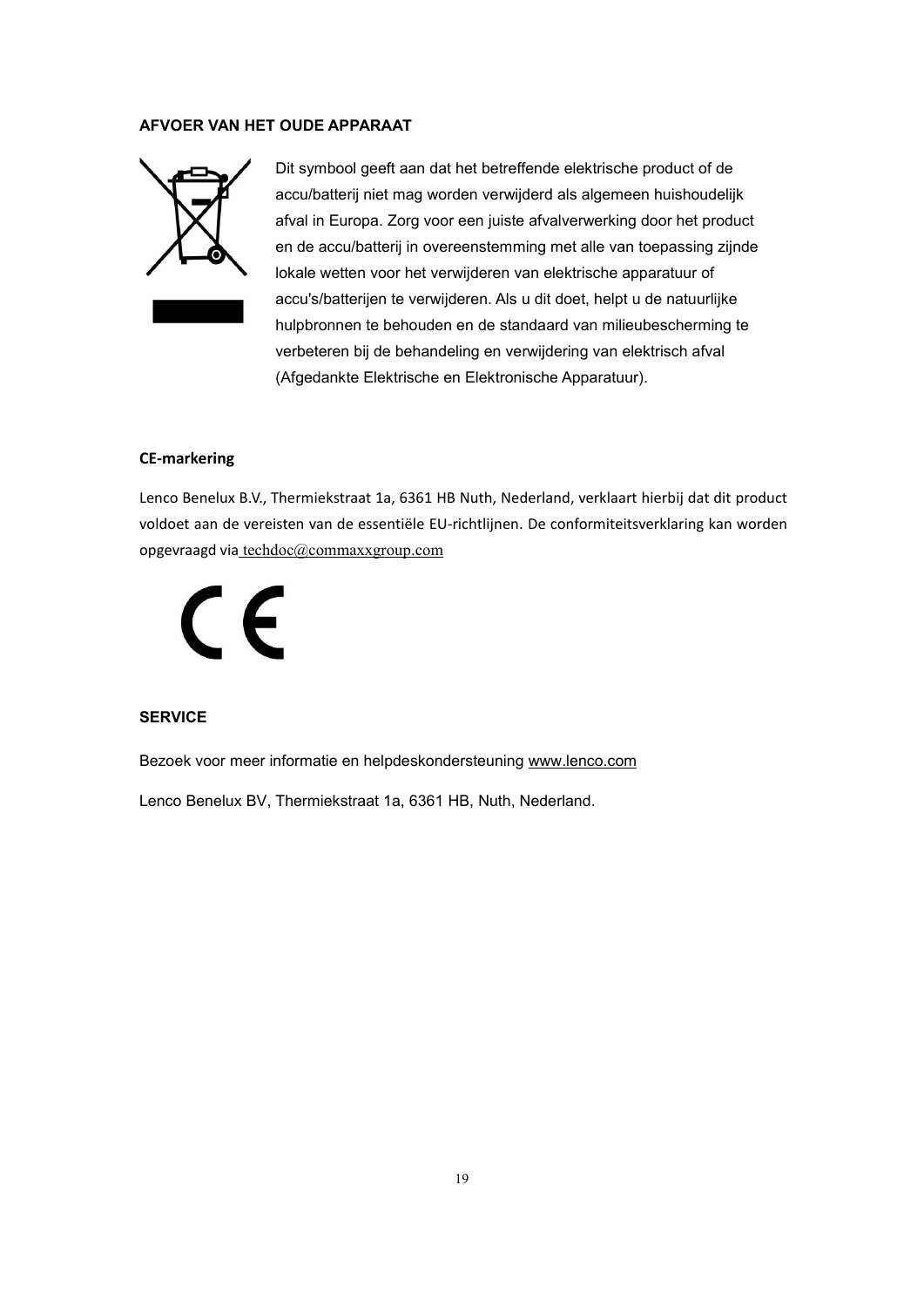#### <span id="page-19-0"></span>**ACHTUNG:**

Eine andere als die hier beschriebene Bedienung, Einstellung oder Verwendung der Funktionen kann zu gefährlicher Strahlenbelastung führen.

Dieses Gerät darf nur von qualifizierten Fachkräften und niemand anderem repariert oder eingestellt werden.

#### **VORSICHTSMASSNAHMEN VOR DER BENUTZUNG**

#### **BEFOLGEN SIE IMMER FOLGENDE ANWEISUNGEN:**

- 1. Benutzen Sie das Gerät nicht in der Nähe von Wasser.
- 2. Benutzen Sie zur Reinigung ein nur leicht befeuchtetes Tuch.
- 3. Blockieren oder bedecken Sie keine Lüftungsöffnungen. Wenn Sie das Gerät auf ein Regal stellen, lassen Sie um das gesamte Gerät 5 cm (2") freien Platz.
- 4. Stellen Sie das Gerät entsprechend den Anweisungen der mitgelieferten Bedienungsanleitung auf.
- 5. \*Treten Sie nicht auf das Netzteil und klemmen Sie es auch nicht ein. Seien Sie im näheren Bereich des Steckers und der Herausführungen des Kabels besonders vorsichtig. Stellen Sie keine schweren Gegenstände auf das Netzteil, weil es dadurch beschädigt werden könnte. Halten Sie das gesamte Gerät außerhalb der Reichweite von Kindern! Durch Spielen mit dem Netzkabel können sie sich ernsthafte Verletzungen zuziehen.
- 6. \*Trennen Sie das Gerät während eines Gewitters oder bei längerer Nichtbenutzung vom Netz.
- 7. Halten Sie das Gerät von Hitzequellen wie Radiatoren, Heizern, Öfen, Kerzen oder anderen hitzeerzeugenden Produkten oder offenen Flammen fern.
- 8. Meiden Sie bei der Nutzung des Produkts die Nähe starker Magnetfelder.
- 9. Elektrostatische Entladungen können die normale Verwendung von diesem Gerät stören. Sollte dies geschehen, führen Sie einfach einen Reset aus und starten Sie dann das Gerät entsprechend den Anweisungen dieser Bedienungsanleitung neu. Gehen Sie besonders bei Datenübertragungen mit dem Gerät vorsichtig um und führen Sie diese nur in einer antielektrostatischen Umgebung aus.
- 10. Warnung! Niemals Gegenstände durch die Lüftungsschlitze oder Öffnungen in das Gerät stecken. Im Gerät sind hohe Spannungen vorhanden und das Einführen von Gegenständen kann zu Stromschlag bzw. zu Kurzschlüssen der internen Teile führen. Aus dem gleichen Grund kein Wasser oder Flüssigkeiten in das Gerät geben.
- 11. Benutzen Sie das Gerät nicht in nasser oder feuchter Umgebung wie Bad, Dampfküche oder in der Nähe von Schwimmbecken.
- 12. Benutzen Sie das Gerät nicht bei Kondensationsgefahr.
- 13. Obwohl dieses Gerät unter größter Sorgfalt und vor Auslieferung mehrmals überprüft wurde, können trotzdem wie bei jedem anderen elektrischen Gerät auch Probleme auftauchen. Trennen Sie das Gerät im Falle einer Rauchentwicklung, starker Hitzeentwicklung oder jeden anderen unnatürlichen Erscheinung sofort vom Netz.
- 14. Dieses Gerät ist durch eine Stromquelle wie auf dem Typenschild angegeben zu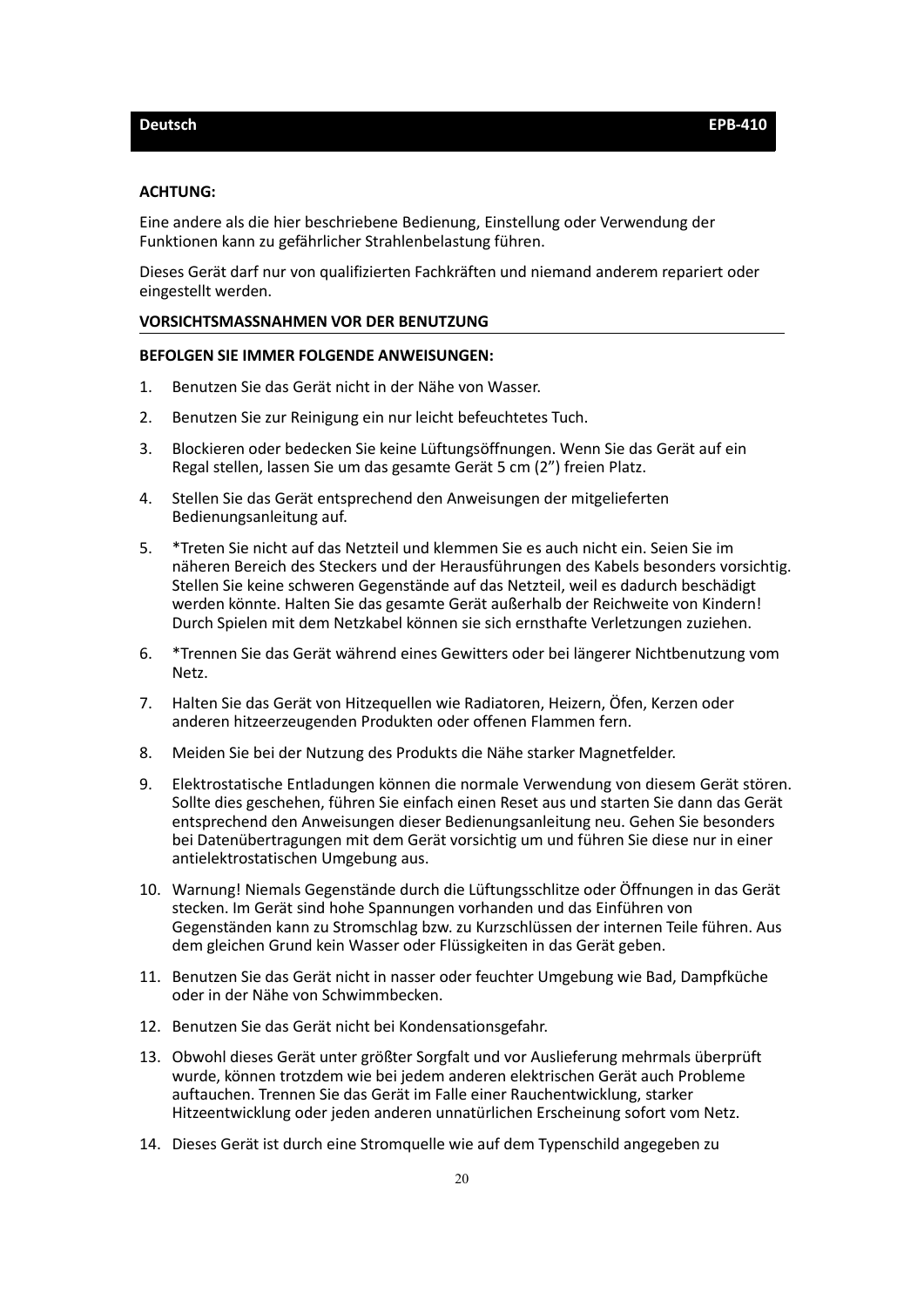betreiben. Halten Sie bei Unsicherheiten über die Art Ihrer Stromversorgung in Ihrer Wohnung Rücksprache mit Ihrem Händler oder Ihrer Stromzuliefererfirma.

- 15. \*Die Wandsteckdose muss sich in der Nähe des Geräts befinden und einfach zu erreichen sein.
- 16. \* Überlasten Sie weder Netzsteckdosen noch Verlängerungskabel. Eine Überlastung kann zu Brandgefahr bzw. Stromschlag führen.
- 17. \*Geräte der Schutzklasse 1 sind an eine Netzsteckdose mit Schutzleiter anzuschließen.
- 18. \*Geräte der Schutzklasse 2 benötigen keinen Schutzleiteranschluss.
- 19. Halten Sie Nagetiere vom Gerät fern. Nagetiere lieben es, am Netzkabel zu nagen.
- 20. \*Halten Sie den Netzstecker in der Hand, wenn Sie ihn aus der Netzsteckdose ziehen. Ziehen Sie ihn nicht durch Zerren am Kabel heraus. Das kann zu einem Kurzschluss führen.
- 21. Vermeiden Sie es, das Gerät auf Oberflächen aufzustellen, die zu Schwingungen oder Stoß neigen.
- 22. Benutzen Sie für die Reinigung ein weiches und trockenes Tuch. Benutzen Sie niemals Lösungsmittel oder Flüssigkeiten auf Ölbasis. Benutzen Sie zum Entfernen hartnäckiger Flecken ein feuchtes Tuch mit mildem Reinigungsmittel.
- 23. Der Hersteller haftet nicht für Schäden oder Verluste durch Fehlfunktion, Zweckentfremdung oder Modifikation des Geräts oder durch Wechseln der Batterien.
- 24. Unterbrechen Sie die Verbindung nicht während einer Formatierung oder einer Datenübertragung. Bei Unterbrechung drohen Datenverlust und Datenbeschädigung.
- 25. Wenn das Gerät eine USB-Wiedergabefunktion besitzt, dann stecken Sie den USB-Stick direkt in das Gerät. Verwenden Sie kein USB-Verlängerungskabel, weil die erhöhte Störanfälligkeit zu Datenverlust führen könnte.
- 26. Das Gerät darf weder Tropf- noch Spritzwasser ausgesetzt werden und es dürfen keine mit Flüssigkeit gefüllten Behälter wie z.B. Vasen auf das Gerät oder in der Nähe des Gerätes gestellt werden.
- 27. \*Um das Gerät vollständig vom Netz zu trennen, muss der Netzstecker des Gerätes vom Stromnetz getrennt werden, wobei die zu trennende Einheit den Netzstecker des Gerätes bezeichnet.
- 28. Wenn das Gerät über Batterien betrieben wird, dann sind diese vor übermäßiger Wärme wie Sonneneinstrahlung, Feuer oder ähnlichem zu schützen.
- 29. Augenmerk ist auf den ökologischen Aspekt der Batterieentsorgung zu legen.
- 30. Das Gerät kann nur bei gemäßigten Temperaturen verwendet werden. Sehr kalte und heiße Umgebungen sind zu vermeiden.
- 31. Das Typenschild befindet sich an der Unter- oder Rückseite des Gerätes.
- 32. Dieses Gerät ist nicht zur Benutzung durch Personen (auch Kinder) mit physischen, sensorischen oder mentalen Beeinträchtigungen oder ohne ausreichender Erfahrung vorgesehen, es sei denn, sie werden durch eine verantwortliche Person beaufsichtigt oder wurden in die ordnungsgemäße Bedienung des Gerätes durch eine fürihre Sicherheit verantwortlichen Person eingewiesen.
- 33. Dieses Produkt ist nur für den nicht-professionellen Gebrauch und nicht für gewerbliche oder industrielle Zwecke bestimmt.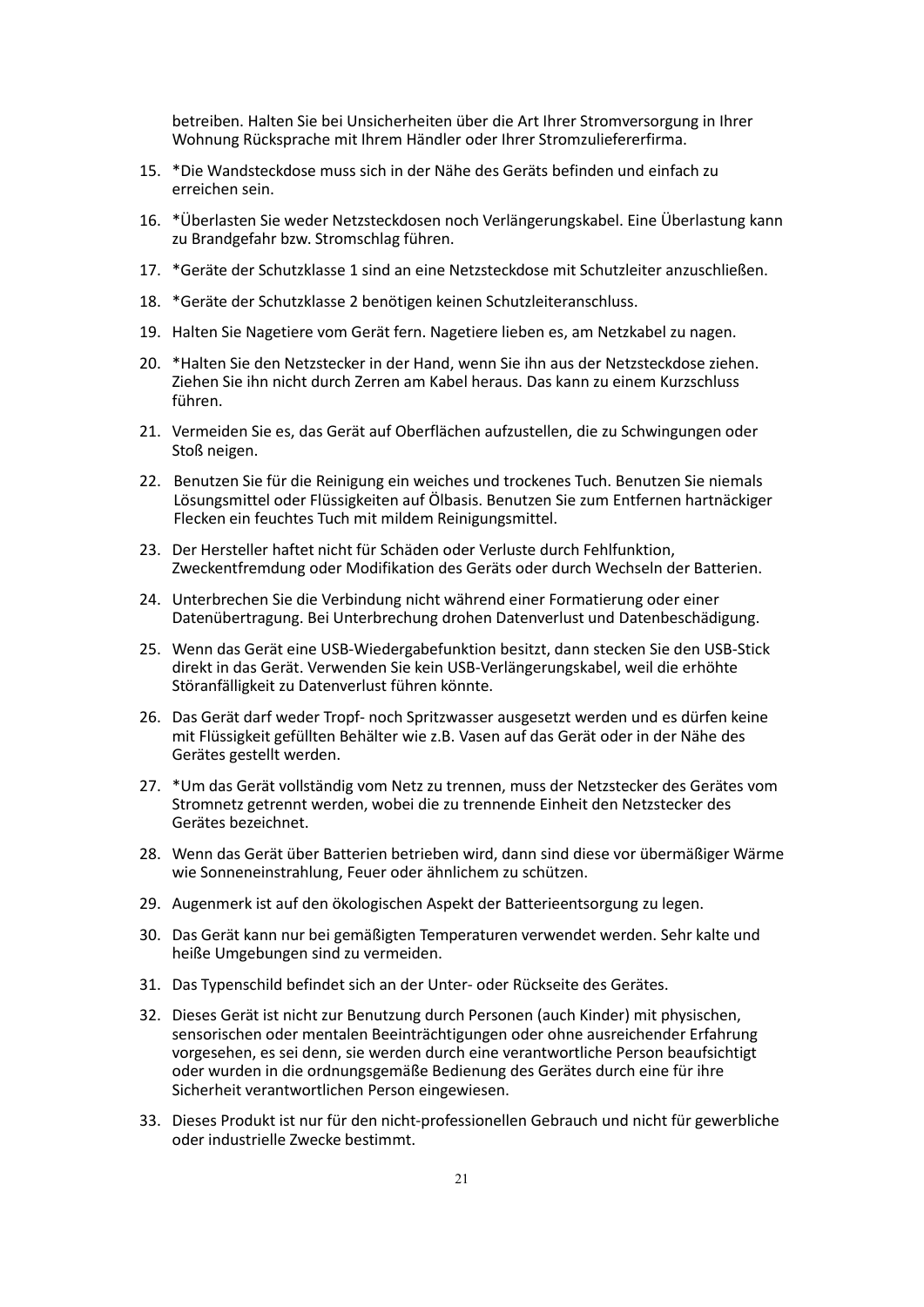- 34. Stellen Sie sicher, dass das Gerät in einer stabilen Position aufgestellt ist. Schäden, die durch Verwendung dieses Produkts in einer instabilen Position oder durch Nichtbeachtung der anderen in diesem Handbuch enthaltener Warnungen und Vorwarnung entstehen, werden nicht durch die Garantie abgedeckt.35. Entfernen Sie niemals das Gehäuse dieses Geräts.
- 
- 36. Stellen Sie dieses Gerät niemals auf andere elektrische Geräte.
- 37. Verwenden oder bewahren Sie dieses Produkt nicht an Orten auf, in denen es direkter Sonneneinstrahlung, Hitze, übermäßigem Staub oder Vibration ausgesetzt ist.
- 38. Halten Sie Kinder von den Plastiktüten fern.
- 39. Benutzen Sie nur vom Hersteller empfohlene Erweiterungen/Zubehörteile.
- 40. Lassen Sie alle Eingriffe von qualifiziertem Servicepersonal ausführen. Eingriffe werden notwendig, wenn das Gerät in irgendeiner Weise beschädigt wurde, beispielsweise am Netzkabel oder am Netzstecker oder wenn Flüssigkeit in das Gerät gelangt ist bzw. Gegenstände in das Gerät gefallen sind, das Gerät Regen oder Feuchtigkeit ausgesetzt war, es heruntergefallen ist oder nicht ordnungsgemäß funktioniert.
- 41. \*Verwenden Sie wederein beschädigtes Netzkabel noch einen beschädigten Stecker oder eine lockere Steckdose. Es besteht Brand- und Stromschlaggefahr.
- 42. Längeres Hören lauter Töne aus einem Musikgerät kann zum zeitweiligen oder permanenten Hörverlust führen.

#### **ANSCHLUSS**

- Packen Sie alle Teile aus und entfernen Sie danach die Schutzmaterialien.
- \*Schließen Sie das Gerät nicht eher an das Netz an, bevor Sie die Netzspannung überprüft haben und alle anderen notwendigen Verbindungen hergestellt sind.
- \* **Diese Anleitungen gelten nur für Produkte, die ein Netzkabel oder ein AC-Netzteil verwenden.**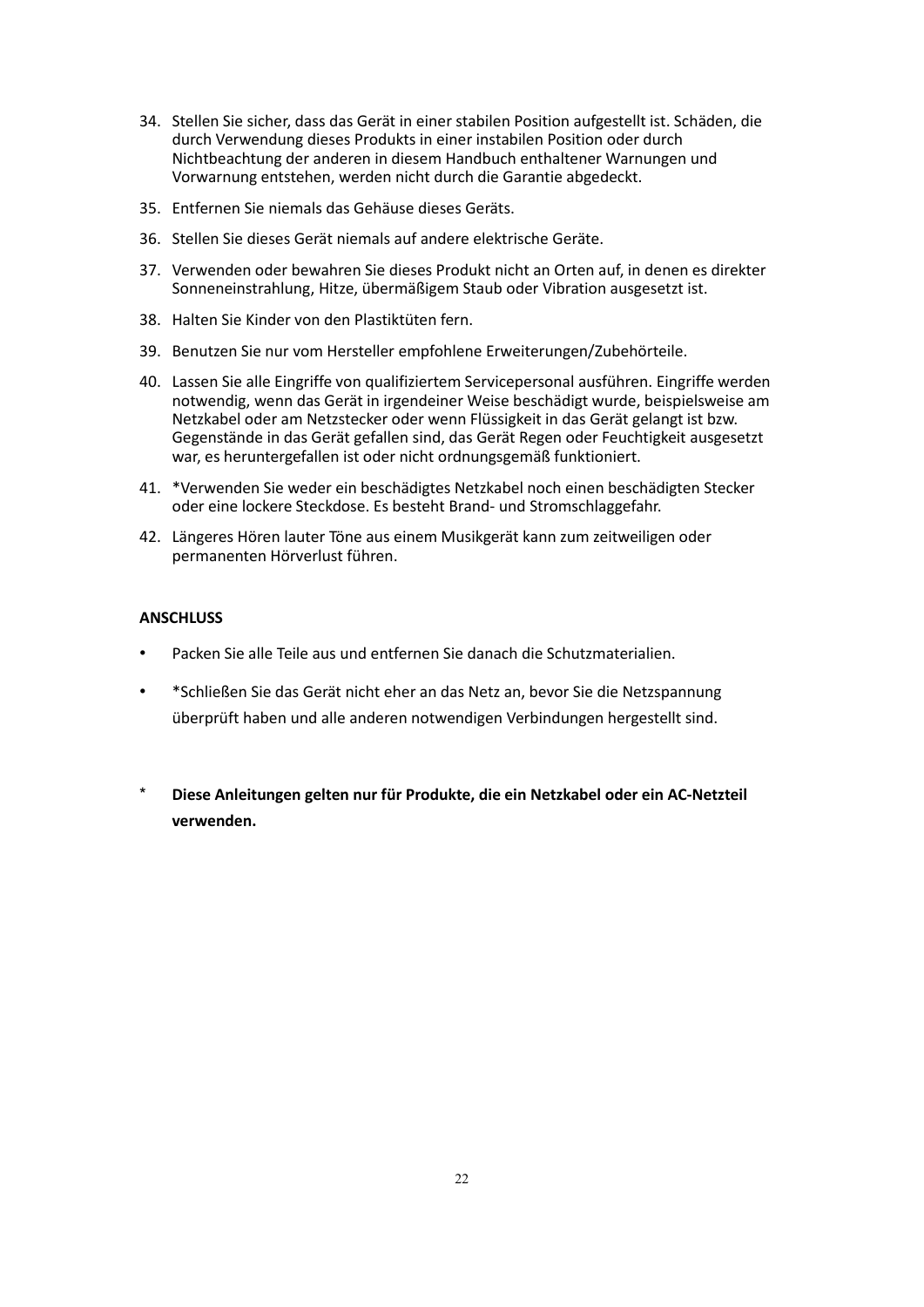

# microUSB-Kabel



Ohrstöpsel in unterschiedlichen Größen

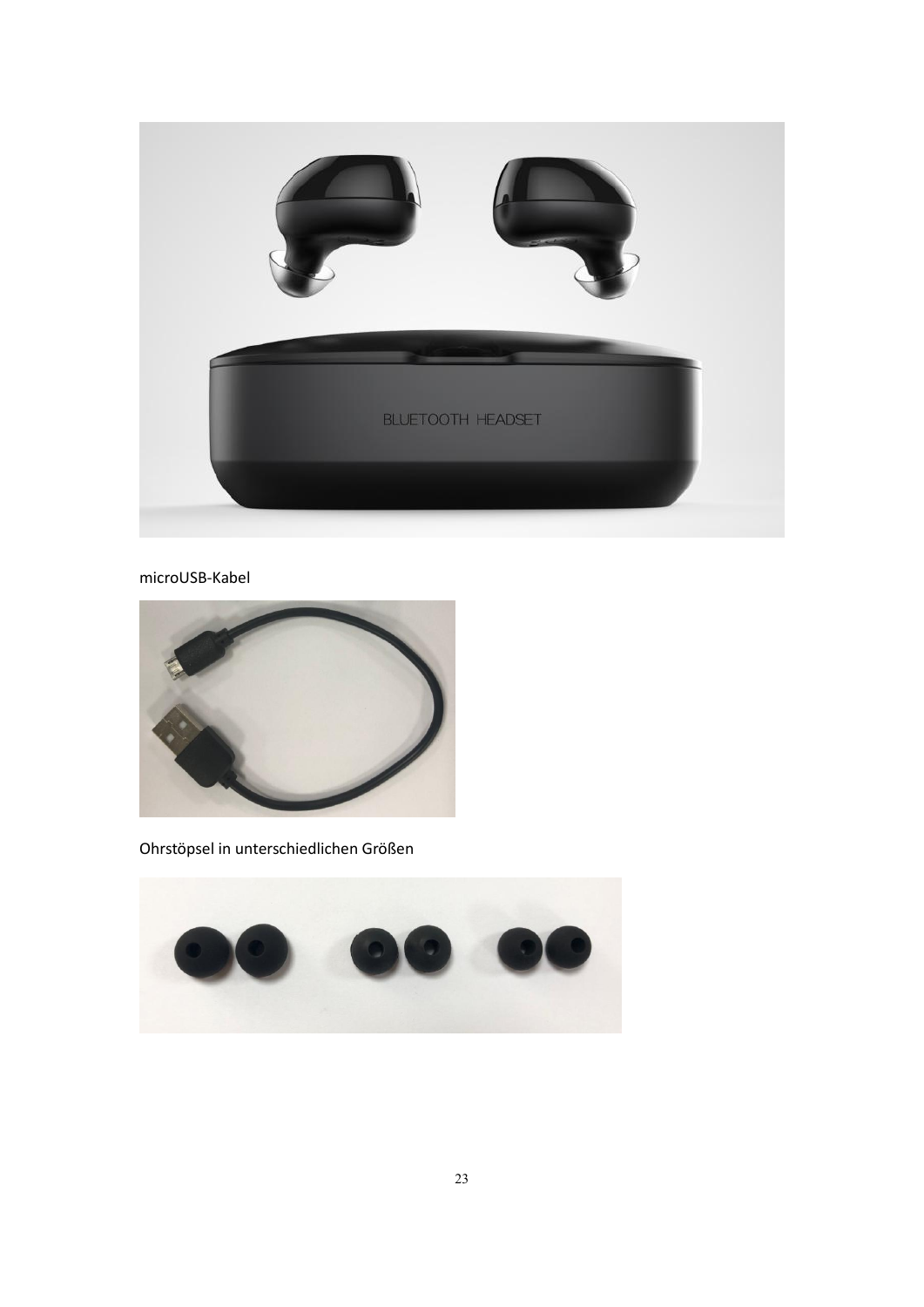**Herausnehmen der Ohrhörer aus der Ladebox**



#### **Tragen der Ohrhörer**

Der Ohrhörer "L" sollte in das linke und der Ohrhörer "R" in das rechte Ohr gesteckt werden. Am besten ist es, die Ohrhörer vertikal in die Ohren einzusetzen, wobei die Buchstaben "L" und "R" nach oben zeigen sollten. Drehen Sie nun die Ohrhörer im Ohr nach hinten, um den besten Sitz des Ohrhörers zu finden, in welchem sich der Ohrhörer nicht bewegt, wenn Sie Ihren Kopf schütteln.



# **TWS-Funktionen**

1. **Einschalten:** Die Kopfhörer werden automatisch eingeschaltet, wenn man diese aus der Ladebox herausnimmt, die Leuchten am linken Kopfhörer wechseln von rot auf rot/blau blinkend. Anschließend ertönt "power on".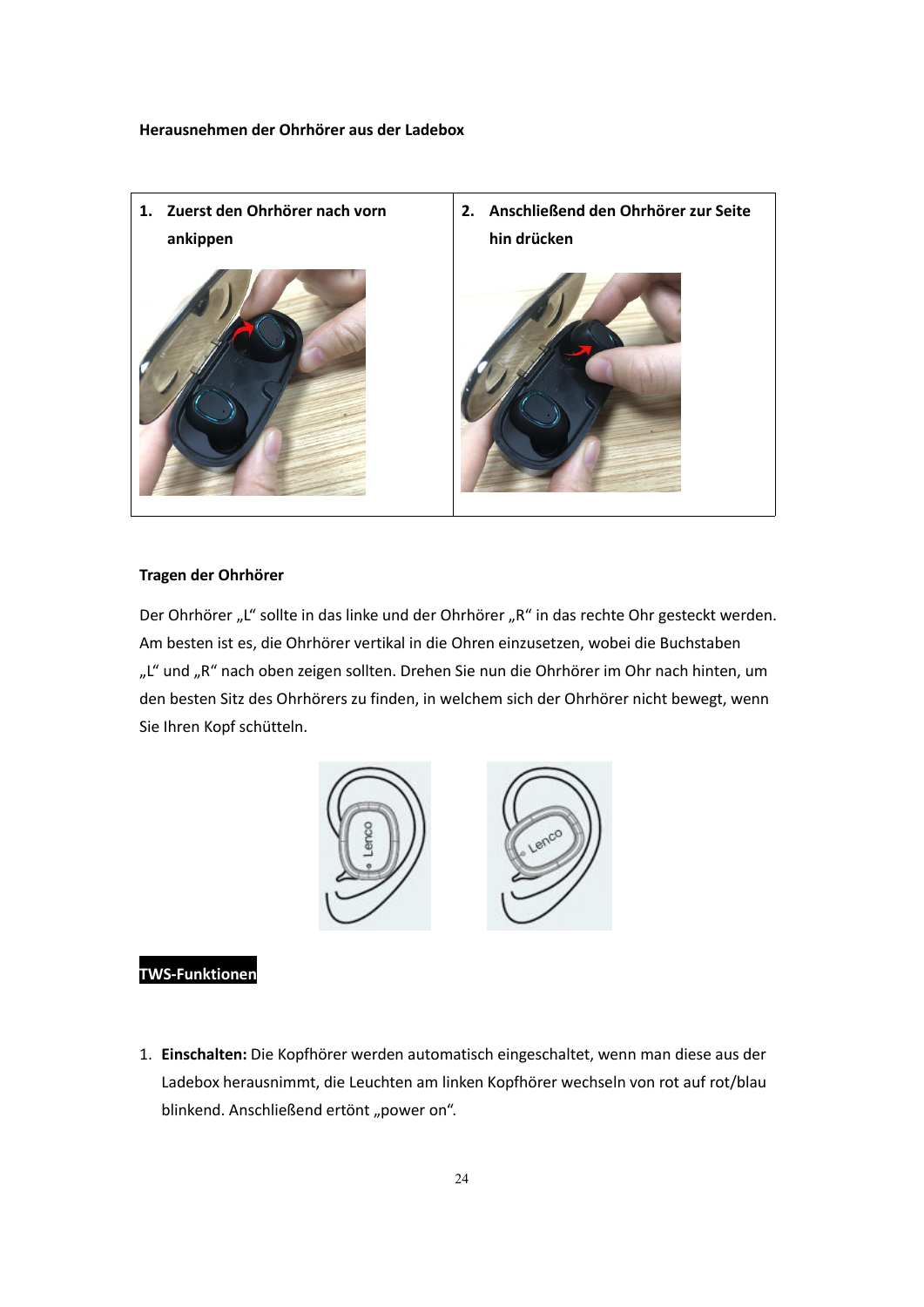- 2. **Koppeln:** Nachdem Sie beide Ohrhörer aus der Ladebox genommen haben, wird automatisch eine Verbindung zwischen beiden Ohrhörern hergestellt. Die linke Seite blinkt rot und blau und die rechte Seite blinkt alle 5 Sekunden blau.
- 3. **Mit dem Telefon verbinden:** Telefon öffnen "setting (Einstellung) --- Bluetooth --- "click "EPB-410" ("EPB-410" anklicken)", Nachdem die Ohrhörer verbunden sind, schaltet die Anzeige auf blaues Licht alle 5 Sekunden und Sie hören "connected".
- 4. **Musikwiedergabe/Pause:** Drücken Sie die Multifunktionstaste des Ohrhörers einmal, um die Musikwiedergabe zu starten oder zu pausieren.
- 5. **Nächster Titel:** Drücken Sie zwei Mal auf die linke Multifunktionstaste des Ohrhörers, um zum nächsten Titel zu springen.

**Letzter Titel:** Drücken Sie zwei Mal auf die rechte Multifunktionstaste des Ohrhörers, um zum letzten Titel zu springen.

- 6. **Anruf annehmen:** Drücken Sie die Multifunktionstaste des Ohrhörers einmal, um ein eingehendes Gespräch anzunehmen.
- 7. **Gespräch beenden:** Drücken Sie die Multifunktionstaste des Ohrhörers einmal, um das Gespräch zu beenden.
- 8. **Anruf ablehnen:** Drücken Sie die Multifunktionstaste zwei Mal schnell, um den Anruf abzulehnen.
- 9. **Rufnummernwahl abbrechen:** Drücken Sie, während die Rufnummer gewählt wird, die Multifunktionstaste des Ohrhörers einmal kurz, um die Rufnummernwahl abzubrechen.
- 10. Siri/Google Assistant: Wenn Sie den rechten oder linken Ohrhörer 1,5 Sekunden lang drücken, dann ertönt der Mitteilungston "DU", um Ihnen mitzuteilen, dass Siri/Google Assistant aktiviert wurde.
- 11.**Warnung Batterie schwach:** Wenn die Lebensdauer der Batterie im Ohrhörer weniger als 20% beträgt, blinkt die Leuchte 5 Sekunden lang rot und "DIDA" ertönt 60 Sekunden lang.
- 12.**Batterie leer:** Wenn die Batterie des Ohrhörers leer ist, dann schaltet sich der Ohrhörer automatisch aus, wobei die LED Rot blinkt und "turn off" ertönt.
- 13.**Automatisches Verbinden:** Wenn der Ohrhörer und das verbundene Telefon eingeschaltet sind und sich beide innerhalb der Verbindungsreichweite befinden, dann verbindet sich der Ohrhörer automatisch mit dem Telefon.
- 14.**Ausschalten:** Wenn Sie den Ohrhörer wieder in die Ladebox stecken, dann schaltet sich dieser automatisch aus.
- Werkseinstellungen: Drücken Sie die Multifunktionstaste des Ohrhörers 10 s lang, um die Einstellungen der Ohrhörer wieder auf Werkseinstellung rückzusetzen. Wenn Sie die Ohrhörer einschalten, nachdem Sie das Gerät auf Werkseinstellungen zurückgesetzt haben, wird automatisch eine Verbindung zwischen den beiden hergestellt. Danach können Sie die Ohrhörer wieder mit einem Bluetooth-Gerät verbinden.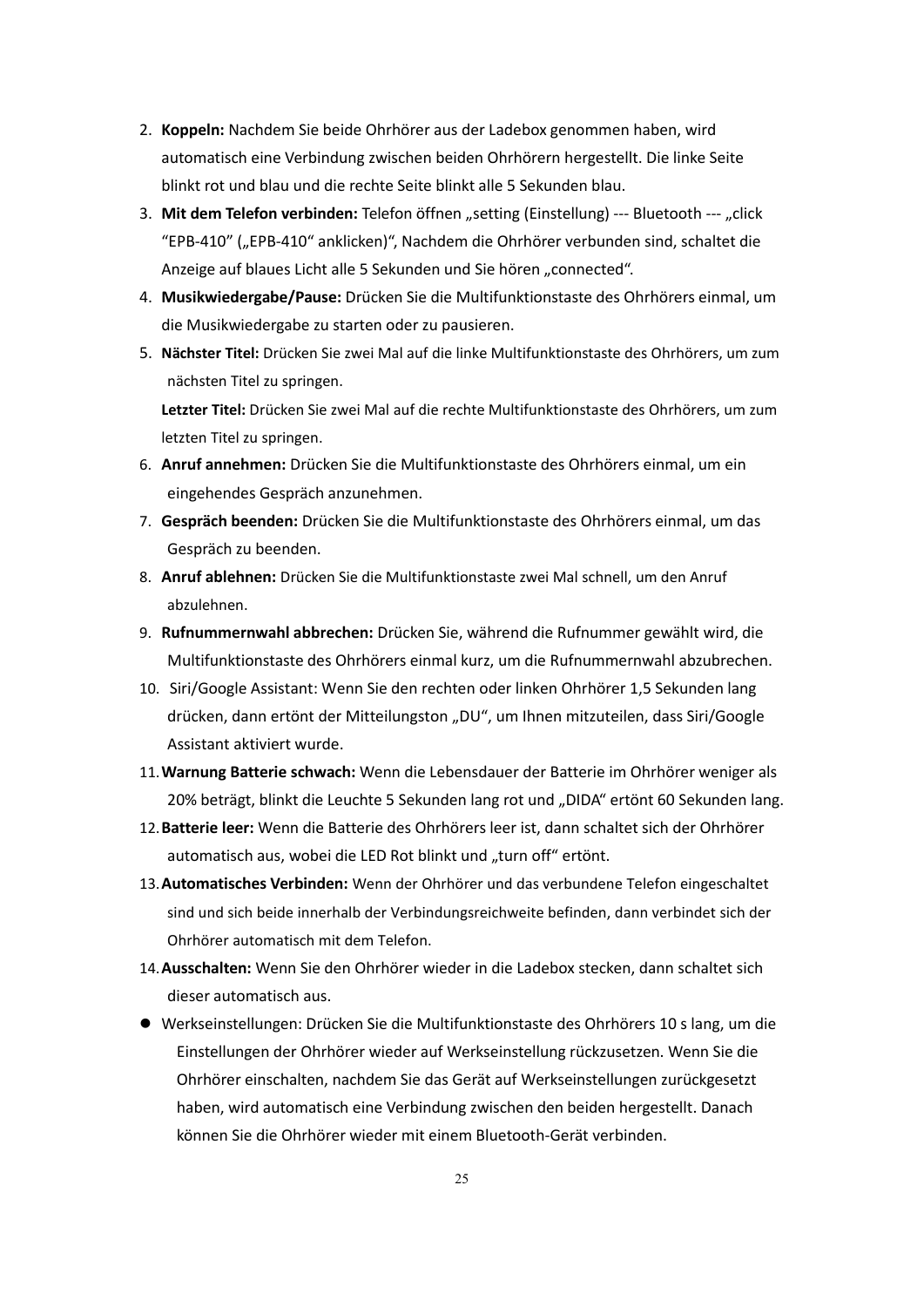Dieses Produkt hat eine Bluetooth-Empfangsfunktion, **Sie können damit aber nicht jeden Bluetooth-Ton übertragen**: d.h. Sie können ein Bluetooth-Tonsignal von einer externen Quelle, wie z.B. einem Smartphone, drahtlos empfangen.

# **Fehlerdiagnose**

| Die Ein/Aus-LED leuchtet nicht.   | Bitte überprüfen Sie, ob der Ohrhörer geladen ist.   |
|-----------------------------------|------------------------------------------------------|
| Der Ohrhörer kann nicht mit einem | Halten Sie die Multifunktionstaste des Ohrhörers     |
| Bluetooth-Gerät verbunden werden. | gedrückt, um den Ohrhörer auszuschalten.             |
|                                   | Drücken Sie sie anschließend ca. 1,5 s lang, um      |
|                                   | den Ohrhörer wieder einzuschalten.                   |
| Kein Klang über den Ohrhörer.     | Bitte stellen Sie die Lautstärke Ihres Telefons ein. |
|                                   |                                                      |

## **TECHNISCHE SPEZIFIKATIONEN**

Ladespannung: 5 V

Batteriekapazität: 50 mAh

Ohrhörer Ladedauer: Weniger als 1,2 Stunde

Ladebox-Ladedauer: Weniger als 2 Stunde

BIs zu 5 Stunde

# **Ladebox**

- 1. Zweifach-USB-Port
- 2. Primär: 5 V-1 A
- 3. Ausgangsspannung: 5 V-1 A
- 4. Ladebox-Batteriekapazität: 400 mAh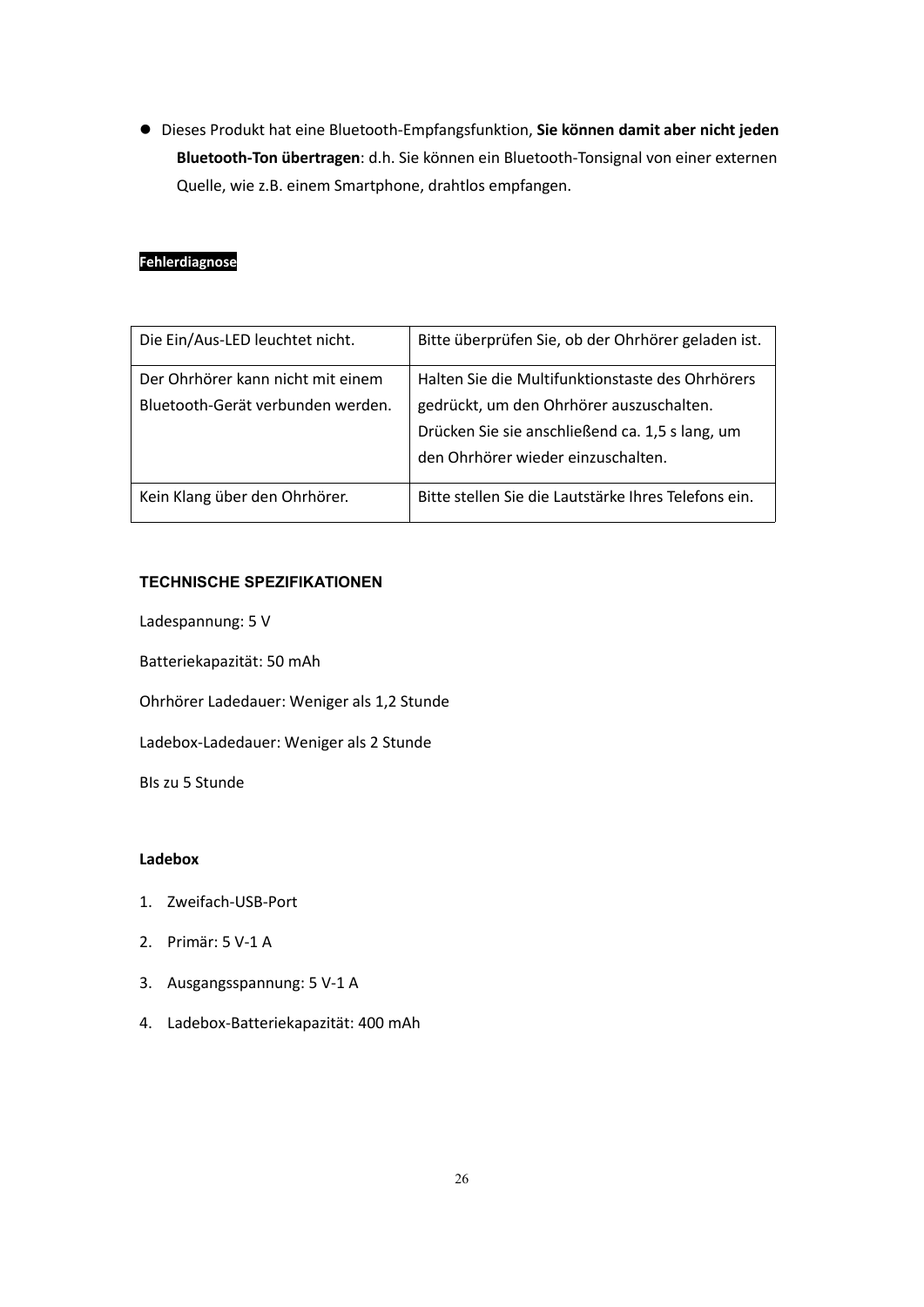## **GARANTIE**

Lenco bietet Leistungen und Garantien im Einklang mit Europäischem Recht. Im Falle von Reparaturen (sowohl während als auch nach Ablauf der Garantiezeit) sollten Sie deshalb Ihren Einzelhändler kontaktieren.

Wichtiger Hinweis: Es ist nicht möglich, Produkte für Reparaturen direkt an Lenco zu schicken.

Wichtiger Hinweis: Falls dieses Gerät von einem nicht autorisierten Kundendienst geöffnet oder darauf zugegriffen wird, erlischt die Garantie.

Dieses Gerät ist nicht für professionelle Zwecke geeignet. Falls das Gerät für professionelle Zwecke eingesetzt wird, erlöschen alle Garantieverpflichtungen seitens des Herstellers.

# **HAFTUNGSAUSSCHLUSS**

Aktualisierungen der Firmware und/oder Hardware-Komponenten werden regelmäßig durchgeführt. Aus diesem Grund können einige der Anleitungen, Spezifikationen und Abbildungen in dieser Dokumentation zu dem Ihnen vorliegendem Gerät leicht abweichen. Alle in diesem Handbuch beschriebenen Elemente dienen nur zur Illustration und treffen auf Ihre individuelle Situation möglicherweise nicht zu. Aus der in diesem Handbuch getätigten Beschreibung können keine Rechtsansprüche oder Leistungsanforderungen geltend gemacht werden.

#### **CE-Kennzeichen**

Hiermit erklärt Lenco Benelux B.V., Thermiekstraat 1a, 6361 HB Nuth, The Netherlands, dass dieses Produkt den grundsätzlichen Anforderungen der EU-Richtlinie entspricht. Die Konformitätserklärung ist erhältlich unter [techdoc@commaxxgroup.com](mailto:techdoc@commaxxgroup.com)

 $\epsilon$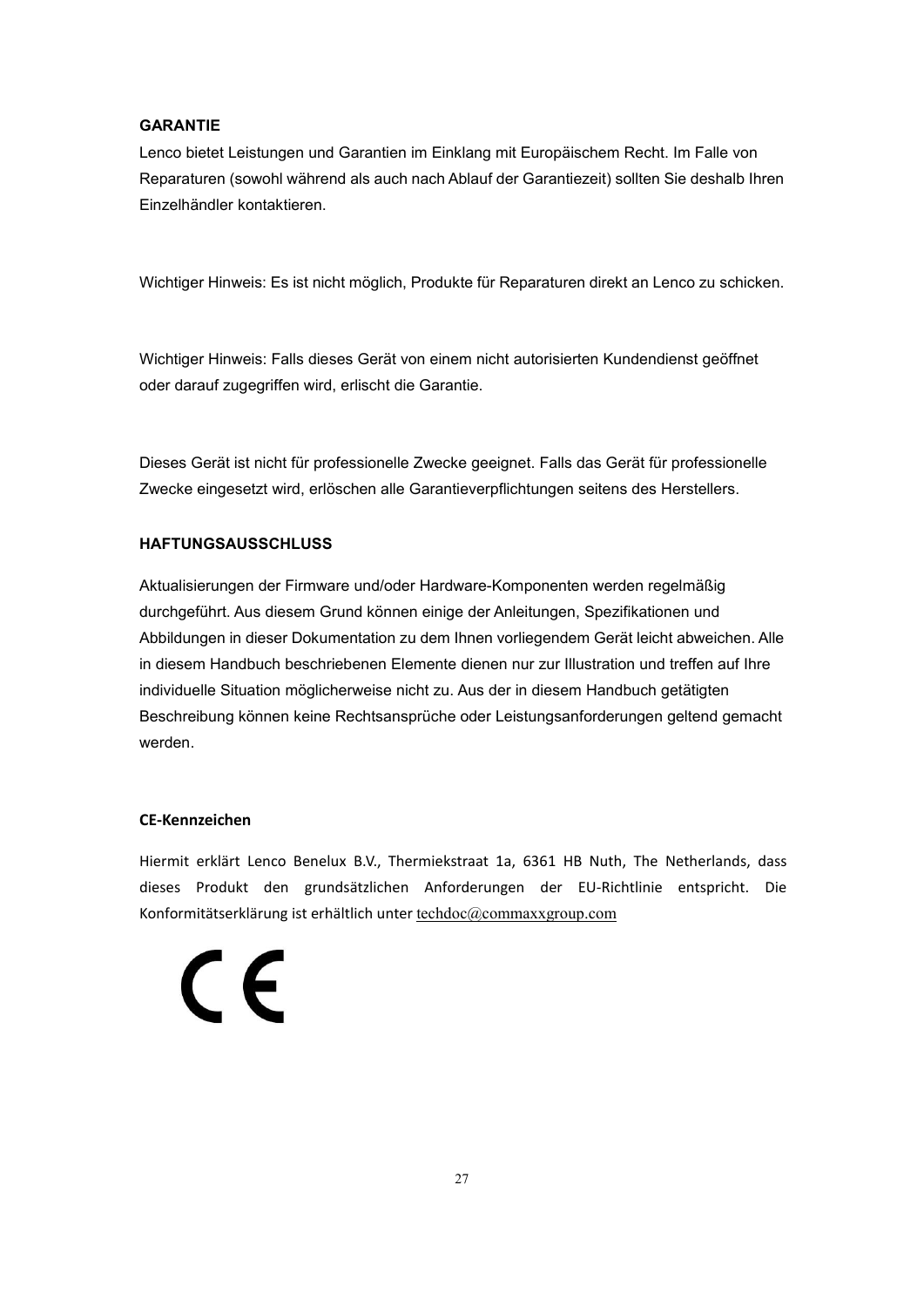#### **ENTSORGUNG DES ALTGERÄTS**



Dieses Symbol zeigt an, dass das entsprechende Produkt oder dessen Akku/Batterie in Europa nicht mit dem normalen Hausmüll entsorgt werden darf. Um die ordnungsgemäße Abfallbehandlung des Produkts und dessen Akku/Batterie zu gewährleisten, müssen diese im Einklang mit allen anwendbaren örtlichen Vorschriften zur Entsorgung von Elektrogeräten und Akkus/Batterien entsorgt werden. Dabei helfen Sie, natürliche Ressourcen zu schonen und Umweltschutzstandards zur Verwertung und Entsorgung von Altgeräten aufrecht zu halten (Waste Electrical and Electronic Equipment Directive).

# **SERVICE**

Besuchen Sie bitte für weitere Informationen und unseren Kundendienst unsere Homepage [www.lenco.com](http://www.lenco.com/)

Lenco Benelux BV, Thermiekstraat 1a, 6361 HB Nuth, The Netherlands.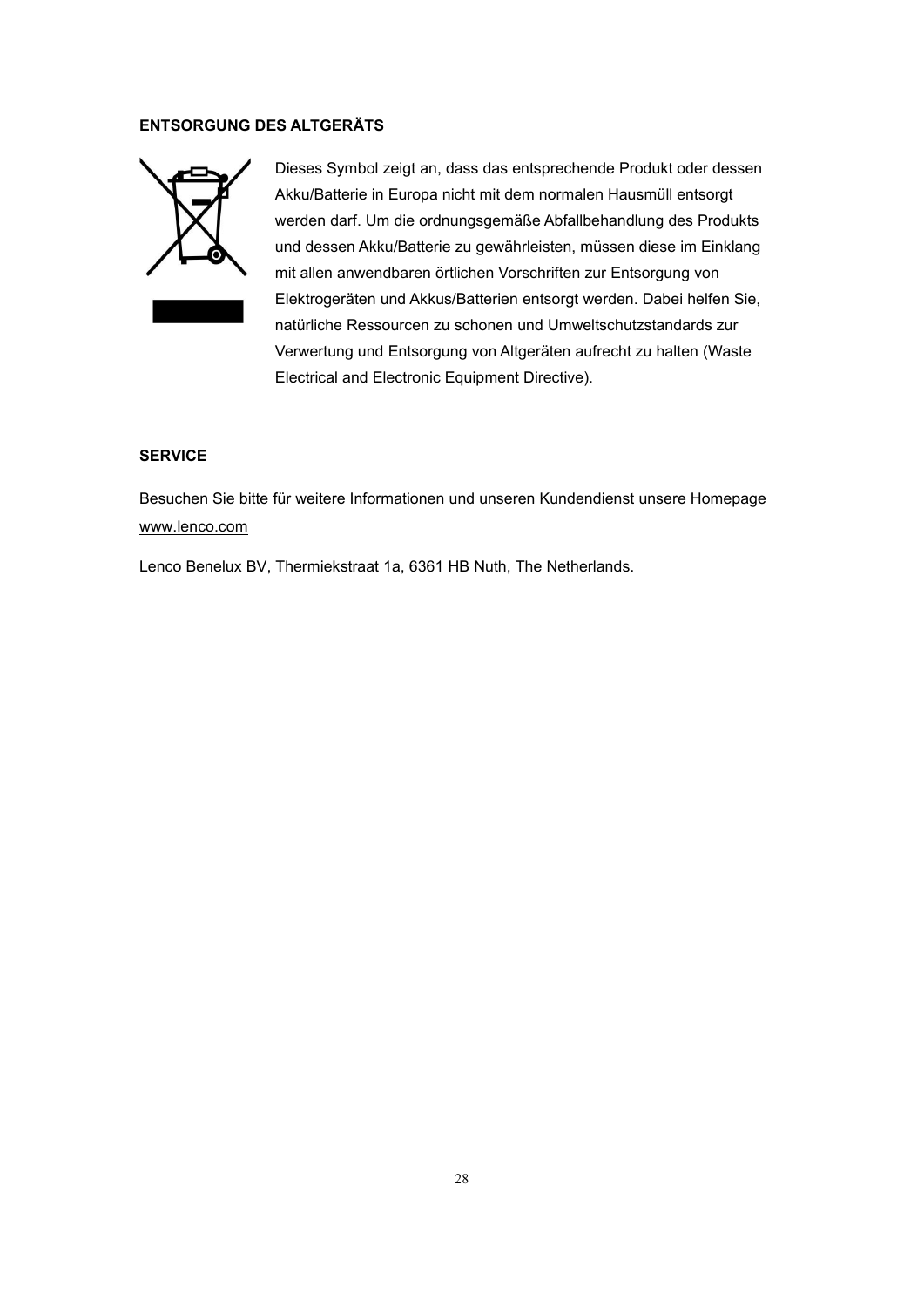#### <span id="page-28-0"></span>**ATTENTION :**

L'utilisation de commandes ou de réglages ou l'exécution de procédures autres que ceux spécifiés dans ce manuel peut entraîner une exposition à desrayonnements dangereux.

Cet appareil ne doit pas être réglé ou réparé par quiconque d'autre que du personnel qualifié.

#### **PRÉCAUTIONS AVANT UTILISATION**

#### **GARDEZ CES INSTRUCTIONS À L'ESPRIT :**

- 1. N'utilisez pas cet appareil près de l'eau.
- 2. Nettoyez-le uniquement avec un chiffon doux légèrement humide.
- 3. Ne couvrez pas et n'obturez pas les ouvertures de ventilation. Lorsque vous placez l'appareil sur une étagère, laissez 5 cm (2") d'espace libre tout autour de l'appareil.
- 4. Installez-le conformément au mode d'emploi fourni.
- 5. \*Ne marchez pas sur l'adaptateur secteur ou ne le coincez pas. Faites très attention, en particulier près des fiches et du point de sortie du câble. Ne placez pas d'objets lourds sur l'adaptateur secteur, car ils pourraient l'endommager. Gardez l'appareil hors de portée des enfants ! Ils pourraient se blesser gravement s'ils jouent avec le câble d'alimentation.
- 6. \*Débranchez cet appareil pendant les orages ou lorsqu'il n'est pas utilisé pendant une longue durée.
- 7. Gardez l'appareil à l'écart des sources de chaleur telles que des radiateurs, chauffages, fours, bougies et autres produits générant de la chaleur ou une flamme nue.
- 8. Évitez d'utiliser l'appareil à proximité de champs magnétiques puissants.
- 9. Des décharges électrostatiques peuvent perturber le fonctionnement normal de cet appareil. Quand cela se produit, il suffit de réinitialiser et de redémarrer l'appareil en suivant le mode d'emploi. Pendant le transfert de fichiers, manipulez l'appareil avec précaution et faites-le fonctionner dans un environnement sans électricité statique.
- 10. Mise en garde ! N'introduisez jamais un objet dans l'appareil par les ouvertures etles fentes de ventilation. Étant donné que des tensions élevées sont présentes à l'intérieur du produit, l'insertion d'un objet peut entraîner une électrocution et/ou court-circuiter les composants internes. Pour les mêmes raisons, ne versez pas de l'eau ou un liquide sur le produit.
- 11. Ne l'utilisez pas dans des endroits humides tels qu'une salle de bain, une cuisine pleine de vapeur ou à proximité d'une piscine.
- 12. N'utilisez pas cet appareil lorsque de la condensation est possible.
- 13. Bien que ce dispositif soit fabriqué avec le plus grand soin et contrôlé à plusieurs reprises avant de quitter l'usine, il est toujours possible que des problèmes se produisent, comme avec tous les appareils électriques. Si l'appareil émet de la fumée ou s'il y a une accumulation de chaleur excessive ou un phénomène inattendu, débranchez immédiatement la fiche d'alimentation du secteur.
- 14. Cet appareil doit fonctionner avec la source d'alimentation indiquée sur la plaque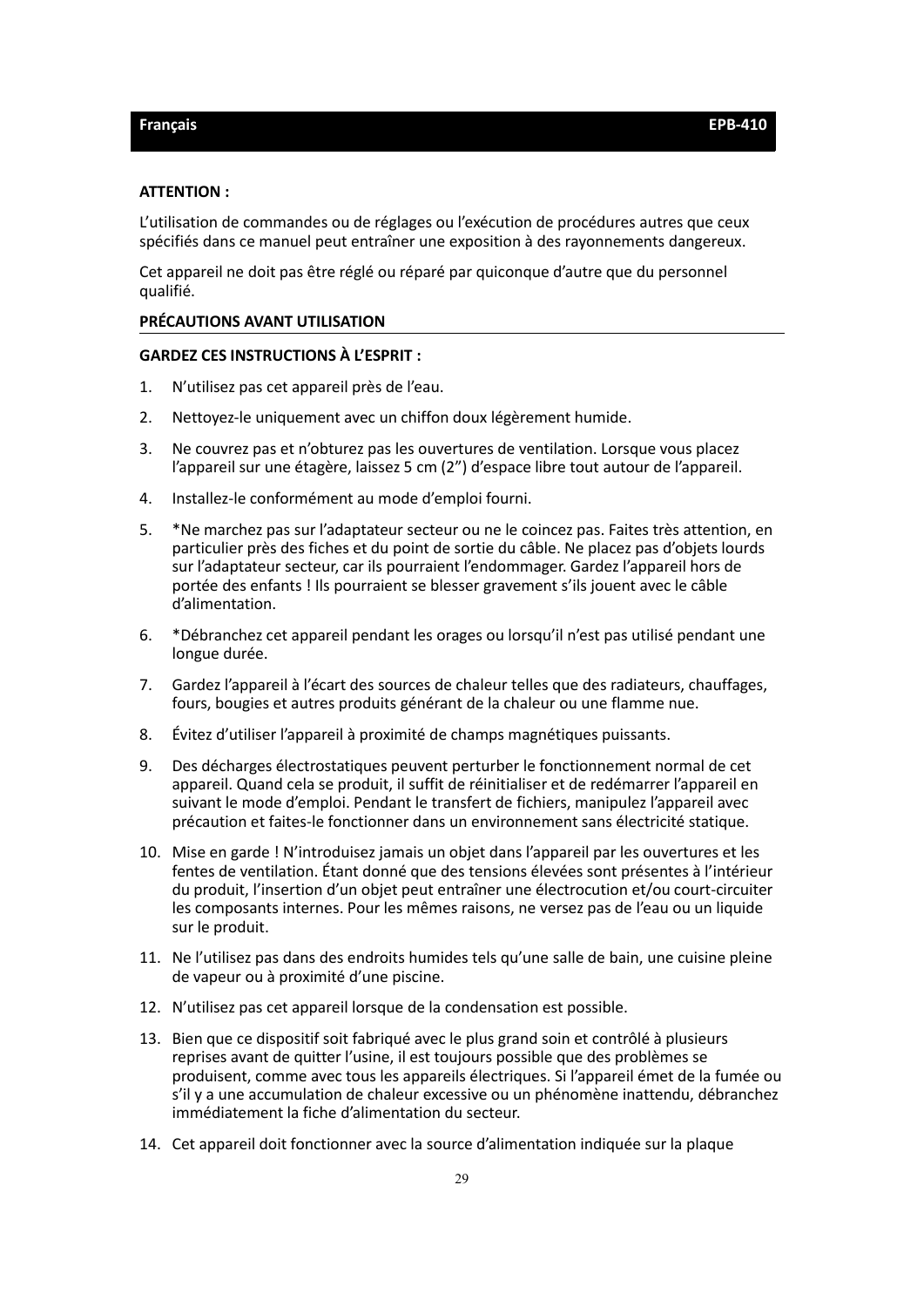signalétique. Si vous n'êtes pas sûr du type d'alimentation utilisé chez vous, consultez votre revendeur ou le fournisseur d'électricité local.

- 15. \*La prise secteur doit être installée près de l'appareil et doit être facilement accessible.
- 16. \*Ne surchargez pas les prises de courant ou les rallonges. Une surcharge peut entraîner un incendie ou une électrocution.
- 17. \*Les appareils à la norme de construction de classe 1 doivent être branchés à une prise de courant disposant d'une connexion protectrice à la terre.
- 18. \*Les appareils à la norme de construction de classe 2 ne nécessitent pas de connexion à la terre.
- 19. Tenez-le à l'abri des rongeurs. Les rongeurs adorent mordre les cordons d'alimentation.
- 20. \*Tirez toujours sur la fiche pour débrancher le cordon de la prise secteur. Ne tirez pas sur le cordon d'alimentation. Cela pourrait provoquer un court-circuit.
- 21. Évitez de placer l'appareil sur des surfaces sujettes aux vibrations ou aux chocs.
- 22. Pour nettoyer l'appareil, servez-vous d'un chiffon doux et sec. N'utilisez pas de solvant ni d'autre liquide à base de pétrole. Pour enlever les taches importantes, vous pouvez vous servir d'un chiffon humide imbibé d'une solution de détergent diluée.
- 23. Le fournisseur n'est pas responsable des dommages ou pertes de données causés par un dysfonctionnement, une utilisation abusive, une modification de l'appareil ou un
- 24. N'interrompez pas la connexion lorsque l'appareil formate ou transfère des fichiers. Sinon, les données pourraient être endommagées ou perdues.
- 25. Si l'appareil a une fonction de lecture USB, il faut brancher la clé USB directement sur l'appareil. N'utilisez pas de rallonge USB, car cela peut causer des interférences provoquant une perte de données.
- 26. L'appareil ne doit pas être exposé à des écoulements ou des éclaboussures et aucun objet contenant un liquide, tel qu'un vase, ne doit être posé sur ou près de l'appareil.
- 27. \*Pour que l'alimentation soit parfaitement déconnectée, la fiche d'alimentation de l'appareil doit être débranchée de la prise secteur.
- 28. Si l'appareil a la possibilité de fonctionner sur batterie, n'exposez pas la batterie à une chaleur extrême telle que les rayons du soleil, le feu ou toute autre chaleur.
- 29. Veuillez considérer les questions environnementales lors de la mise au rebut des piles.
- 30. L'appareil doit être utilisé uniquement dans des conditions climatiques modérées, évitez un environnement extrêmement froid ou chaud.
- 31. La plaque signalétique se situe en dessous ou à l'arrière de l'appareil.
- 32. Cet appareil n'est pas destiné à être utilisé par des personnes (enfants compris) souffrant de handicaps physiques, sensoriels ou mentaux, ou manquant d'expérience et de connaissances, sauf si elles sont sous surveillance ou ont reçu des instructions sur l'utilisation correcte de l'appareil par la personne qui est responsable de leur sécurité.
- 33. Ce produit est réservé à un usage non professionnel, et non pas à un usage commercial ni industriel.
- 34. Vérifiez que l'appareil est en position stable. La garantie ne couvre pas les dégâts occasionnés par l'utilisation de cet appareil en position instable ou par la non-observation de tout autre avertissement ou précaution contenus dans ce mode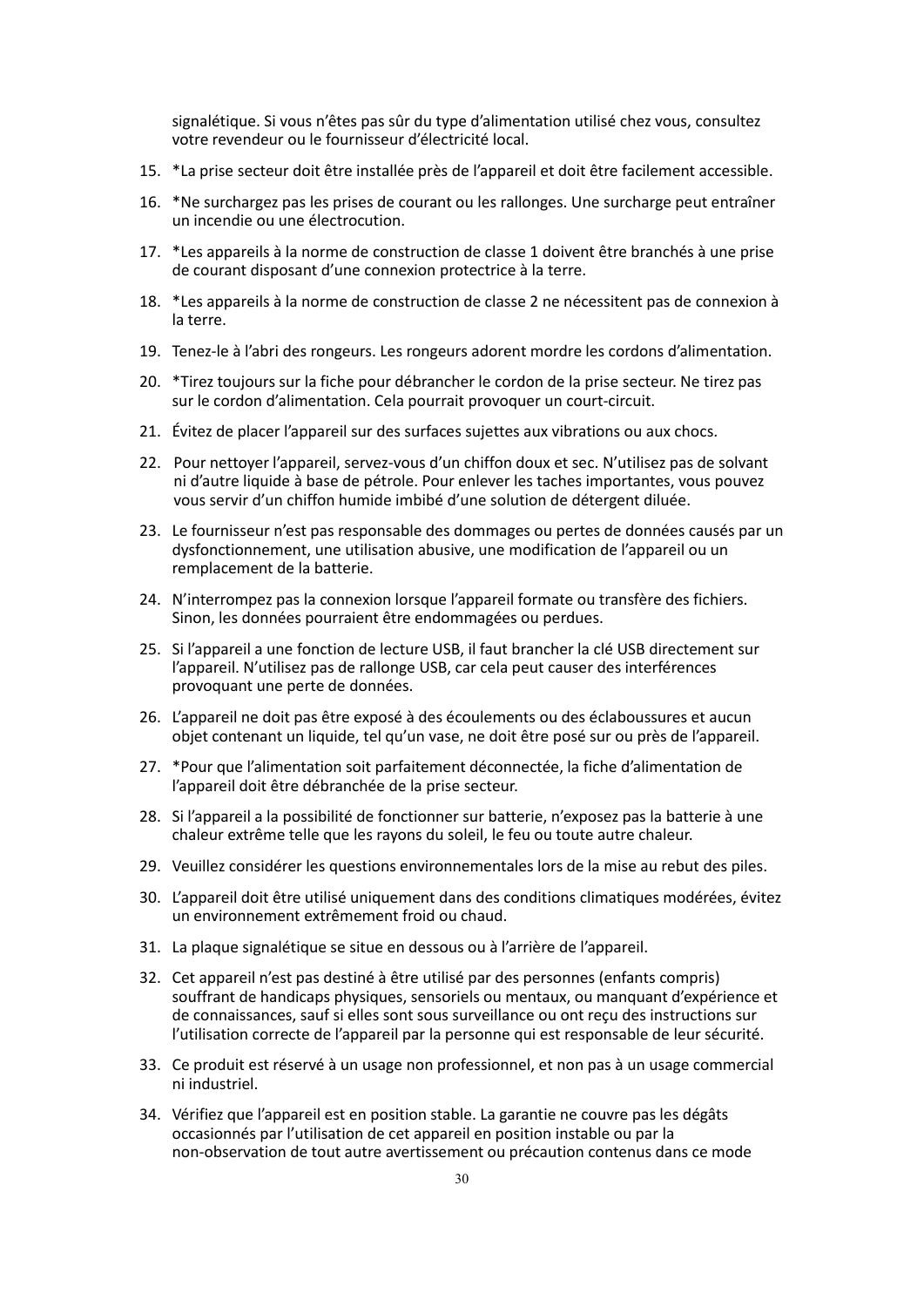d'emploi.

- 35. Ne retirez jamais le boîtier de l'appareil.
- 36. Ne placez jamais cet appareil sur un autre appareil électrique.
- 37. N'utilisez et ne rangez pas ce produit dans un endroit ensoleillé, chaud, très poussiéreux ou soumis à des vibrations excessives.
- 38. Ne laissez pas les sacs en plastique à la portée des enfants.
- 39. Utilisez uniquement les accessoires recommandés par le fabricant.
- 40. Confiez l'entretien et les réparations à un personnel qualifié. Une réparation est nécessaire lorsque l'appareil a été endommagé de quelque façon que ce soit, par exemple lorsque le cordon d'alimentation ou la prise sont endommagés, lorsqu'un liquide a été renversé ou des objets ont été introduits dans l'appareil, lorsque l'appareil a été exposé à la pluie ou à l'humidité, lorsqu'il ne fonctionne pas correctement ou lorsque l'appareil est tombé.
- 41. \*N'utilisez pas un cordon ou une fiche d'alimentation endommagé ni une prise desserrée. Vous risqueriez de causerun incendie ou une décharge électrique.
- 42. Une exposition prolongée aux sons puissants des lecteurs personnels de musique peut entraîner une perte temporaire ou définitive de l'ouïe.

## **INSTALLATION**

- Déballez toutes les pièces et enlevez le matériau de protection.
- \*Ne connectez pas l'appareil au secteur avant d'avoir vérifié la tension du secteur et avant d'avoir effectué toutes les autres connexions.
- \* **Ces instructions s'appliquent uniquement aux produits utilisant un câble d'alimentation ou un adaptateur secteur.**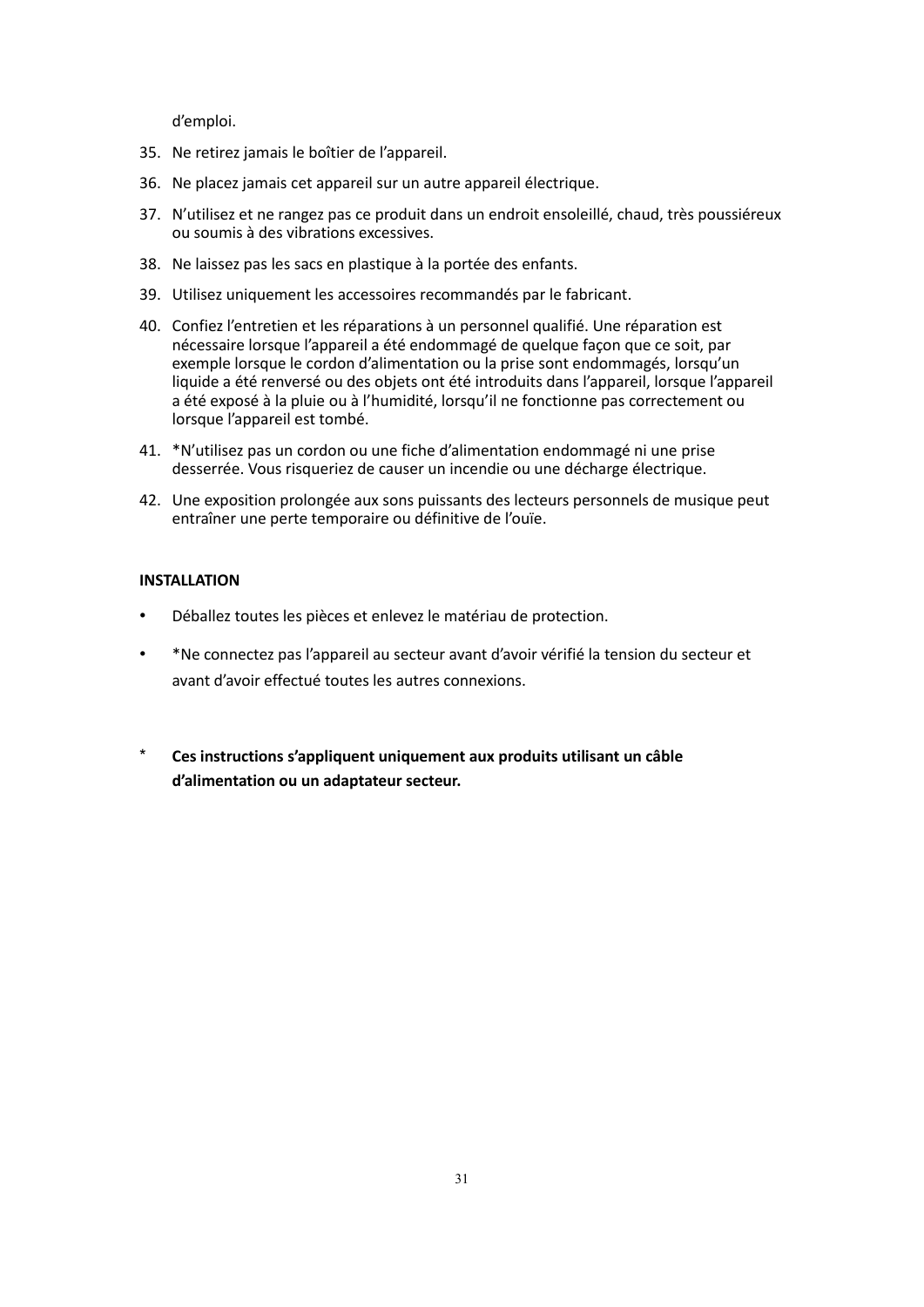

Câble micro USB



Différentes tailles d'oreillettes

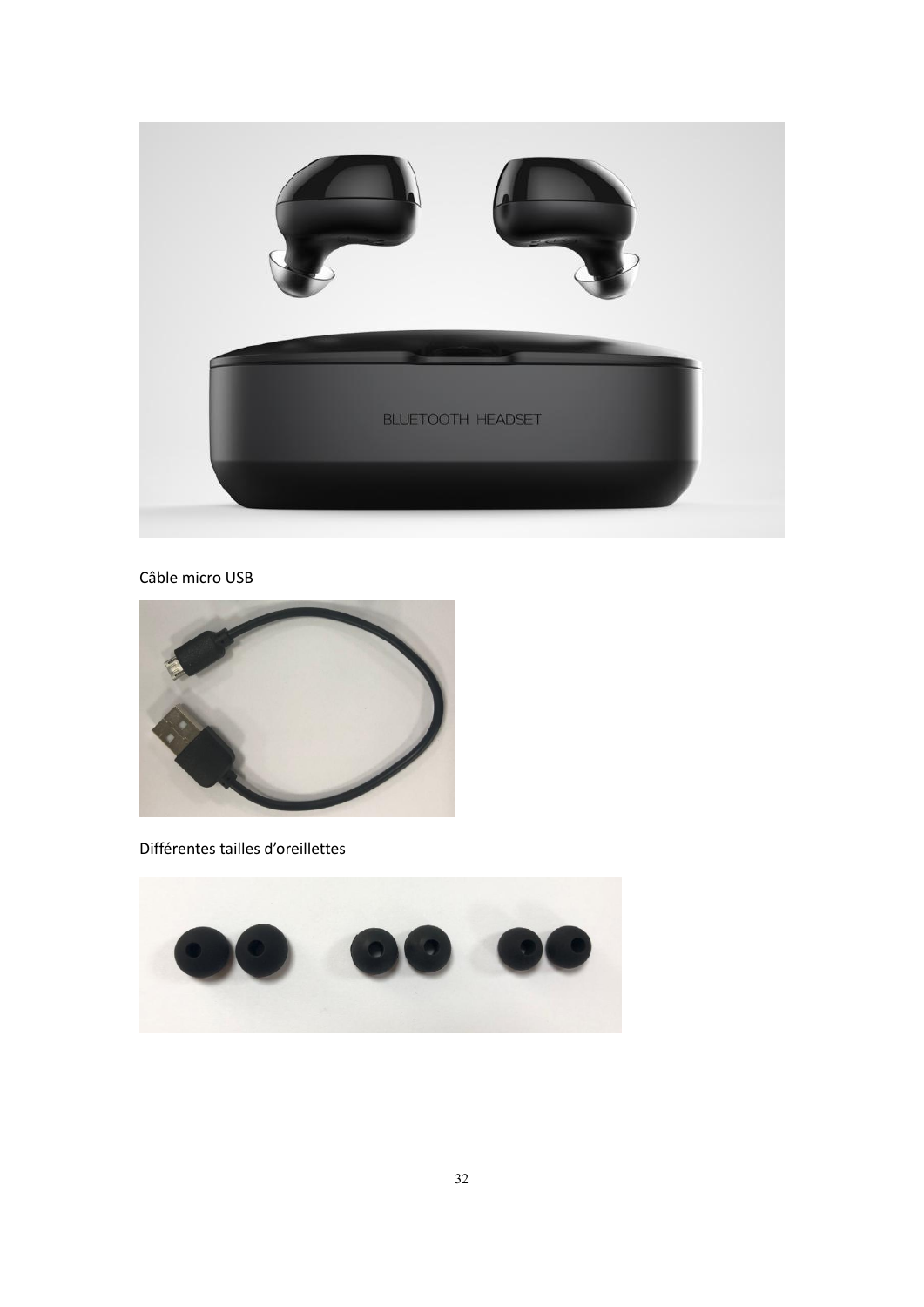

## **Manière de porter**

L'oreillette « L » doit être mise dans l'oreille gauche et l'oreillette « R » dans l'oreille droite. Pour la meilleure position, faites entrer l'oreillette verticalement dans l'oreille avec la lettre « L » et « R » sur le dessus et tournez chaque oreillette vers l'arrière de l'oreille et essayez de trouver la position dans laquelle l'oreillette ne bouge pas quand vous secouez votre tête.



# **Mécanisme de la fonction TWS**

**1. Mise en marche :** Les écouteurs s'allument automatiquement lorsque vous les retirez de l'étui, les lumières de l'écouteur gauche passent du rouge au bleu rouge clignotant. Ensuite, vous entendez la voix « power on ».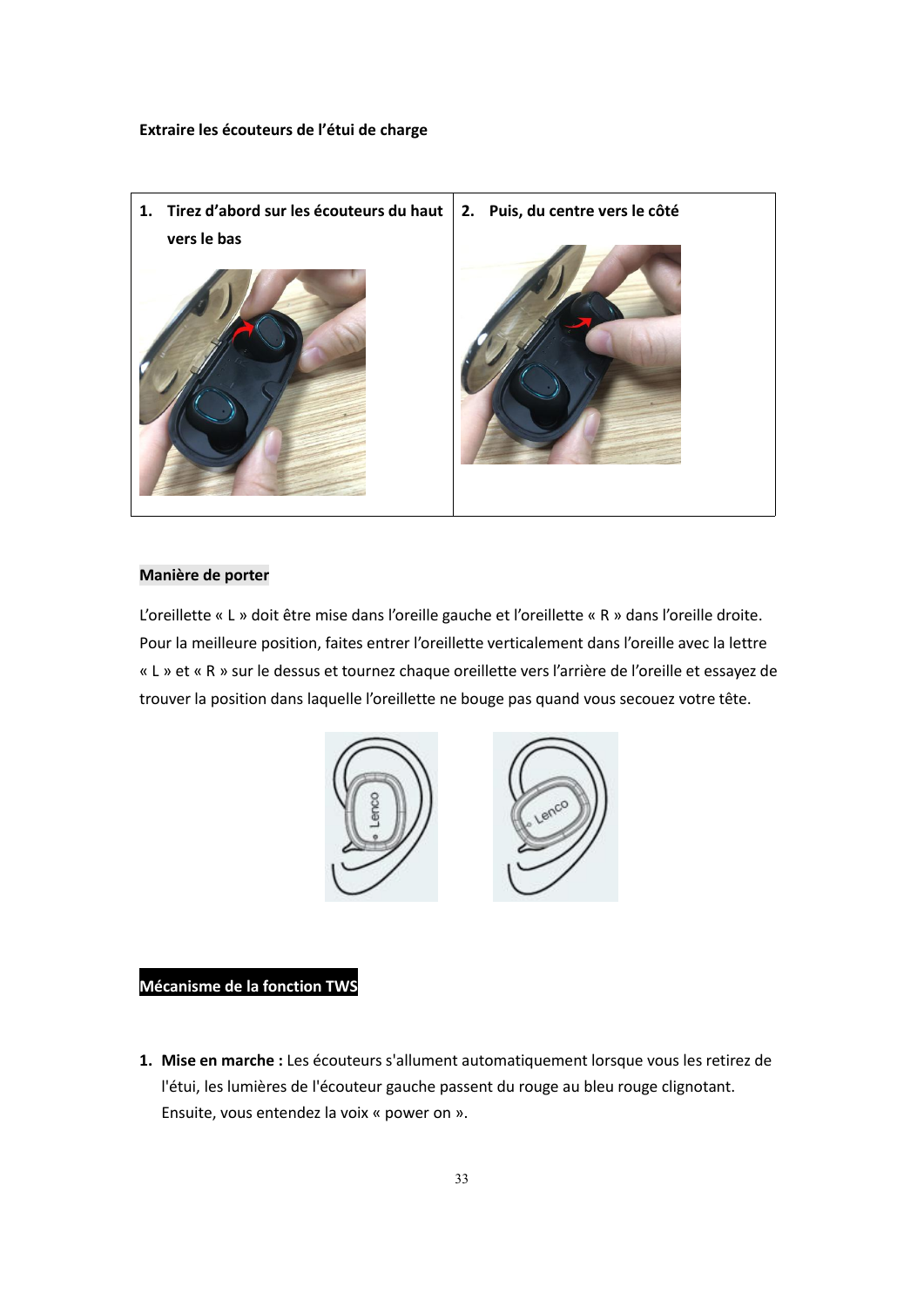- **2. Appairage :** Lorsque les deux écouteurs sont retirés de leur étui, ils établissent automatiquement une connexion entre eux. Le côté gauche clignote en rouge et bleu et le côté droit, en bleu toutes les 5 secondes.
- **3. Connecter avec le téléphone :** Dans le téléphone, allez à « setting (paramètres) --- Bluetooth --- click "EPB-410" (cliquez sur « EPB-410 ») »., après la connexion de l'écouteur, le voyant s'allume en bleu toutes les 5 secondes et vous entendez « connected ».
- **4. Écouter/suspendre la musique :** Appuyez une fois sur la touche des écouteurs pour suspendre ou écouter de la musique.
- **5. Morceau suivant :** Appuyez deux fois sur le bouton de l'écouteur gauche pour passer au morceau suivant.

**Morceau précédent :**Appuyez deux fois sur le bouton de l'écouteur droit pour passer au morceau précédent.

- **6. Répondre à un appel :** Appuyez une fois sur la touche des écouteurs pour répondre à l'appel.
- **7. Raccrocher l'appel :** Appuyez une fois sur la touche des écouteurs pour mettre fin à la conversation.
- **8. Refuser un appel téléphonique :** Appuyez rapidement sur le bouton deux fois pour rejeter un appel téléphonique.
- **9. Annuler l'appel :** Appuyez brièvement sur la touche des écouteurs lorsque vous composez un numéro.
- **10.**Assistant Siri/Google : Appuyez longuement sur l'écouteur droit ou gauche pendant 1,5 seconde et vous entendrez l'annonce vocale « DU » pour activer l'Assistant Siri/Google.
- **11. Alarme de batterie faible :** Sila batterie de l'écouteur est à moins de 20 % de sa puissance, le voyant clignote en rouge pendant 5 secondes et vous entendez un son « DIDA » toutes les 60 secondes.
- **12. Batterie vide :** Lorsque la batterie des écouteurs est vide, ceux-ci s'éteignent automatiquement, le témoin rouge clignote et vous entendez le message « turn off ».
- **13. Connexion automatique :** Lorsque les écouteurs etle téléphone connecté sont allumés et qu'ils se trouvent tous les deux à portée de connexion, les écouteurs se connectent automatiquement au téléphone.
- **14. Arrêt :** Placez-les dans l'étui pour les éteindre.
- Paramètres pardéfaut : Appuyez sur la touche du casque pendant 10 secondes pour rétablir les paramètres par défaut. Lorsque vous allumez les écouteurs après une réinitialisation aux paramètres d'usine, la connexion entre les deux s'établit automatiquement. Ensuite, vous pouvez vous connecter à un périphérique Bluetooth.
- Ce produit est doté d'une fonction de **réception Bluetooth, vous ne pouvez pas l'utiliser pour transmettre un son Bluetooth** : cela signifie que vous pouvez recevoir sans fil un signal sonore Bluetooth d'une source externe comme un smartphone.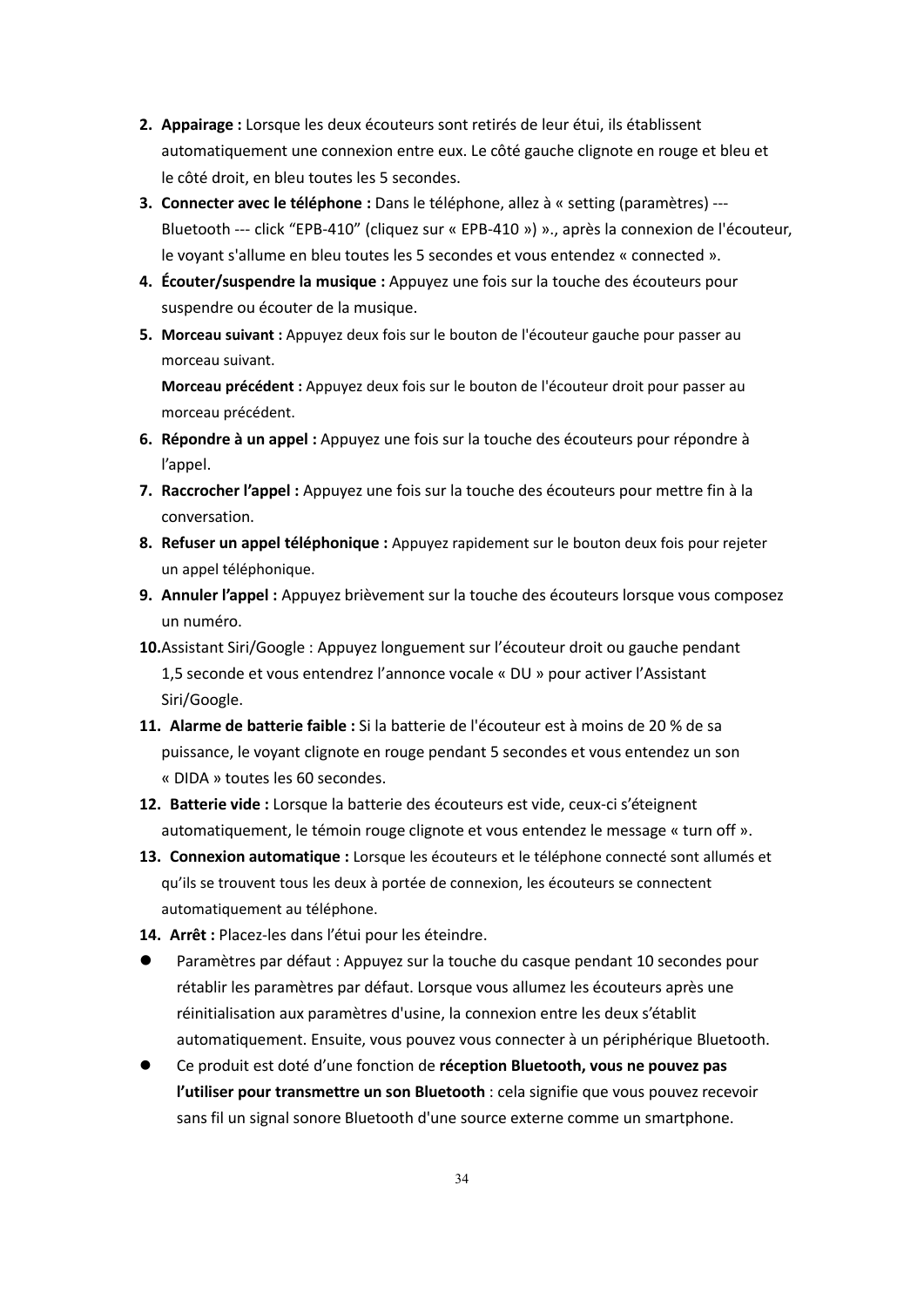# **Dépannage**

| Le témoin d'alimentation n'est pas<br>allumé.                     | Vérifiez que les écouteurs sont chargés.                                                           |
|-------------------------------------------------------------------|----------------------------------------------------------------------------------------------------|
| L'écouteur ne peut pas se connecter à<br>un dispositif Bluetooth. | Appuyez longuement pour éteindre, appuyez<br>pendant 1,5 seconde pour redémarrer les<br>écouteurs. |
| Les écouteurs ne produisent aucun son.                            | Réglez le volume de votre téléphone.                                                               |
| Tension de charge : 5 V                                           |                                                                                                    |

Tension de la batterie :50 mAh

Temps de charge des écouteurs :1,2 heure

Temps de charge sur la base de charge : 1 heure

Jusqu'à 5 heure

# **Station de charge**

- 1. Double port USB
- 2. Entrée : 5 V-1 A
- 3. Sortie : 5 V-1 A
- 4. Capacité de la batterie de l'étui de charge : 400 mAh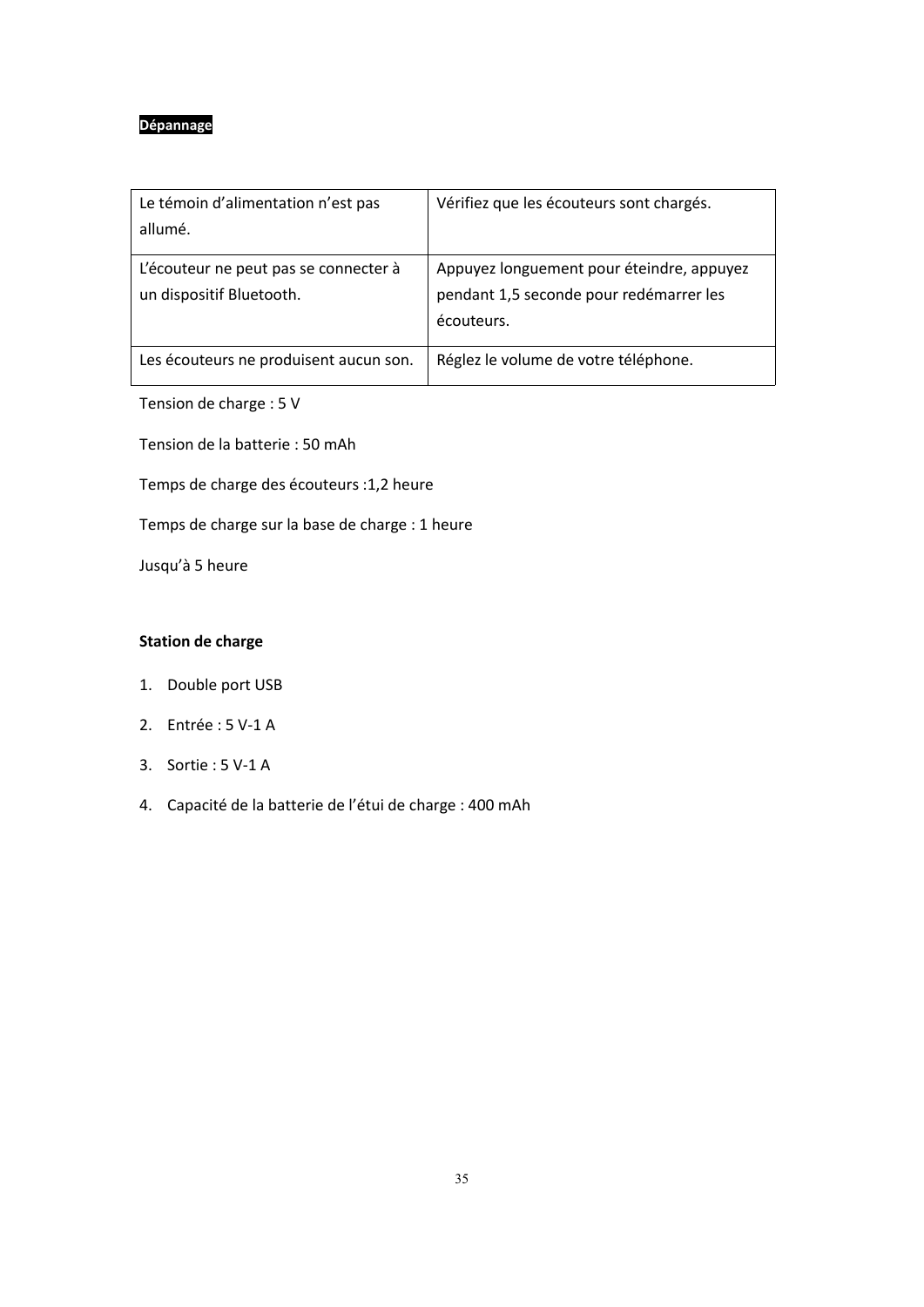#### **GARANTIE**

Lenco propose un service et une garantie conformément à la législation européenne, ce qui signifie qu'en cas de besoin de réparation (aussi bien pendant et après la période de garantie), vous pouvez contacter votre revendeur le plus proche.

Remarque importante : Iln'est pas possible de renvoyer l'appareil pour réparation directement à Lenco.

Remarque importante : Si l'unité est ouverte ou modifiée de quelque manière que ce soit par un réparateur non agréé, la garantie serait caduque.

Cet appareil ne convient pas à une utilisation professionnelle. En cas d'utilisation professionnelle, les obligations de garantie du fabricant seront annulées.

# **CLAUSE DE NON-RESPONSABILITÉ**

Des mises à jour du logiciel et/ou des composants informatiques sont régulièrement effectuées. Il se peut donc que certaines instructions, caractéristiques et images présentes dans ce document diffèrent légèrement de votre configuration spécifique. Tous les articles décrits dans ce guide sont fournis uniquement à des fins d'illustration et peuvent ne pas s'appliquer à une configuration spécifique. Aucun droit légal ne peut être obtenu depuis les informations contenues dans ce manuel.

#### **Marquage CE**

Par la présente, Lenco Benelux B.V., Thermiekstraat 1a, 6361 HB Nuth, Pays-Bas, déclare que ce produit est conforme aux exigences principales des directives européennes. La déclaration de conformité peut être consultée au lien : [techdoc@commaxxgroup.com](mailto:techdoc@commaxxgroup.com)

# $\epsilon$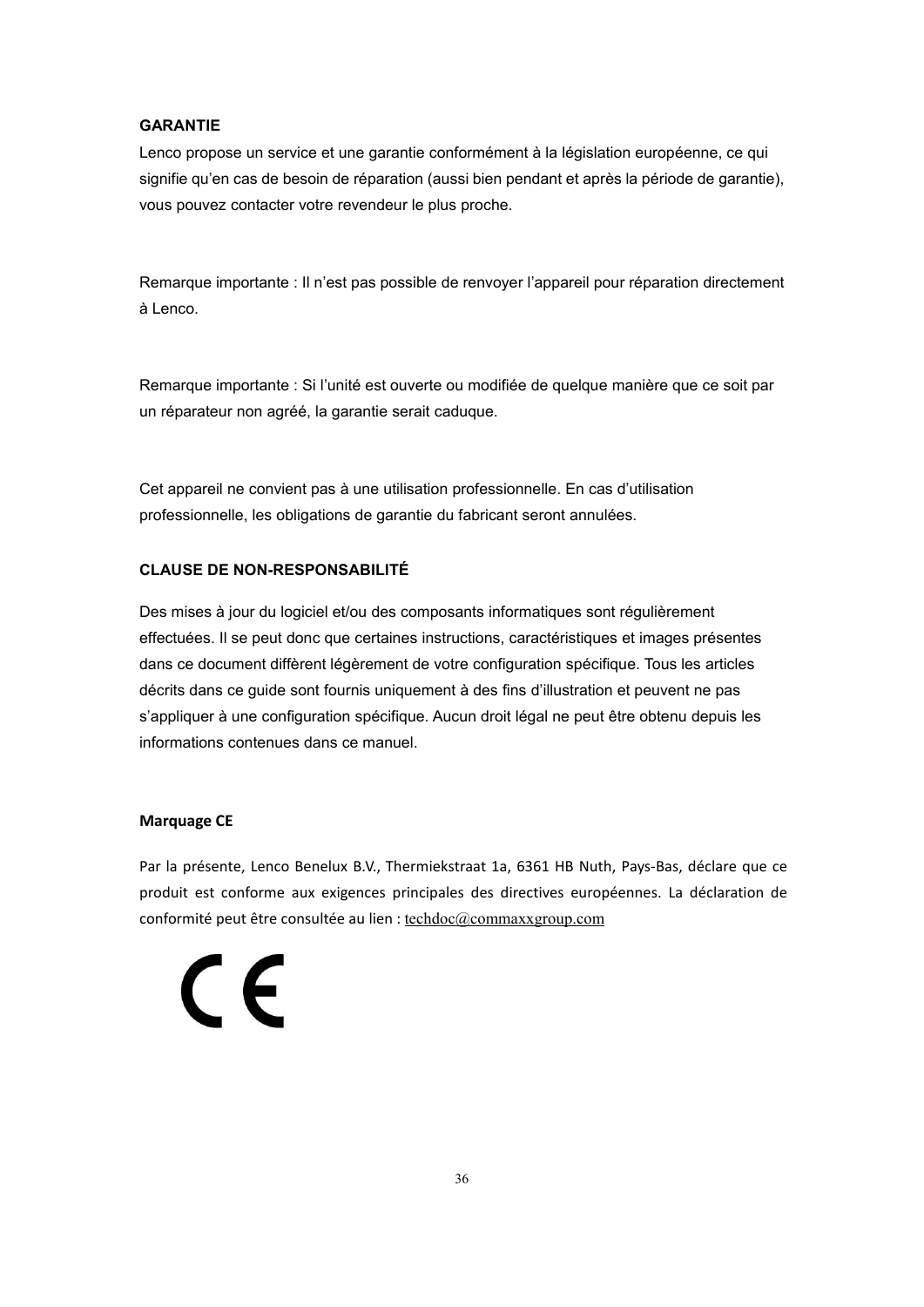#### **MISE AU REBUT DE L'APPAREIL USAGÉ**



Ce symbole indique que le produit électrique concerné ainsi que les piles ne doivent pas être jetés avec les autres déchets ménagers en Europe. Pour garantir un traitement correct des piles et de l'appareil usagés, veuillez les mettre au rebut conformément aux réglementations locales en vigueur relatives aux appareils électriques et autres piles. En agissant de la sorte, vous contribuerez à la préservation des ressources naturelles et à l'amélioration des niveaux de protection environnementale concernant le traitement et la destruction des déchets électriques (directive sur les déchets des équipements électriques et électroniques).

# **SERVICE APRÈS-VENTE**

Pour en savoir plus et obtenir de l'assistance, visitez [www.lenco.com](http://www.lenco.com/) Lenco Benelux BV, Thermiekstraat 1a, 6361 HB, Nuth, Pays-Bas.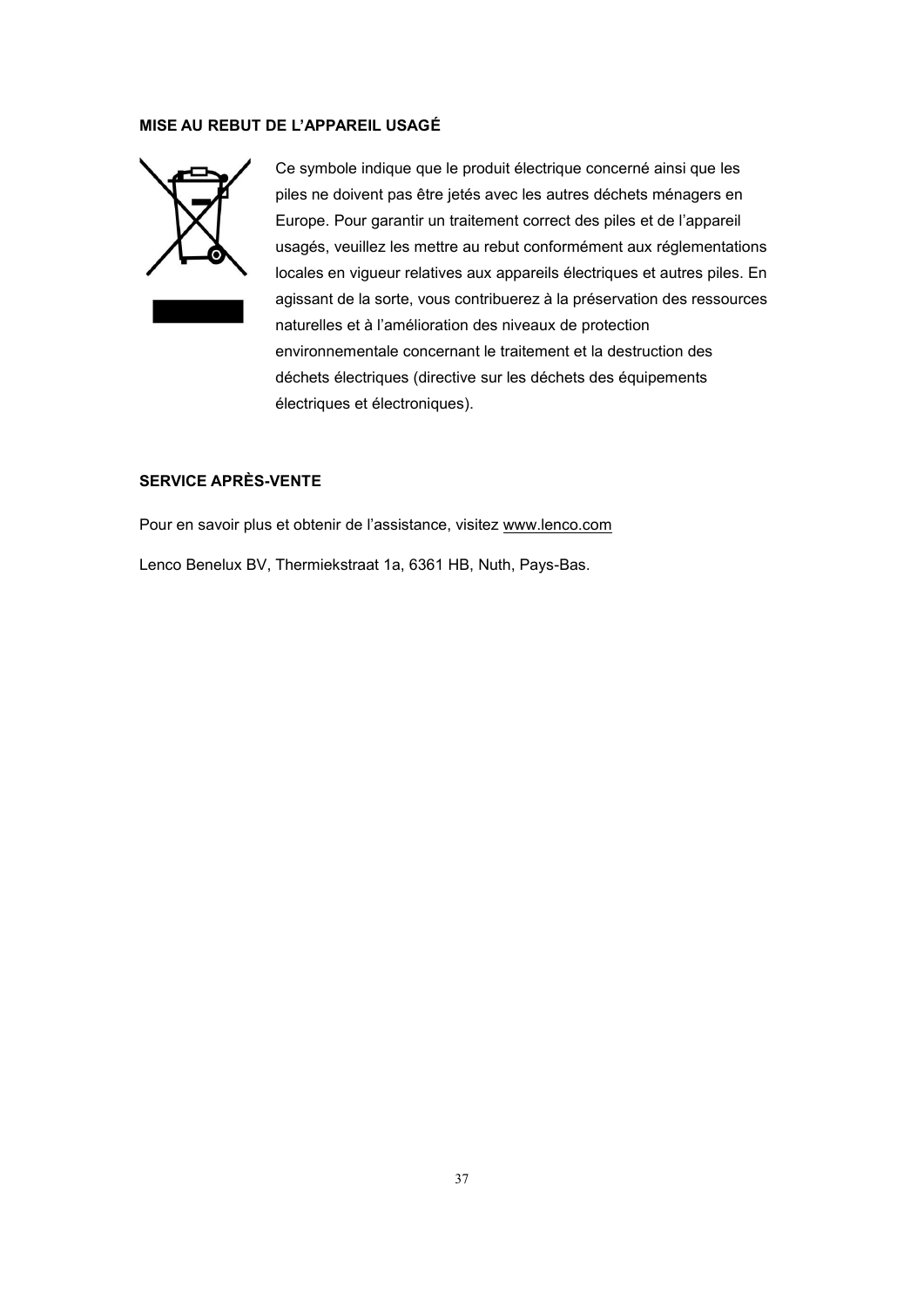#### <span id="page-37-0"></span>**PRECAUCIÓN:**

El uso de loscontroles o ajustes o el funcionamiento de losprocedimientos excepto a aquellos especificados aquí pueden provocar una exposición peligrosa a la radiación.

Esta unidad no debe ajustarse o repararse por ninguna persona salvo personal de servicio cualificado.

#### **PRECAUCIONES PREVIAS AL USO**

#### **TENGA ESTAS INSTRUCCIONES EN MENTE:**

- 1. No use este dispositivo cerca del agua.
- 2. Límpielo únicamente con un paño ligeramente humedecido.
- 3. No cubra o bloquee ninguna apertura de ventilación. Cuando coloque el dispositivo en una estantería, deje 5 cm (2") de espacio libre alrededor de todo el dispositivo.
- 
- 4. Instálelo conforme al manual de usuario que se adjunta.<br>5. \*No pise o pince el adaptador de alimentación. Tenga mucho cuidado, en especial cerca de las tomas y el punto de salida del cable. No coloque objetos pesados en el adaptador de alimentación, ya que pueden dañarlo. ¡Mantenga el dispositivo fuera del alcance de los niños! Si juegan con el cable de alimentación, puede sufrir lesiones graves.
- 6. \*Desconecte el dispositivo durante tormentas eléctricas o cuando no vaya a usarse durante periodos prolongados de tiempo.
- 7. Mantenga el aparato alejado de fuentes de calor, como radiadores, calentadores, estufas, velas u otros productos que generen calor o llama viva.
- 8. Evite usar el dispositivo cerca de campos magnéticos fuertes.
- 9. Una descarga electroestática puede entorpecer el uso normal de este dispositivo. En tal caso, simplemente reinícielo siguiendo el manual de instrucciones. Durante la transmisión de archivos, por favor manéjelo con cuidado opérelo en un entorno libre de electricidad estática.
- 10. ¡Advertencia! Nunca inserte un objeto en el producto a través de las ventilaciones o aperturas. Alto voltaje fluye as través del producto e insertar un objeto puede provocar una descarga eléctrica y/o un cortocircuito de sus componentes internos. Por el mismo motivo, no derrame agua o líquidos en el producto.<br>11. No lo utilice en zonas húmedas, como cuartos de baño, cocinas en las que se forme
- vapor ni cerca de piscinas.
- 12. No use este dispositivo cuando se pueda producir condensación.
- 13. Aunque este dispositivo está fabricado con el máximo cuidado y comprobado varias veces antes de salir de fábrica, todavía es posible que se puedan producir problemas, al igual que con todos los aparatos eléctricos. Si observa la aparición de humo, una acumulación excesiva de calor o cualquier otro fenómeno inesperado, deberá desconectar inmediatamente el enchufe de la toma de corriente.
- 14. Este dispositivo debe funcionar con una fuente de alimentación que se especifica en la etiqueta de especificaciones. Si no está seguro del tipo de alimentación que se usa en su hogar, consulte con el distribuidor o una compañía eléctrica local.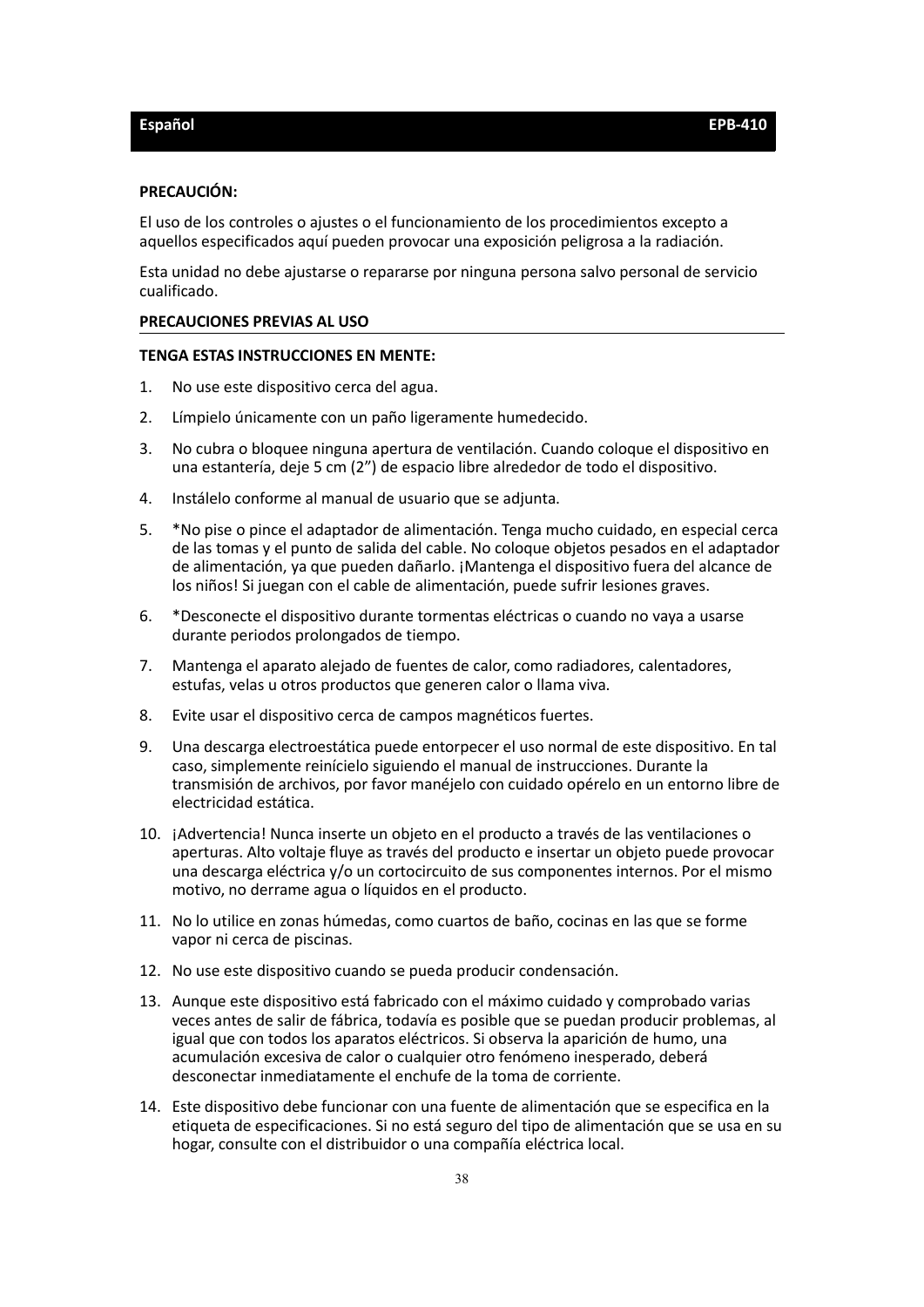- 15. \*La salida de la toma debe instalarse cerca del equipo y debe ser fácilmente accesible.
- 16. \*No sobrecargue las tomas CA o los cables de extensión. La sobrecarga puede provocar un incendio o una descarga eléctrica.
- 17. \*Los dispositivos con construcción Clase 1 deben estar conectados a una toma de corriente con una conexión <sup>a</sup> tierra protegida.18. \*Los dispositivos con construcción Clase <sup>2</sup> no requieren una conexión <sup>a</sup> tierra.
- 
- 19. Manténgalo alejado de losroedores. Los roedores disfrutan mordiendo cables de alimentación.
- 20. \*Sujete siempre el enchufe cuando los extraiga de la toma de corriente. No tire del cable de alimentación. Esto puede provocar un cortocircuito.
- 21. Evite colocar la unidad sobre superficies sometidas a vibraciones o impactos.
- 22. Para limpiar el dispositivo use un paño seco y suave. No utilice líquidos disolventes ni con base de petróleo. Para eliminar manchas difíciles, puede usar un paño húmedo con detergente diluido.
- 23. El proveedor no asume ninguna responsabilidad por daños o datos perdidos provocados por un funcionamiento incorrecto, uso incorrecto, modificación del dispositivo o sustitución de la batería.
- 24. No interrumpa la conexión cuando el dispositivo esté formateando o transfiriendo archivos. En caso contrario, los datos se pueden estropear o perder.
- 25. Si la unidad dispone de función de reproducción USB, se debe conectar la memoria USB directamente en launidad. No use un cable de extensión USB ya que puede causar interferencias lo que puede provocar un fallo en los datos.
- 26. El aparato no debe exponerse a goteos o salpicaduras y asegúrese de que ningún objeto lleno de líquido, como jarrones, se colocan sobre o cerca del aparato.
- 27. \*Para desconectar completamente la entrada de alimentación, el enchufe del aparato deberá desconectarse de la alimentación, ya que el dispositivo de desconexión es el enchufe del aparato.
- 28. Si la unidad funciona con batería, la batería no debe exponerse a un calor excesivo como a la luz solar, el fuego o similares.
- 29. Se debe prestar atención a los aspectos medioambientales sobre la eliminación de baterías.
- 30. El aparato solo debe usarse en climas moderados o extremadamente fríos y deben evitarse los entornos calurosos.
- 31. La etiqueta identificativa aparece marcada en laparte inferior o en el trasero del aparato.
- 32. Este aparato no está diseñado para su uso por personas (incluyendo niños) con discapacidades físicas, sensoriales o mentales o con falta de experiencia o conocimientos, salvo que estén bajo lasupervisión o hayan recibido formación sobre el uso correcto del dispositivo por parte de una persona responsable de su seguridad.
- 33. Este producto está diseñado para un uso no profesional únicamente y no para un uso comercial o industrial.
- 34. Asegúrese de que la unidad esté fijada en una posición estable. Los daños provocados por utilizar este producto en una posición inestable o por no seguir cualquier otra advertencia o precaución incluida en este manual de usuario no estarán cubiertos por la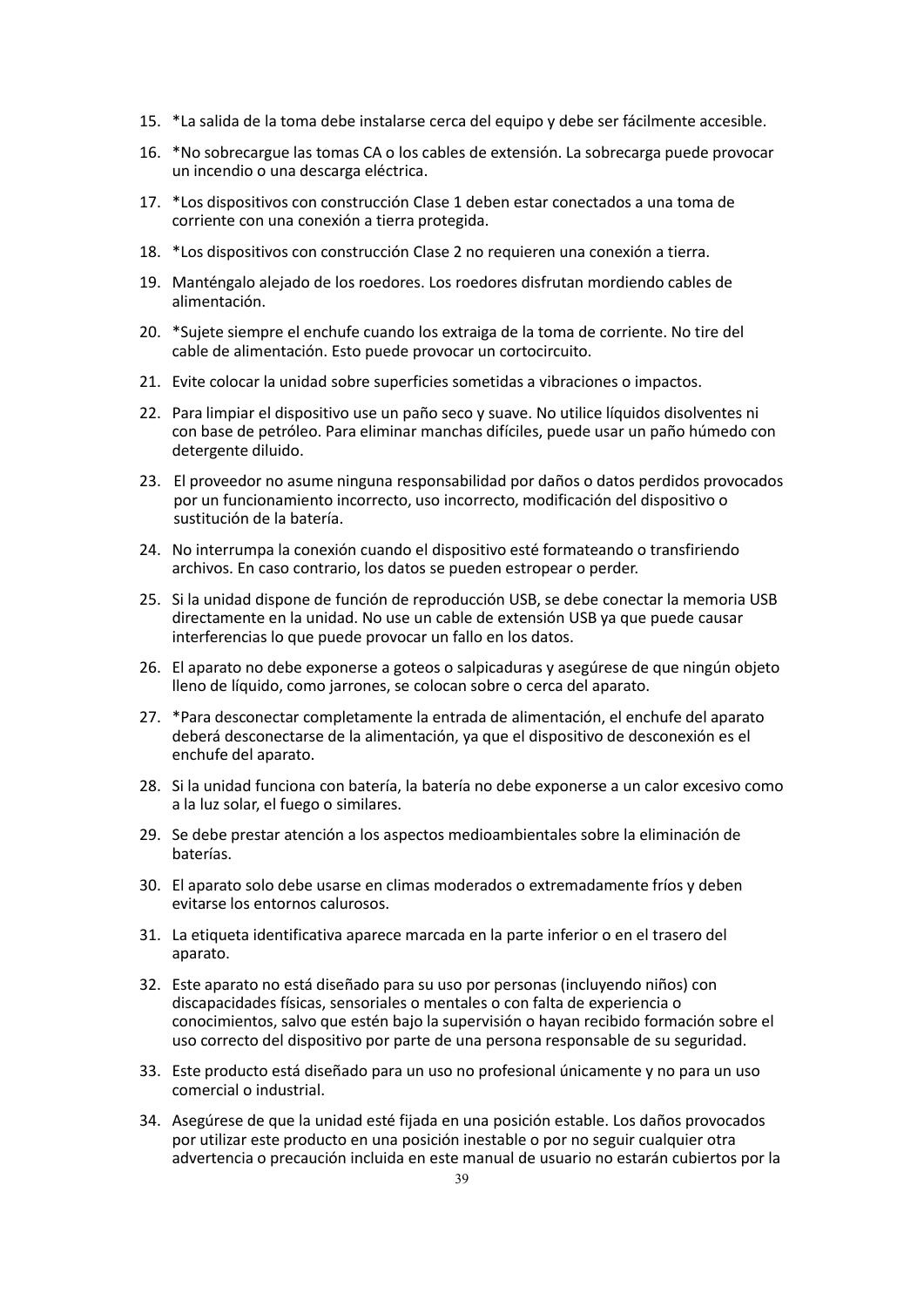garantía.

- 35. No retire nunca la carcasa de este aparato.
- 36. Nunca coloque el aparato sobre otro equipo eléctrico.
- 37. No utilice ni guarde el producto en lugares expuestos a la luz solar directa, a altas temperaturas, a la vibración ni en ambientes excesivamente polvorientos.
- 
- 38. Mantenga las bolsas de plástico fuera del alcance de los niños.<br>39. Use únicamente los dispositivos/accesorios especificados por el fabricante.
- 40. Remita todas las reparaciones al personal cualificado. La reparación es necesaria cuando el aparato presente cualquier tipo de daño, como el cable de alimentación o el enchufe, cuando se haya derramado líquido o hayan caído objetos sobre el aparato, o cuando el aparato se haya visto expuesto a la lluvia o humedad, o no funcione normalmente o se haya caído.
- 41. \*No utilice un cable de alimentación o enchufe deteriorado o una toma suelta. Si lo hace, podría provocar un incendio o una descarga eléctrica.
- 42. La exposición prolongada a sonidos fuertes de reproductores personales de música puede provocar pérdida de audición temporal o permanente.

## **INSTALACIÓN**

- Desembale todas las piezas y retire el material protector.
- \*No conecte la unidad a la corriente eléctrica antes de comprobar la tensión de la corriente y antes de que se hayan hecho todas las demás conexiones.
- \* **Estas instrucciones solo están relacionadas con productos que usen un cable de alimentación o un adaptador de corriente CA.**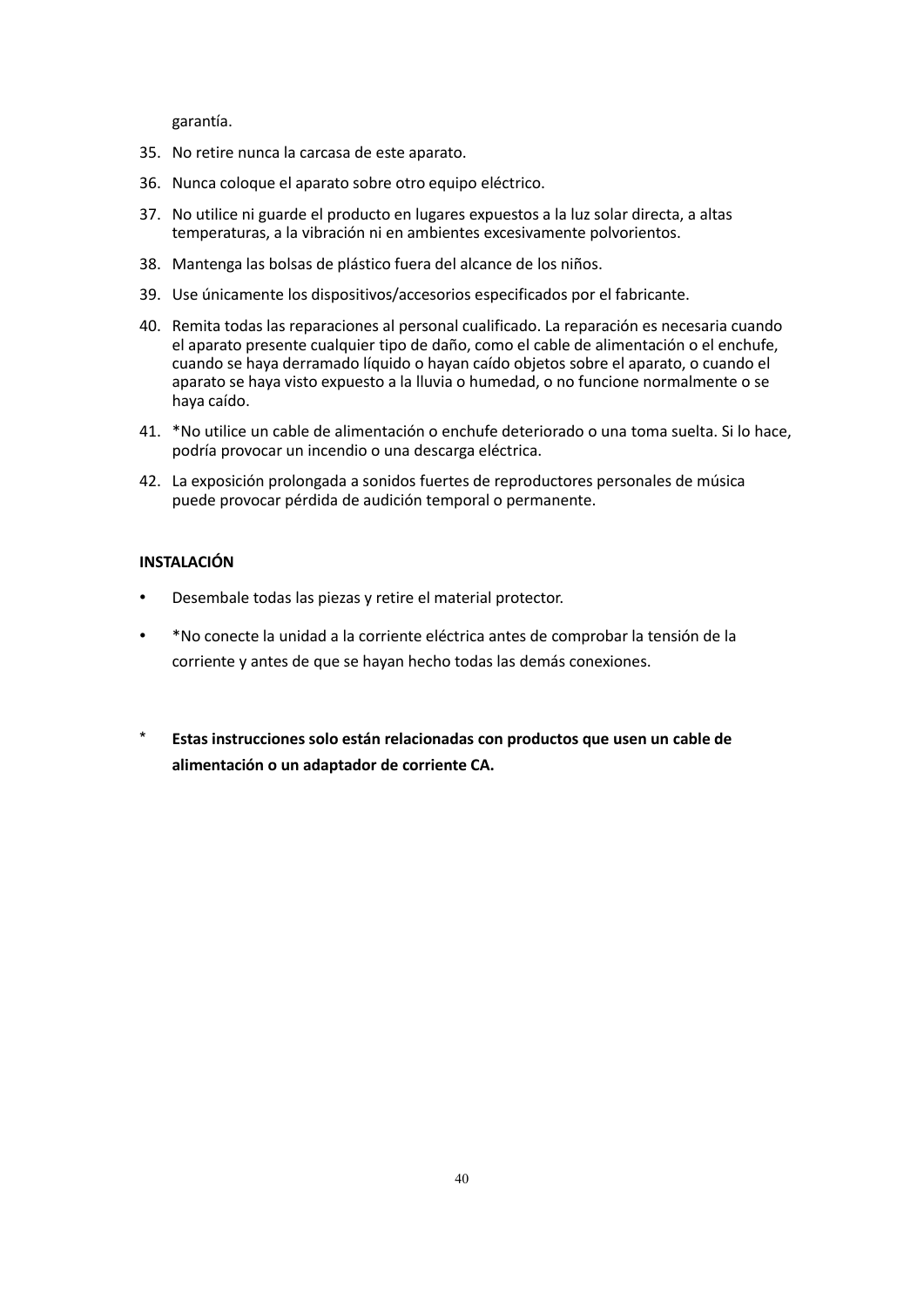# **Imagen del producto**



Cable Micro USB



Diferentes tamaños de auriculares

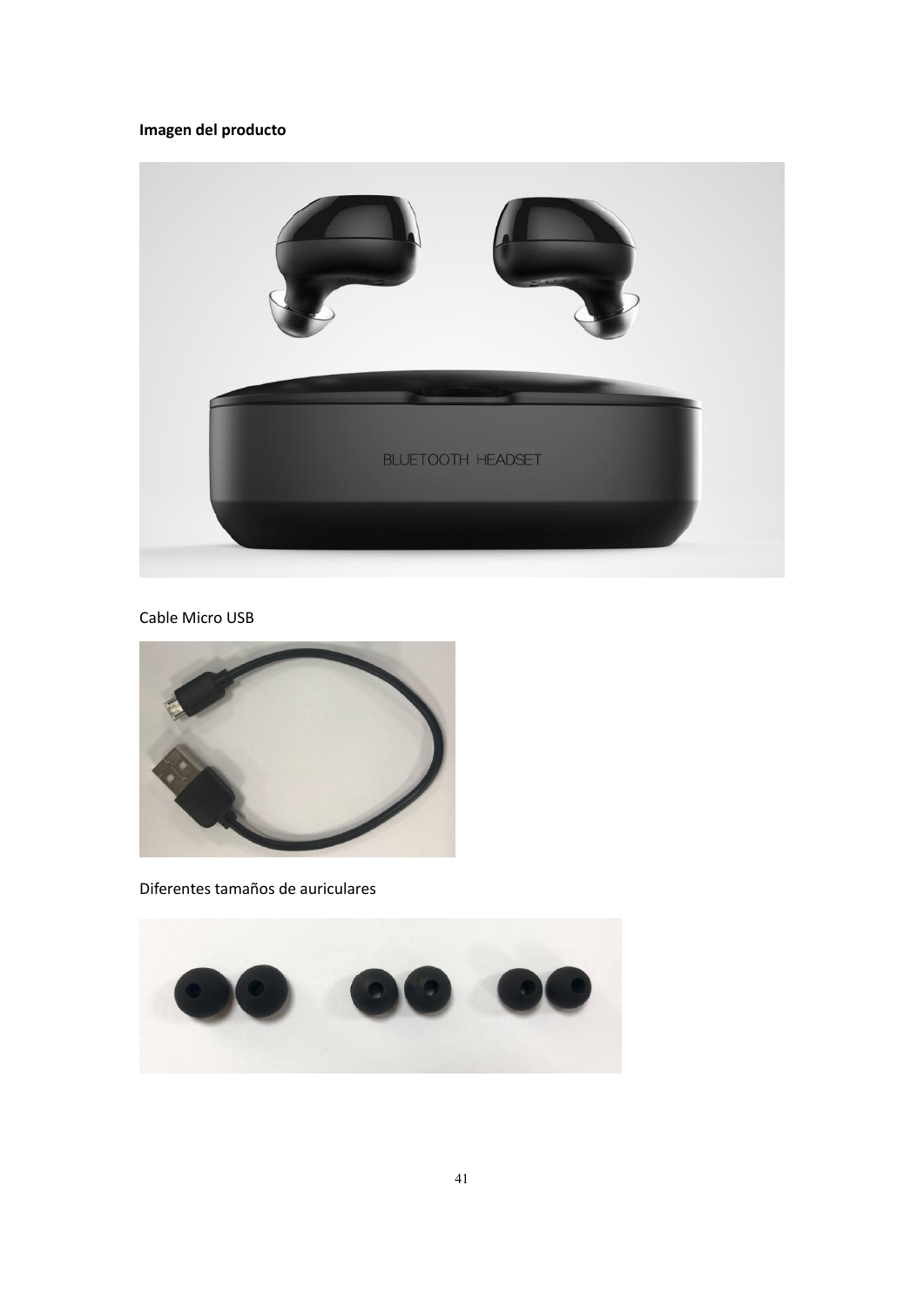

## **Cómo llevarlo**

El audífono "L" debe colocarse en la oreja izquierda y el audífono "R" en la oreja derecha. La mejor posición es introducir el audífono verticalmente en el oído con las letras "L" y "R" en la parte superior y girar cada audífono hacia la dirección posterior del oído e intentar encontrar la posición donde no se muevan los audífonos cuando agite la cabeza.



#### **Proceso de la Función TWS**

1. **Encender:** Los auriculares se encienden automáticamente cuando los retira de la carcasa; las luces del auricular izquierdo cambian de color rojo a un color rojo azul que parpadea. A continuación se oye «power on».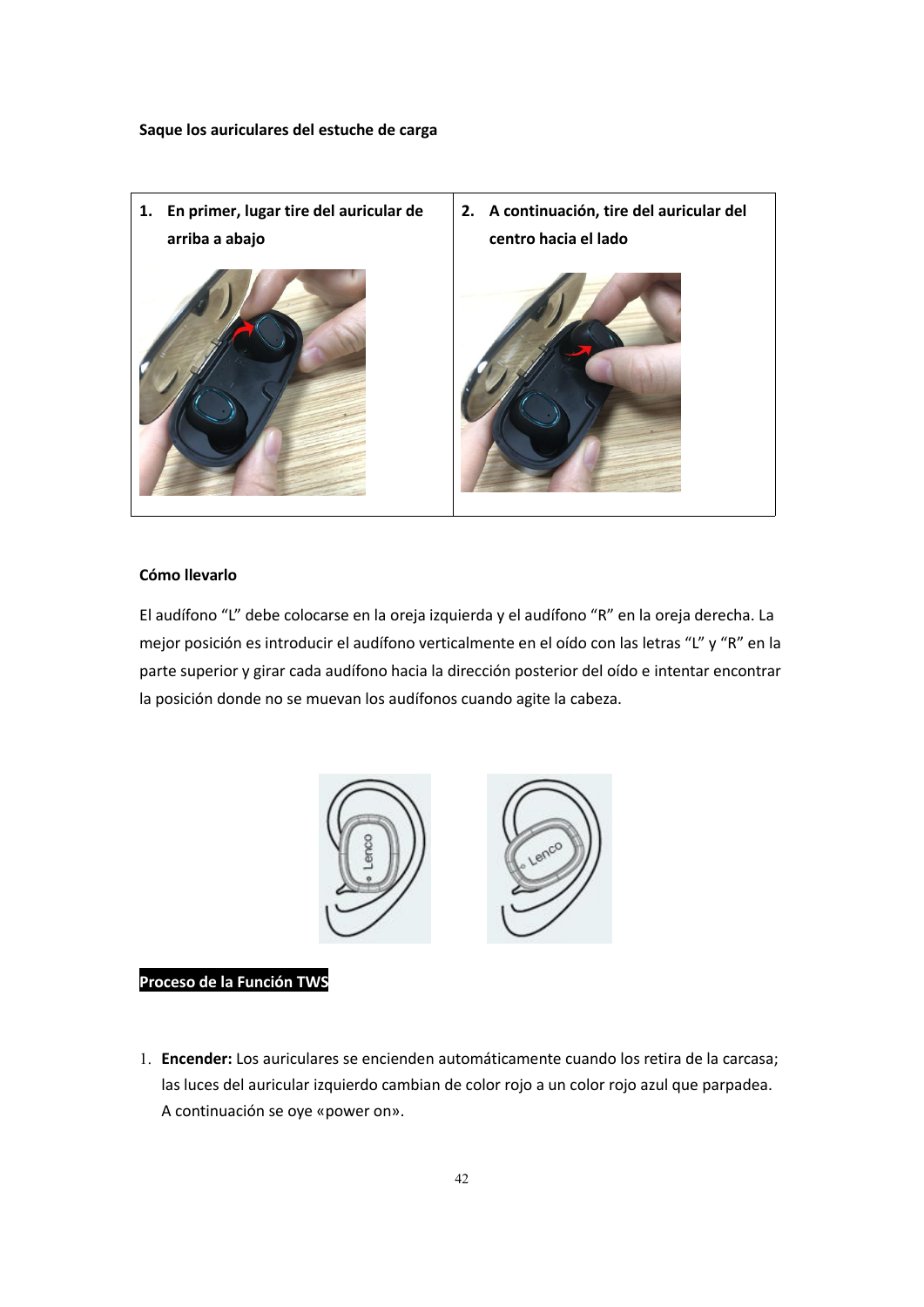- 2. **Emparejamiento:** Cuando se sacan los dos auriculares del estuche, se establece la conexión entre los dos de forma automática. El lateral izquierdo parpadeará de color rojo y azul y el lateral derecho parpadeará cada 5 segundos.
- 3. **Conectar con el teléfono:**Abra el teléfono "setting (Ajustes) --- Bluetooth --- y haga clic en "EPB-410"". Una vez que el auricular está conectado, el indicador cambiará a un color azul claro cada 5 segundos y oirá "connected".
- 4. **Reproducción de música/pausa:** Pulse el botón del auricular una vez para poner en pausa o reproducir la música.
- 5. **Siguiente pista:** Pulse dos veces el botón del auricular izquierdo para ir a la pista siguiente. **Última pista:** Pulse dos veces el botón del auricular derecho para ir a la última pista.
- 6. **Contestar la llamada:** Pulse el botón delauricular una vez para responder a la llamada.
- 7. **Colgar la llamada:** Pulse el botón delauricular una vez para terminar la conversación.
- 8. **Rechazar llamadas telefónicas:** Pulse rápidamente dos veces el botón para rechazar la llamada telefónica.
- 9. **Cancelar llamando:** Pulse brevemente el botón delauricular cuando esté en el estado de marcación.
- 10.Asistente de Google/Siri: Mantenga pulsado el auricular derecho o izquierdo durante 1,5 segundos y escuchará el mensaje «DU» para activar el Asistente de Google/Siri.
- 11.**Alarma de batería baja:** Siel auricular tiene menos del 20% de vida de la batería, la luz parpadeará de color rojo durante 5 segundos y oirá un sonido "DIDA" durante 60 segundos.
- 12.**Batería vacía:** Cuando labatería del auricular está vacía, el auricular se apaga automáticamente, la luz roja parpadea y se escucha «turn off».
- 13.**Conexión automática:** Cuando se encienden el auricular y el teléfono conectado y ambos se encuentran dentro del alcance de la conexión, el auricular se conecta al teléfono de forma automática.

14.**Apagar:** Silo pone en el estuche, se apagará.

- Ajustes de fábrica: Pulse el botón del auricular durante 10 segundos para restablecer la configuración a los ajustes de fábrica. Cuando se enciendan los auriculares tras el reinicio de fábrica, automáticamente realizan la conexión entre los dos. A continuación, puede conectar a un dispositivo Bluetooth.
- Este producto dispone de una función de recepción Bluetooth, **no se puede transmitir ningún sonido Bluetooth con él**: Significa que puede recibir de forma inalámbrica una señal de sonido Bluetooth de una fuente externa como un smartphone.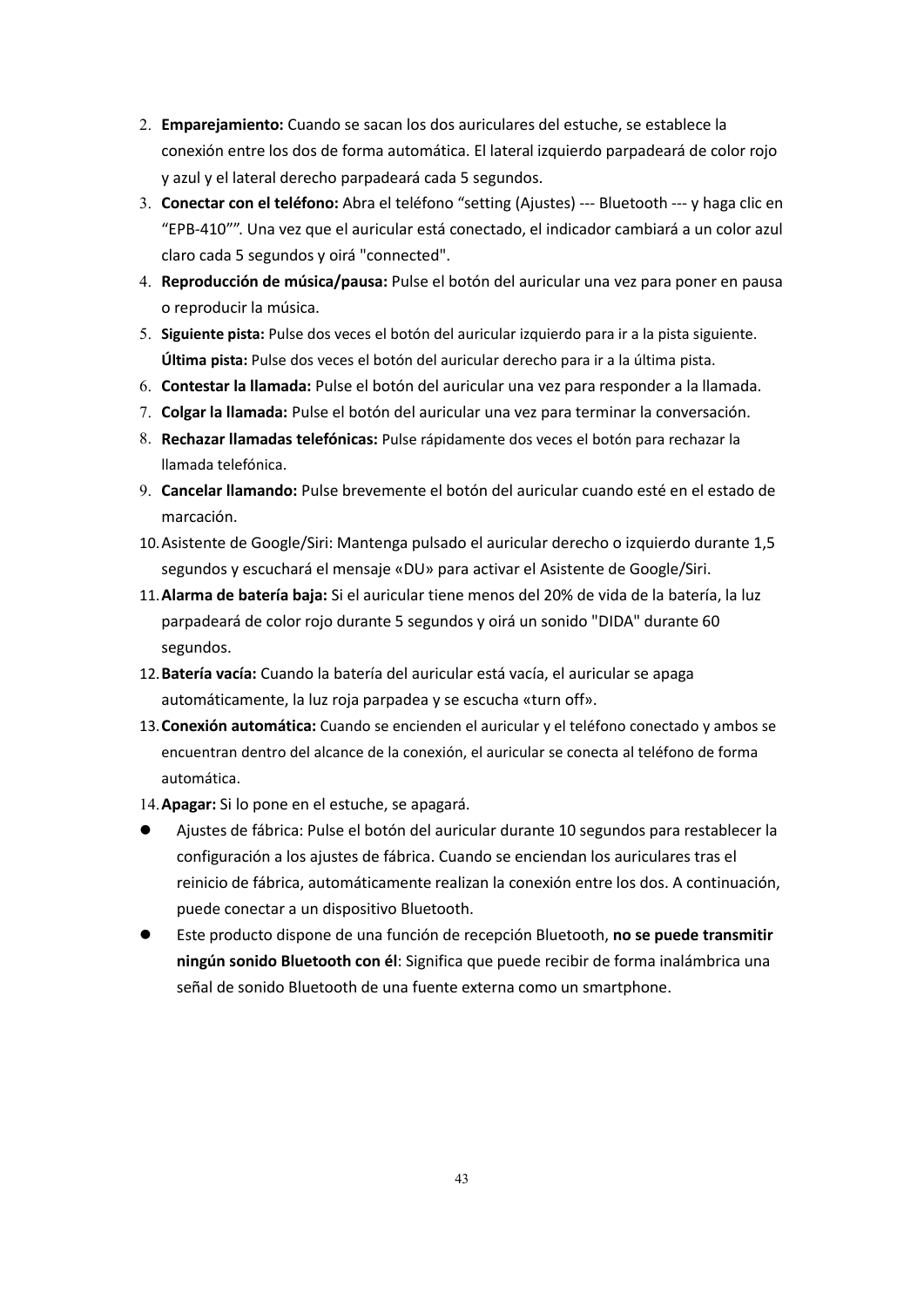## **Solución de problemas**

| La luz de encendido no está<br>ENCENDIDA.                          | Compruebe que el auricular está cargado.                                         |
|--------------------------------------------------------------------|----------------------------------------------------------------------------------|
| El auricular no se puede conectar<br>con un dispositivo Bluetooth. | Mantenga pulsado para apagar, pulse 1,5 segundos<br>para reiniciar el auricular. |
| No hay sonido del auricular.                                       | Ajuste el volumen de su teléfono.                                                |

# **ESPECIFICACIONES TÉCNICAS**

Voltaje de carga: 5 V

Capacidad de la batería: 50 mAh

Tiempo de carga del auricular: Menos de 1,2 hora

Tiempo de carga de la base de carga: Menos de 2 hora

Hasta 5 hora

# **Estación de carga**

- 1. Puerto USB dual
- 2. Entrada: 5 V-1 A
- 3. Salida: 5 V-1 A
- 4. Capacidad de la batería del estuche de carga: 400 mAh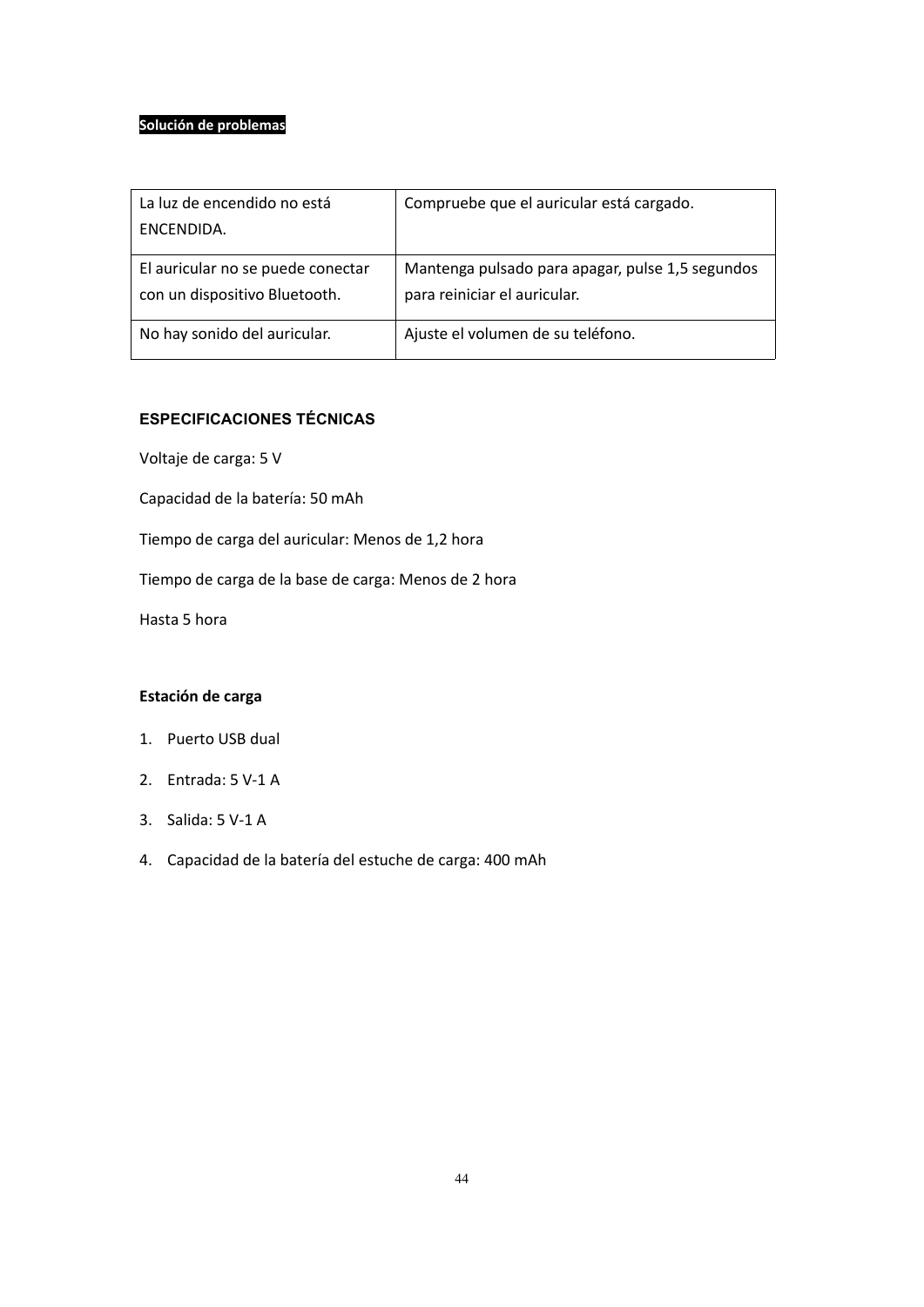## **GARANTÍA**

Lenco ofrece servicio y garantía en cumplimiento con las leyes de la Unión Europea, lo cual implica que, en caso de que su producto precise ser reparado (tanto durante como después del periodo de garantía), deberá contactar directamente con su distribuidor.

Nota importante:No es posible enviar sus reparaciones directamente a Lenco.

Nota importante: Si la unidad es abierta por un centro de servicio no oficial, la garantía quedará anulada.

Este aparato no es adecuado para el uso profesional. En caso de darle un uso profesional, todas las obligaciones de garantía del fabricante quedarán anuladas.

# **EXENCIÓN DE RESPONSABILIDAD**

Regularmente se llevan a cabo actualizaciones en el Firmware y en los componentes del hardware. Por esta razón, algunas de las instrucciones, especificaciones e imágenes incluidas en este documento pueden diferir ligeramente respecto a su situación particular. Todos los elementos descritos en esta guía tienen un objetivo de mera ilustración, y pueden no ser de aplicación en su situación particular. No se puede obtener ningún derecho ni derecho legal a partir de la descripción hecha en este manual.